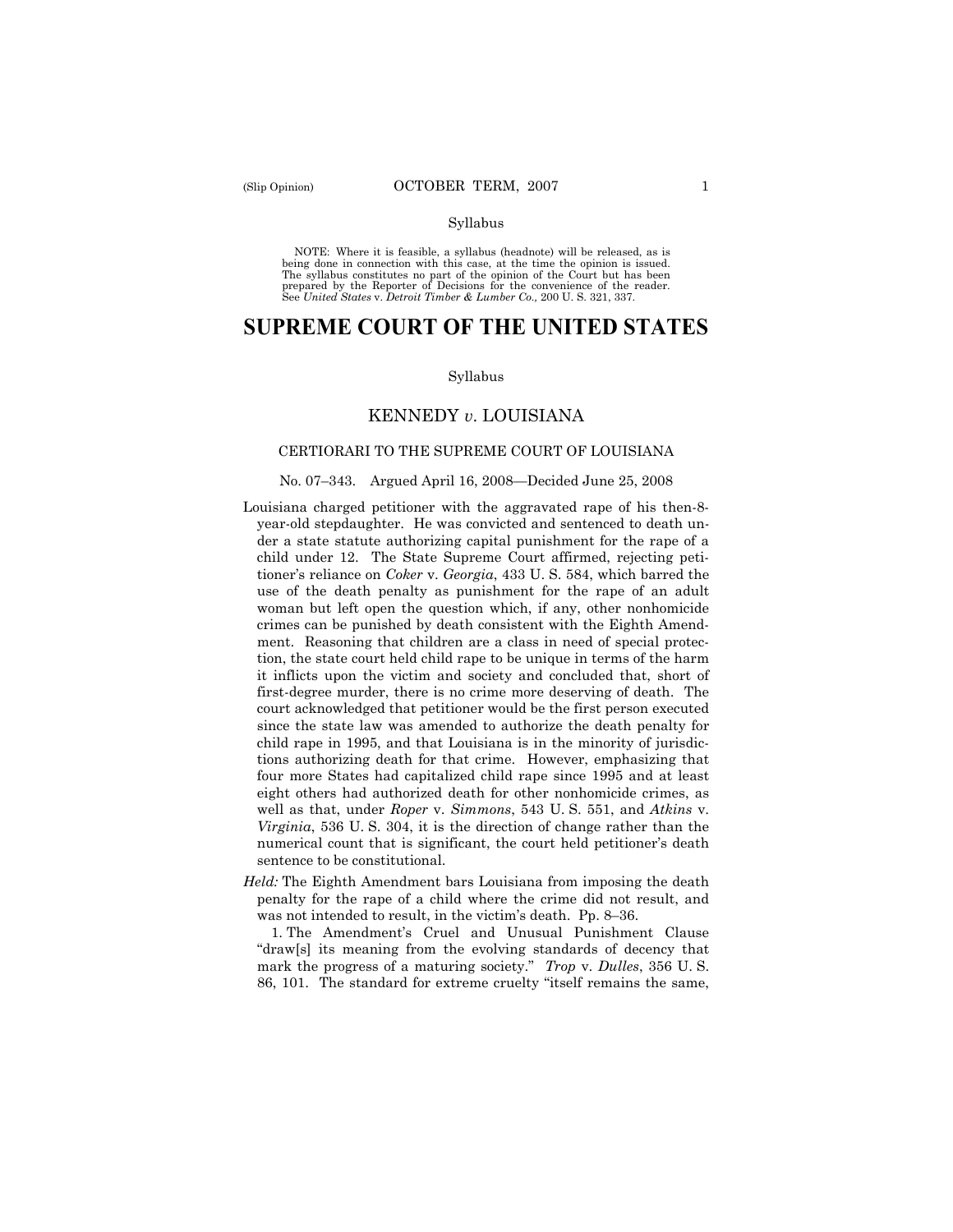but its applicability must change as the basic mores of society change." *Furman* v. *Georgia*, 408 U. S. 238, 382. Under the precept of justice that punishment is to be graduated and proportioned to the crime, informed by evolving standards, capital punishment must "be limited to those offenders who commit 'a narrow category of the most serious crimes' and whose extreme culpability makes them 'the most deserving of execution.'" *Roper, supra*, at 568. Applying this principle, the Court held in *Roper* and *Atkins* that the execution of juveniles and mentally retarded persons violates the Eighth Amendment because the offender has a diminished personal responsibility for the crime. The Court also has found the death penalty disproportionate to the crime itself where the crime did not result, or was not intended to result, in the victim's death. See, *e.g., Coker, supra; Enmund* v. *Florida*, 458 U. S. 782*.* In making its determination, the Court is guided by "objective indicia of society's standards, as expressed in legislative enactments and state practice with respect to executions." *Roper*, *supra,* at 563. Consensus is not dispositive, however. Whether the death penalty is disproportionate to the crime also depends on the standards elaborated by controlling precedents and on the Court's own understanding and interpretation of the Eighth Amendment's text, history, meaning, and purpose. Pp. 8–10.

 2. A review of the authorities informed by contemporary norms, including the history of the death penalty for this and other nonhomicide crimes, current state statutes and new enactments, and the number of executions since 1964, demonstrates a national consensus against capital punishment for the crime of child rape. Pp. 11–23.

 (a) The Court follows the approach of cases in which objective indicia of consensus demonstrated an opinion against the death penalty for juveniles, see *Roper, supra,* mentally retarded offenders, see *Atkins, supra,* and vicarious felony murderers, see *Enmund, supra.*  Thirty-seven jurisdictions—36 States plus the Federal Government currently impose capital punishment, but only six States authorize it for child rape. In 45 jurisdictions, by contrast, petitioner could not be executed for child rape of any kind. That number surpasses the 30 States in *Atkins* and *Roper* and the 42 in *Enmund* that prohibited the death penalty under the circumstances those cases considered. Pp. 11–15.

 (b) Respondent's argument that *Coker*'s general discussion contrasting murder and rape, 433 U. S., at 598, has been interpreted too expansively, leading some States to conclude that *Coker* applies to child rape when in fact it does not, is unsound. *Coker*'s holding was narrower than some of its language read in isolation indicates. The *Coker* plurality framed the question as whether, "with respect to rape of an adult woman," the death penalty is disproportionate punish-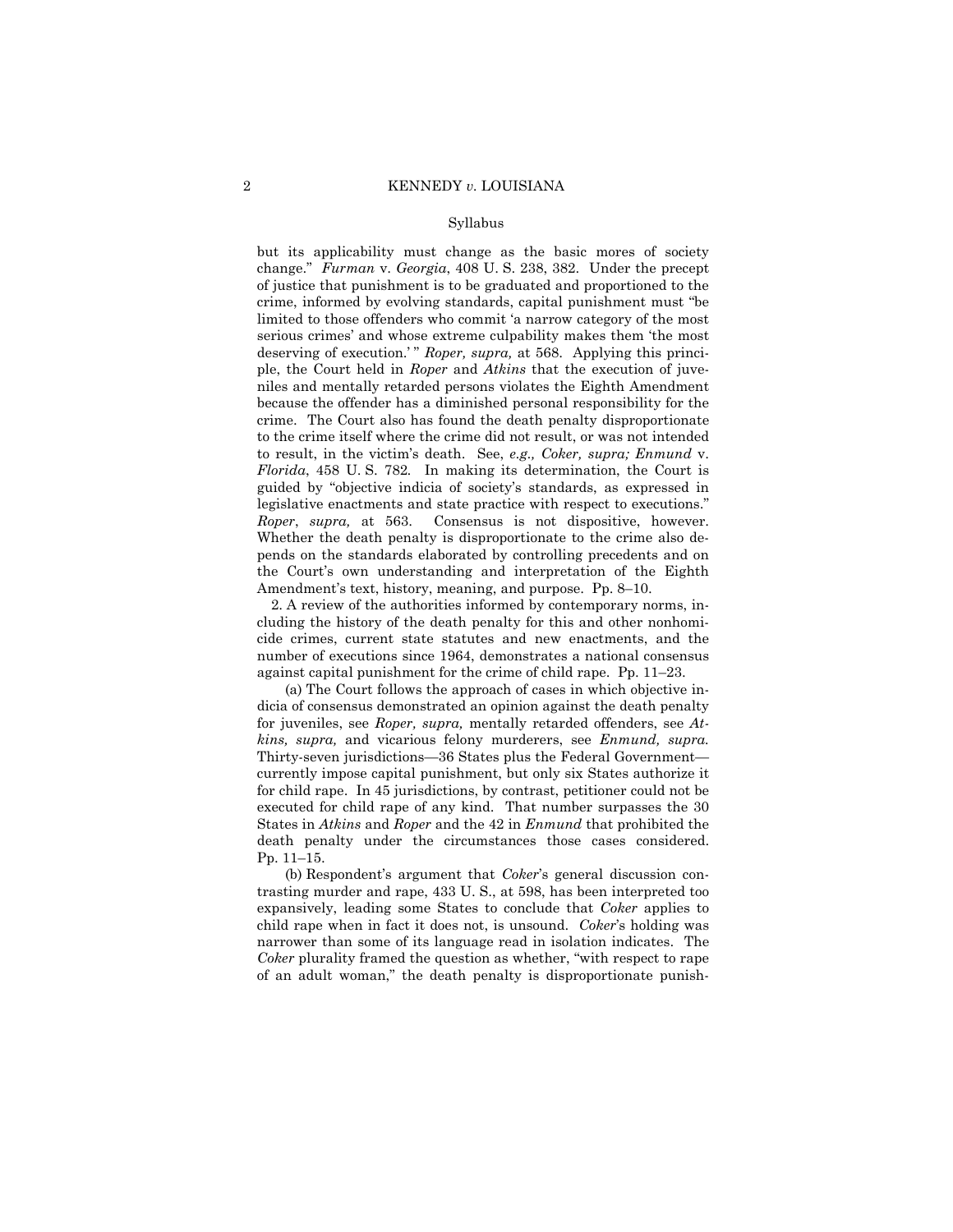ment, *id.,* at 592, and it repeated the phrase "adult woman" or "adult female" eight times in discussing the crime or the victim. The distinction between adult and child rape was not merely rhetorical; it was central to *Coker*'s reasoning, including its analysis of legislative consensus. See, *e.g., id.,* at 595–596. There is little evidence to support respondent's contention that state legislatures have understood *Coker* to state a broad rule that covers minor victims, and state courts have uniformly concluded that *Coker* did not address that crime. Accordingly, the small number of States that have enacted the death penalty for child rape is relevant to determining whether there is a consensus against capital punishment for the rape of a child. Pp. 15–20.

 (c) A consistent direction of change in support of the death penalty for child rape might counterbalance an otherwise weak demonstration of consensus, see, *e.g., Atkins,* 536 U. S., at 315, but no showing of consistent change has been made here. That five States may have had pending legislation authorizing death for child rape is not dispositive because it is not this Court's practice, nor is it sound, to find contemporary norms based on legislation proposed but not yet enacted. Indeed, since the parties submitted their briefs, the legislation in at least two of the five States has failed. Further, evidence that, in the last 13 years, six new death penalty statutes have been enacted, three in the last two years, is not as significant as the data in *Atkins*, where 18 States between 1986 and 2001 had enacted legislation prohibiting the execution of mentally retarded persons. See *id.,* at 314–315. Respondent argues that this case is like *Roper* because, there, only five States had shifted their positions between 1989 and 2005, one less State than here. See 543 U. S., at 565. But the *Roper* Court emphasized that the slow pace of abolition was counterbalanced by the total number of States that had recognized the impropriety of executing juvenile offenders. See *id.,* at 566–567. Here, the fact that only six States have made child rape a capital offense is not an indication of a trend or change in direction comparable to the one in *Roper.* The evidence bears a closer resemblance to that in *Enmund*, where the Court found a national consensus against death for vicarious felony murder despite eight jurisdictions having authorized it. See 458 U. S., at 789, 792. Pp. 20–22.

 (d) Execution statistics also confirm that there is a social consensus against the death penalty for child rape. Nine States have permitted capital punishment for adult or child rape for some length of time between the Court's 1972 *Furman* decision and today; yet no individual has been executed for the rape of an adult or child since 1964, and no execution for any other nonhomicide offense has been conducted since 1963. Louisiana is the only State since 1964 that has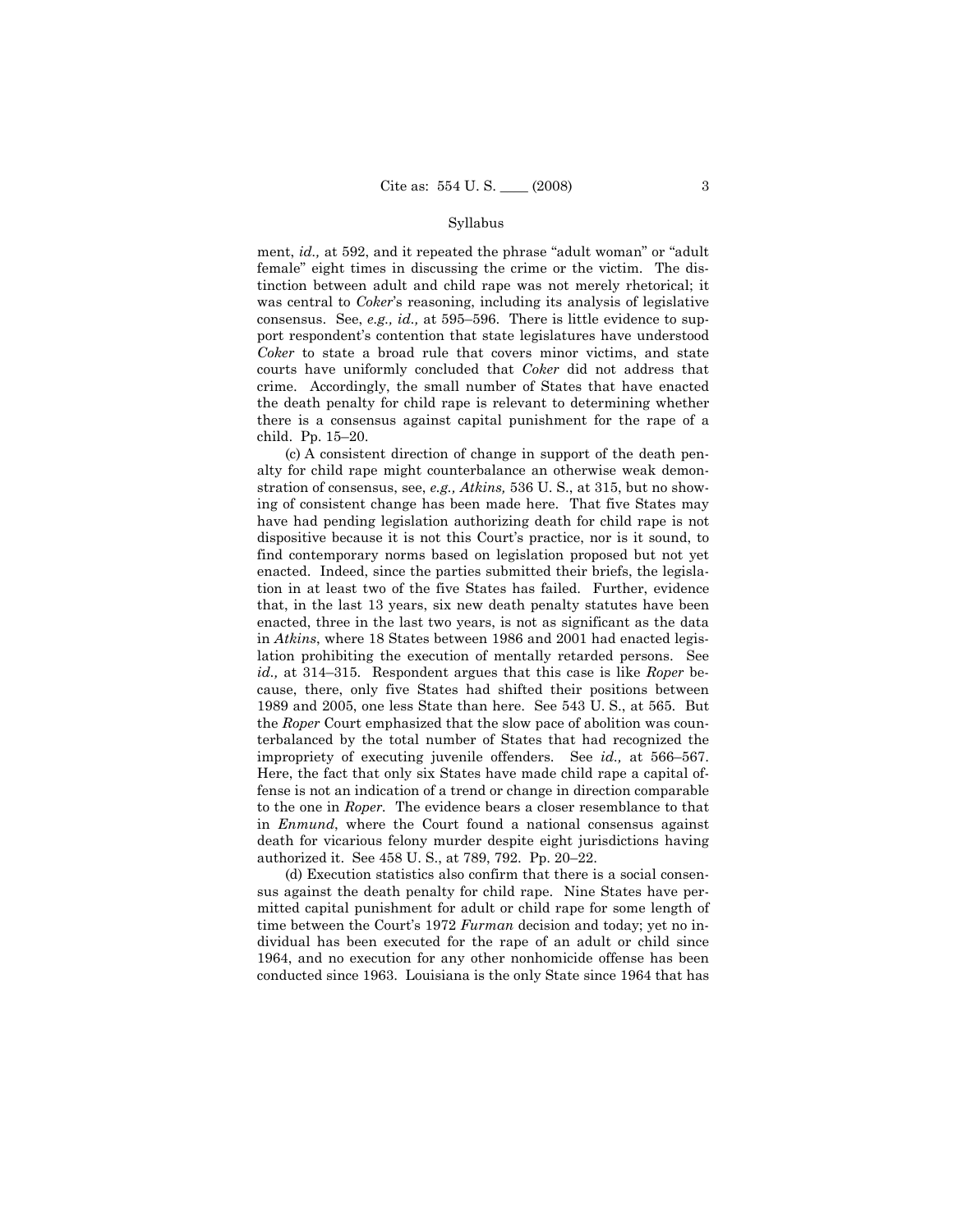sentenced an individual to death for child rape, and petitioner and another man so sentenced are the only individuals now on death row in the United States for nonhomicide offenses. Pp. 22–23.

 3. Informed by its own precedents and its understanding of the Constitution and the rights it secures, the Court concludes, in its independent judgment, that the death penalty is not a proportional punishment for the crime of child rape. Pp. 23–35.

 (a) The Court's own judgment should be brought to bear on the death penalty's acceptability under the Eighth Amendment. See, *e.g., Coker, supra*, at 597. Rape's permanent and devastating impact on a child suggests moral grounds for questioning a rule barring capital punishment simply because the crime did not result in the victim's death, but it does not follow that death is a proportionate penalty for child rape. The constitutional prohibition against excessive or cruel and unusual punishments mandates that punishment "be exercised within the limits of civilized standards." *Trop,* 356 U. S., at 99–100. Evolving standards of decency counsel the Court to be most hesitant before allowing extension of the death penalty, especially where no life was taken in the commission of the crime. See, *e.g.*, *Coker,* 433 U. S., at 597–598; *Enmund*, 458 U. S., at 797. Consistent with those evolving standards and the teachings of its precedents, the Court concludes that there is a distinction between intentional firstdegree murder on the one hand and nonhomicide crimes against individuals, even including child rape, on the other. The latter crimes may be devastating in their harm, as here, but "in terms of moral depravity and of the injury to the person and to the public," they cannot compare to murder in their "severity and irrevocability," *id,* at 598. The Court finds significant the substantial number of executions that would be allowed for child rape under respondent's approach. Although narrowing aggravators might be used to ensure the death penalty's restrained application in this context, as they are in the context of capital murder, all such standards have the potential to result in some inconsistency of application. The Court, for example, has acknowledged that the requirement of general rules to ensure consistency of treatment, see, *e.g., Godfrey* v. *Georgia*, 446 U. S. 420, and the insistence that capital sentencing be individualized, see, *e.g., Woodson* v. *North Carolina*, 428 U. S. 280, have resulted in tension and imprecision. This approach might be sound with respect to capital murder but it should not be introduced into the justice system where death has not occurred. The Court has spent more than 32 years developing a foundational jurisprudence for capital murder to guide the States and juries in imposing the death penalty. Beginning the same process for crimes for which no one has been executed in more than 40 years would require experimentation in an area where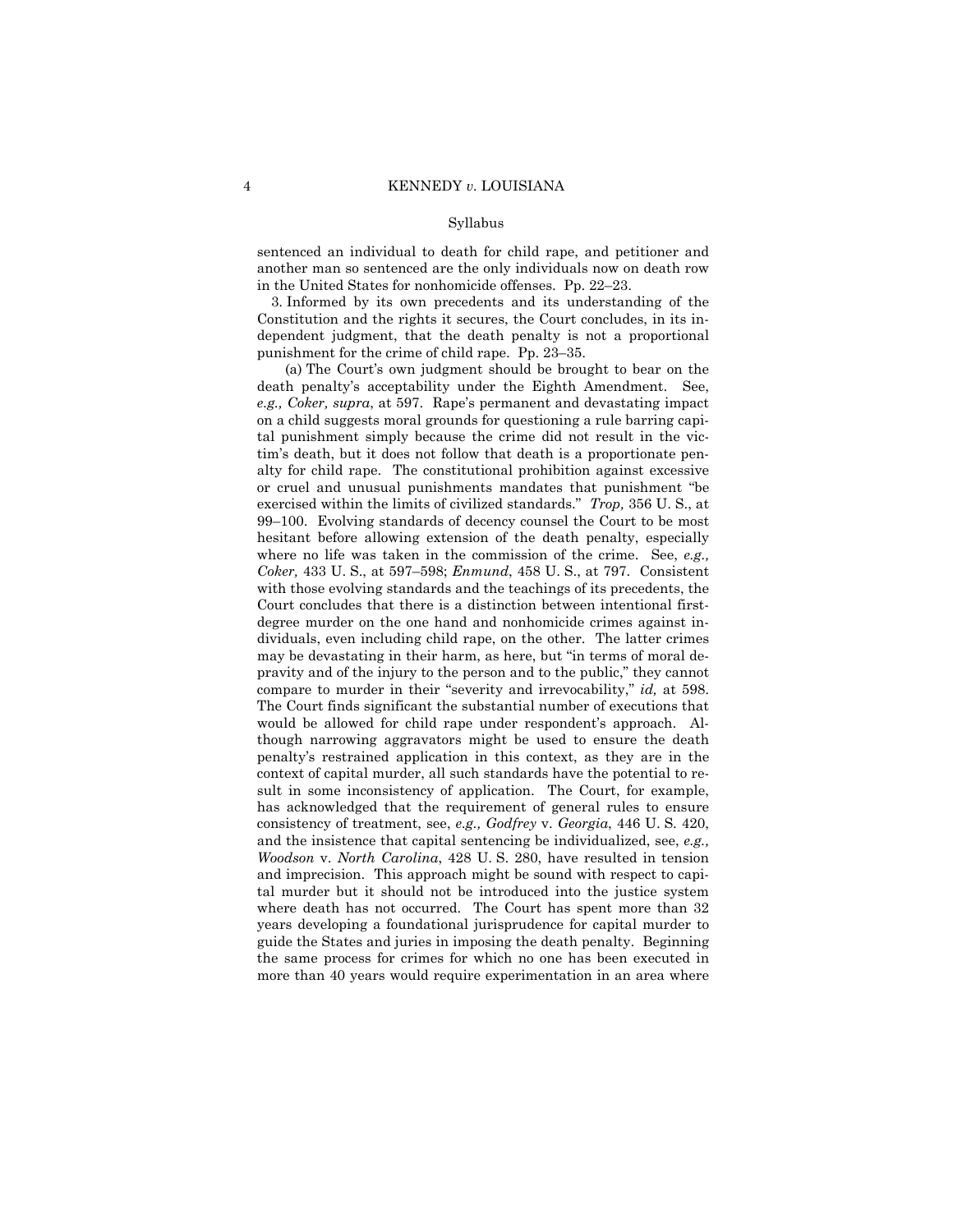a failed experiment would result in the execution of individuals undeserving of death. Pp. 24–30.

 (b) The Court's decision is consistent with the justifications offered for the death penalty, retribution and deterrence, see, *e.g., Gregg* v. *Georgia*, 428 U. S. 153, 183. Among the factors for determining whether retribution is served, the Court must look to whether the death penalty balances the wrong to the victim in nonhomicide cases. Cf. *Roper, supra,* at 571. It is not at all evident that the child rape victim's hurt is lessened when the law permits the perpetrator's death, given that capital cases require a long-term commitment by those testifying for the prosecution. Society's desire to inflict death for child rape by enlisting the child victim to assist it over the course of years in asking for capital punishment forces a moral choice on the child, who is not of mature age to make that choice. There are also relevant systemic concerns in prosecuting child rape, including the documented problem of unreliable, induced, and even imagined child testimony, which creates a "special risk of wrongful execution" in some cases. Cf. *Atkins*, *supra*, at 321. As to deterrence, the evidence suggests that the death penalty may not result in more effective enforcement, but may add to the risk of nonreporting of child rape out of fear of negative consequences for the perpetrator, especially if he is a family member. And, by in effect making the punishment for child rape and murder equivalent, a State may remove a strong incentive for the rapist not to kill his victim. Pp. 30–35.

 4. The concern that the Court's holding will effectively block further development of a consensus favoring the death penalty for child rape overlooks the principle that the Eighth Amendment is defined by "the evolving standards of decency that mark the progress of a maturing society," *Trop,* 356 U. S., at 101. Confirmed by the Court's repeated, consistent rulings, this principle requires that resort to capital punishment be restrained, limited in its instances of application, and reserved for the worst of crimes, those that, in the case of crimes against individuals, take the victim's life. P. 36.

957 So. 2d 757, reversed and remanded.

 KENNEDY, J., delivered the opinion of the Court, in which STEVENS, SOUTER, GINSBURG, and BREYER, JJ., joined. ALITO, J., filed a dissenting opinion, in which ROBERTS, C. J., and SCALIA and THOMAS, JJ., joined.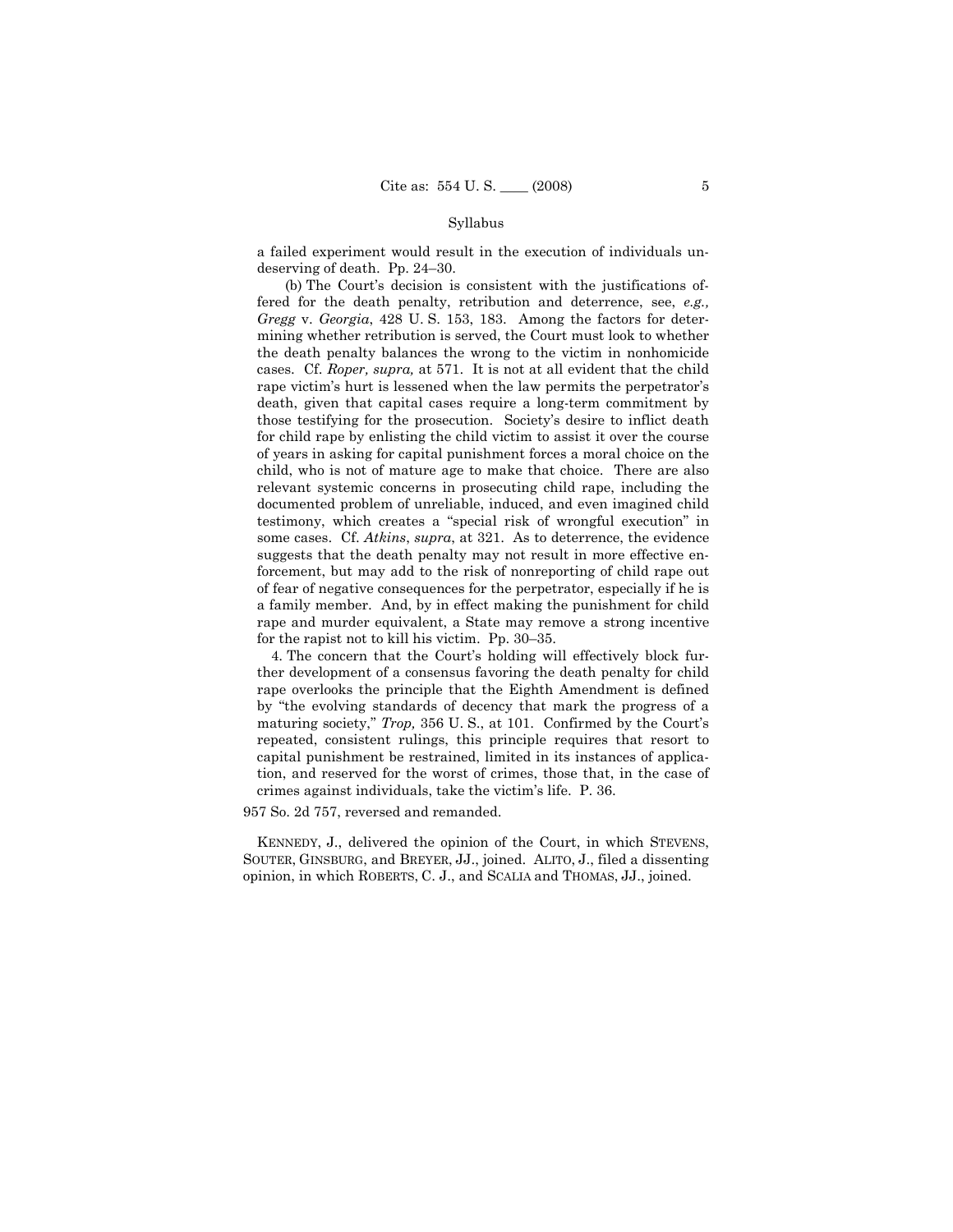NOTICE: This opinion is subject to formal revision before publication in the preliminary print of the United States Reports. Readers are requested to notify the Reporter of Decisions, Supreme Court of the United States, Washington, D. C. 20543, of any typographical or other formal errors, in order that corrections may be made before the preliminary print goes to press.

## **SUPREME COURT OF THE UNITED STATES**  $\frac{1}{2}$  ,  $\frac{1}{2}$  ,  $\frac{1}{2}$  ,  $\frac{1}{2}$  ,  $\frac{1}{2}$  ,  $\frac{1}{2}$  ,  $\frac{1}{2}$

#### No. 07–343  $\frac{1}{2}$  ,  $\frac{1}{2}$  ,  $\frac{1}{2}$  ,  $\frac{1}{2}$  ,  $\frac{1}{2}$  ,  $\frac{1}{2}$

## PATRICK KENNEDY, PETITIONER *v.* LOUISIANA

## ON WRIT OF CERTIORARI TO THE SUPREME COURT OF LOUISIANA

#### [June 25, 2008]

## JUSTICE KENNEDY delivered the opinion of the Court.

The National Government and, beyond it, the separate States are bound by the proscriptive mandates of the Eighth Amendment to the Constitution of the United States, and all persons within those respective jurisdictions may invoke its protection. See Amdts. 8 and 14, §1; *Robinson* v. *California*, 370 U. S. 660 (1962). Patrick Kennedy, the petitioner here, seeks to set aside his death sentence under the Eighth Amendment. He was charged by the respondent, the State of Louisiana, with the aggravated rape of his then-8-year-old stepdaughter. After a jury trial petitioner was convicted and sentenced to death under a state statute authorizing capital punishment for the rape of a child under 12 years of age. See La. Stat. Ann. §14:42 (West 1997 and Supp. 1998). This case presents the question whether the Constitution bars respondent from imposing the death penalty for the rape of a child where the crime did not result, and was not intended to result, in death of the victim. We hold the Eighth Amendment prohibits the death penalty for this offense. The Louisiana statute is unconstitutional.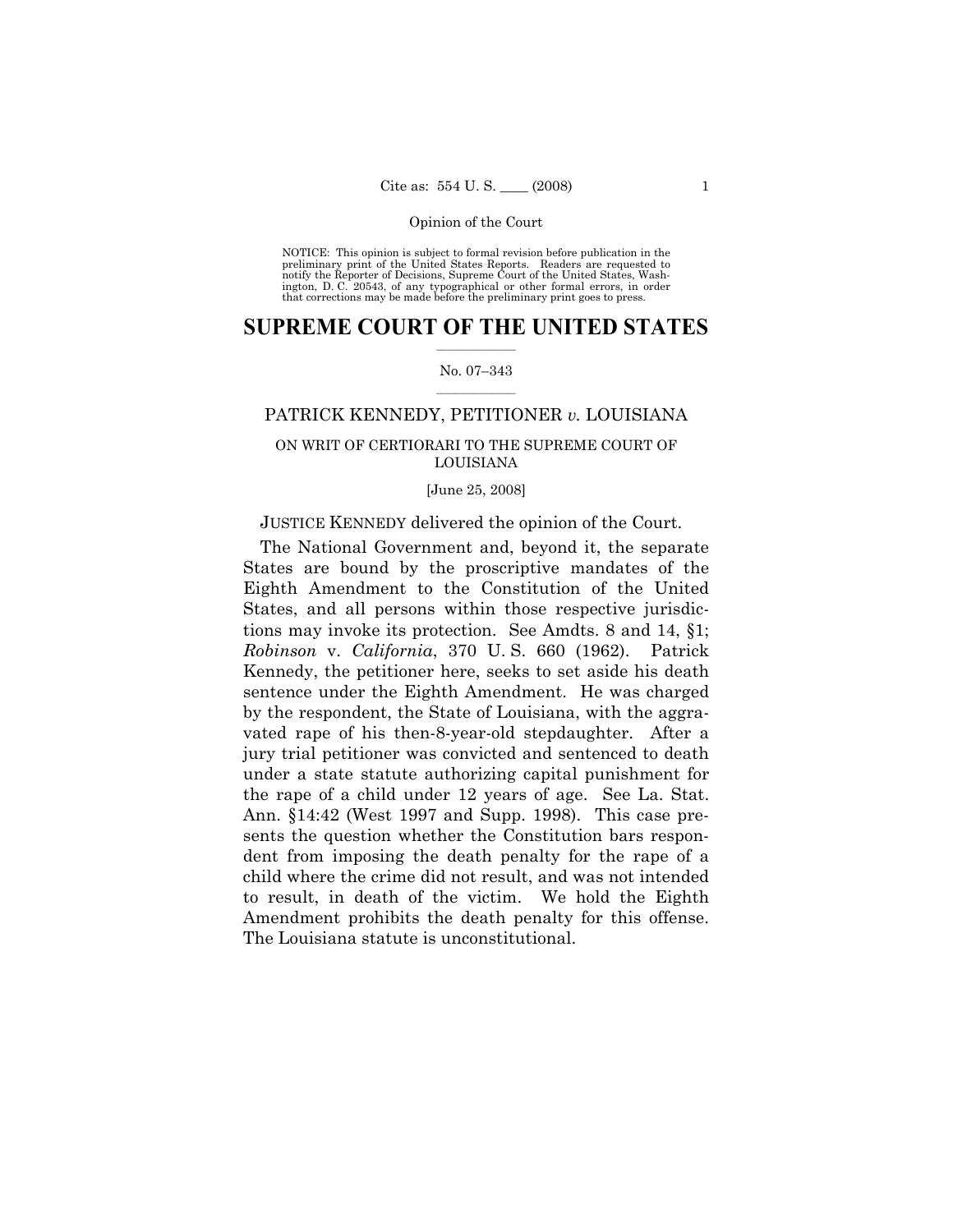I

 Petitioner's crime was one that cannot be recounted in these pages in a way sufficient to capture in full the hurt and horror inflicted on his victim or to convey the revulsion society, and the jury that represents it, sought to express by sentencing petitioner to death. At 9:18 a.m. on March 2, 1998, petitioner called 911 to report that his stepdaughter, referred to here as L. H., had been raped. He told the 911 operator that L. H. had been in the garage while he readied his son for school. Upon hearing loud screaming, petitioner said, he ran outside and found L. H. in the side yard. Two neighborhood boys, petitioner told the operator, had dragged L. H. from the garage to the yard, pushed her down, and raped her. Petitioner claimed he saw one of the boys riding away on a blue 10-speed bicycle.

 When police arrived at petitioner's home between 9:20 and 9:30 a.m., they found L. H. on her bed, wearing a T-shirt and wrapped in a bloody blanket. She was bleeding profusely from the vaginal area. Petitioner told police he had carried her from the yard to the bathtub and then to the bed. Consistent with this explanation, police found a thin line of blood drops in the garage on the way to the house and then up the stairs. Once in the bedroom, petitioner had used a basin of water and a cloth to wipe blood from the victim. This later prevented medical personnel from collecting a reliable DNA sample.

 L. H. was transported to the Children's Hospital. An expert in pediatric forensic medicine testified that L. H.'s injuries were the most severe he had seen from a sexual assault in his four years of practice. A laceration to the left wall of the vagina had separated her cervix from the back of her vagina, causing her rectum to protrude into the vaginal structure. Her entire perineum was torn from the posterior fourchette to the anus. The injuries required emergency surgery.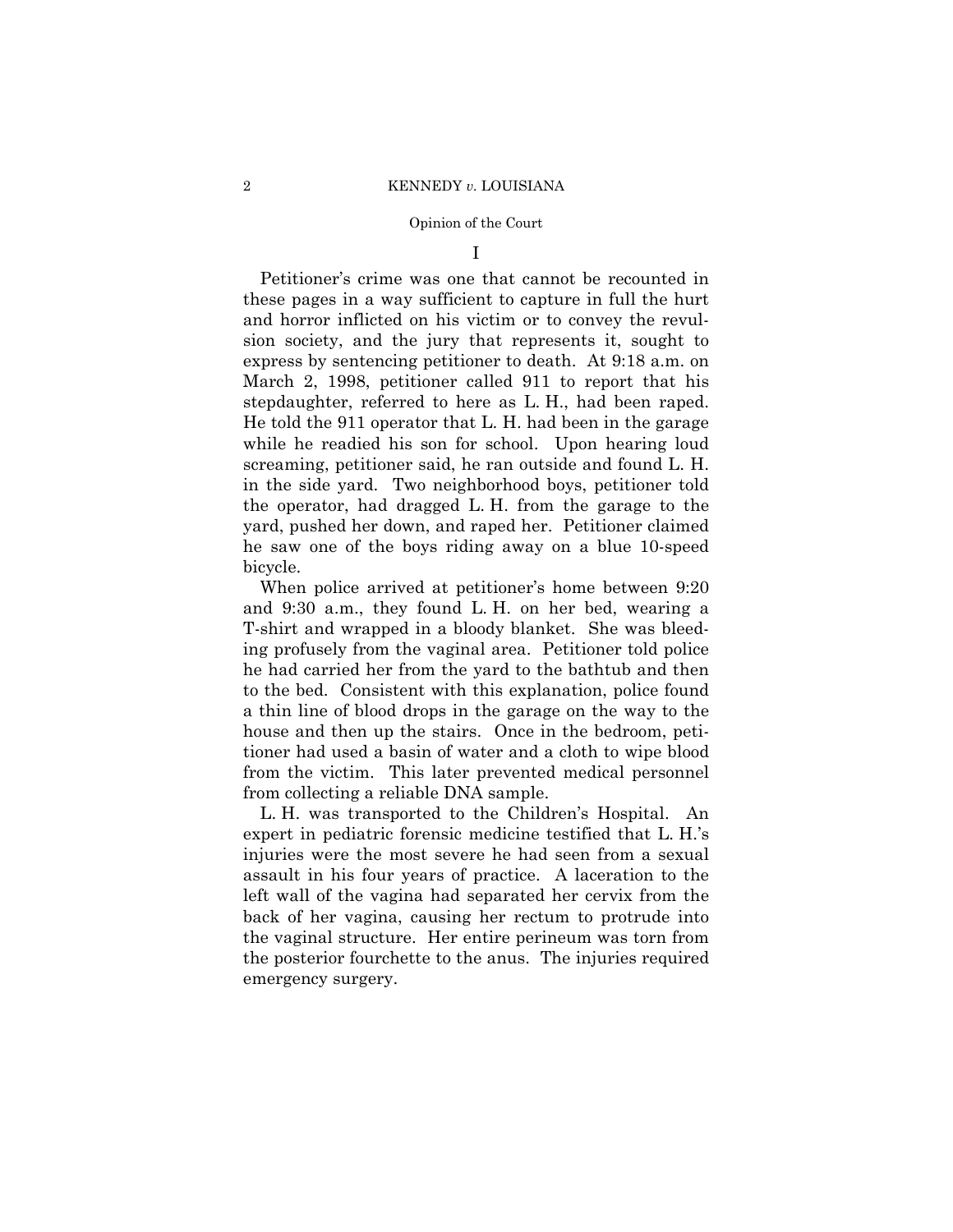At the scene of the crime, at the hospital, and in the first weeks that followed, both L. H. and petitioner maintained in their accounts to investigators that L. H. had been raped by two neighborhood boys. One of L. H.'s doctors testified at trial that L. H. told all hospital personnel the same version of the rape, although she reportedly told one family member that petitioner raped her. L. H. was interviewed several days after the rape by a psychologist. The interview was videotaped, lasted three hours over two days, and was introduced into evidence at trial. On the tape one can see that L. H. had difficulty discussing the subject of the rape. She spoke haltingly and with long pauses and frequent movement. Early in the interview, L. H. expressed reservations about the questions being asked:

"I'm going to tell the same story. They just want me to change it. . . . They want me to say my Dad did it. . . . I don't want to say it. . . . I tell them the same, same story." Def. Exh. D–7, 01:29:07–:36.

 She told the psychologist that she had been playing in the garage when a boy came over and asked her about Girl Scout cookies she was selling; and that the boy "pulled [her by the legs to] the backyard," *id.,* at 01:47:41–:52, where he placed his hand over her mouth, "pulled down [her] shorts," Def. Exh. D–8, 00:03:11–:12, and raped her, *id.,* at 00:14:39–:40.

 Eight days after the crime, and despite L. H.'s insistence that petitioner was not the offender, petitioner was arrested for the rape. The State's investigation had drawn the accuracy of petitioner and L. H.'s story into question. Though the defense at trial proffered alternative explanations, the case for the prosecution, credited by the jury, was based upon the following evidence: An inspection of the side yard immediately after the assault was inconsistent with a rape having occurred there, the grass having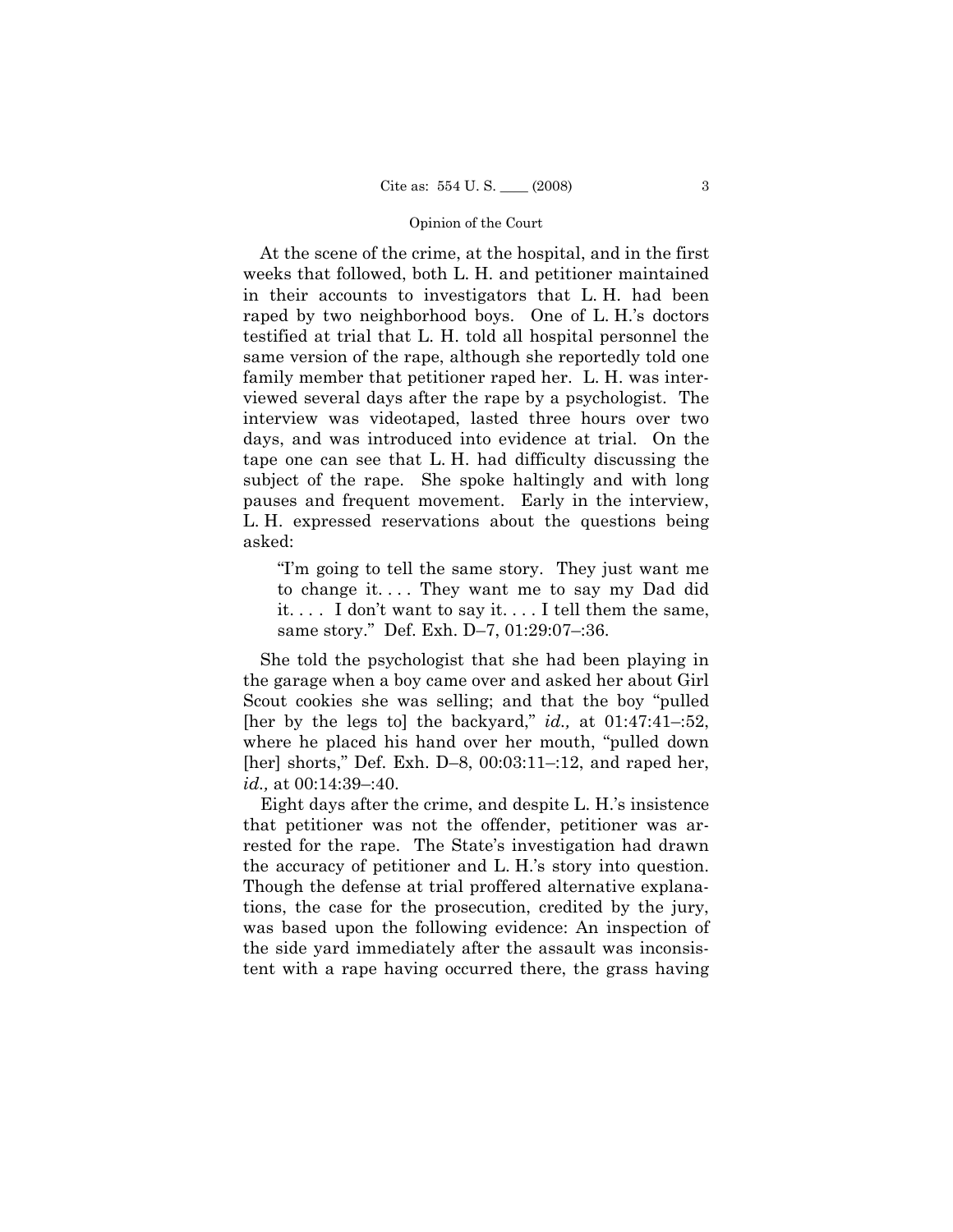#### 4 KENNEDY *v.* LOUISIANA

#### Opinion of the Court

been found mostly undisturbed but for a small patch of coagulated blood. Petitioner said that one of the perpetrators fled the crime scene on a blue 10-speed bicycle but gave inconsistent descriptions of the bicycle's features, such as its handlebars. Investigators found a bicycle matching petitioner and L. H.'s description in tall grass behind a nearby apartment, and petitioner identified it as the bicycle one of the perpetrators was riding. Yet its tires were flat, it did not have gears, and it was covered in spider webs. In addition police found blood on the underside of L. H.'s mattress. This convinced them the rape took place in her bedroom, not outside the house.

 Police also found that petitioner made two telephone calls on the morning of the rape. Sometime before 6:15 a.m., petitioner called his employer and left a message that he was unavailable to work that day. Petitioner called back between 6:30 and 7:30 a.m. to ask a colleague how to get blood out of a white carpet because his daughter had "'just become a young lady.'" Brief for Respondent 12. At 7:37 a.m., petitioner called B & B Carpet Cleaning and requested urgent assistance in removing bloodstains from a carpet. Petitioner did not call 911 until about an hour and a half later.

 About a month after petitioner's arrest L. H. was removed from the custody of her mother, who had maintained until that point that petitioner was not involved in the rape. On June 22, 1998, L. H. was returned home and told her mother for the first time that petitioner had raped her. And on December 16, 1999, about 21 months after the rape, L. H. recorded her accusation in a videotaped interview with the Child Advocacy Center.

 The State charged petitioner with aggravated rape of a child under La. Stat. Ann. §14:42 (West 1997 and Supp. 1998) and sought the death penalty. At all times relevant to petitioner's case, the statute provided: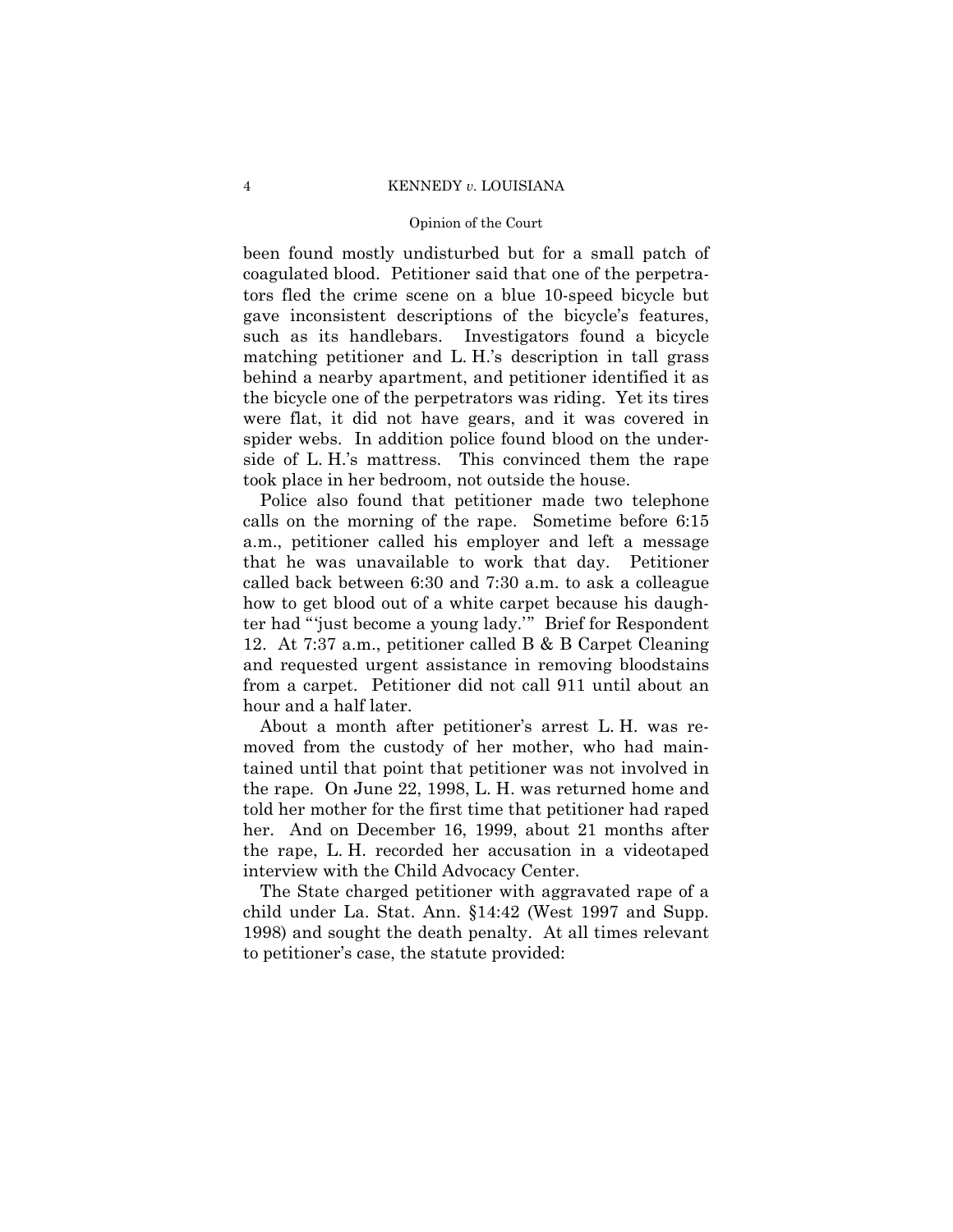"A. Aggravated rape is a rape committed . . . where the anal or vaginal sexual intercourse is deemed to be without lawful consent of the victim because it is committed under any one or more of the following circumstances:

 "(4) When the victim is under the age of twelve years. Lack of knowledge of the victim's age shall not be a defense.

. . . . .

. . . . .

 "D. Whoever commits the crime of aggravated rape shall be punished by life imprisonment at hard labor without benefit of parole, probation, or suspension of sentence.

 "(1) However, if the victim was under the age of twelve years, as provided by Paragraph A(4) of this Section:

 "(a) And if the district attorney seeks a capital verdict, the offender shall be punished by death or life imprisonment at hard labor without benefit of parole, probation, or suspension of sentence, in accordance with the determination of the jury."

(Since petitioner was convicted and sentenced, the statute has been amended to include oral intercourse within the definition of aggravated rape and to increase the age of the victim from 12 to 13. See La. Stat. Ann. §14:42 (West Supp. 2007).)

 Aggravating circumstances are set forth in La. Code Crim. Proc. Ann., Art. 905.4 (West 1997 Supp.). In pertinent part and at all times relevant to petitioner's case, the provision stated:

 "A. The following shall be considered aggravating circumstances:

 "(1) The offender was engaged in the perpetration or attempted perpetration of aggravated rape, forcible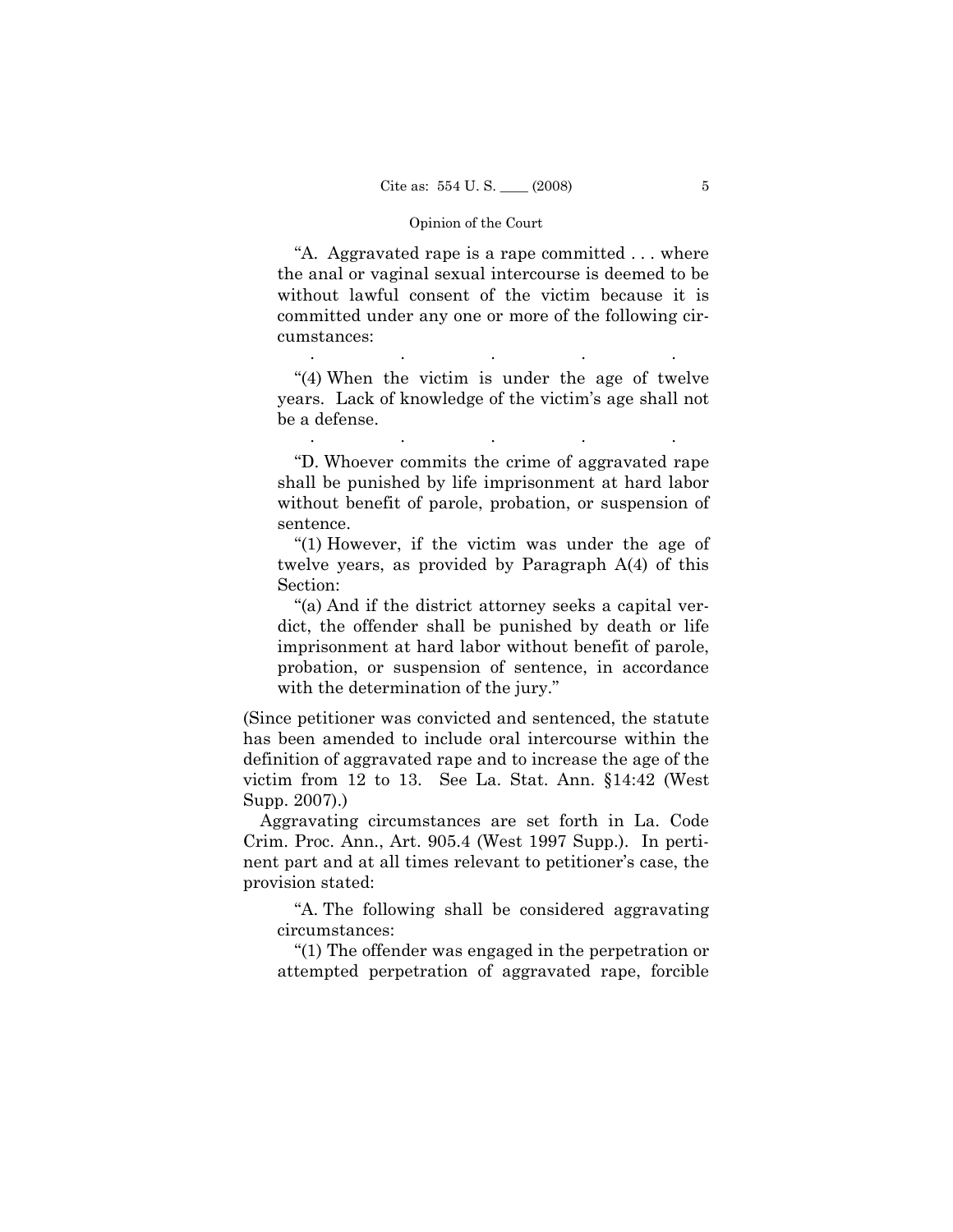rape, aggravated kidnapping, second degree kidnapping, aggravated burglary, aggravated arson, aggravated escape, assault by drive-by shooting, armed robbery, first degree robbery, or simple robbery.

 "(10) The victim was under the age of twelve years or sixty-five years of age or older."

. The same is a set of the same in the same in the same in the same in the same in the same in the same in the same in the same in the same in the same in the same in the same in the same in the same in the same in the sa

 The trial began in August 2003. L. H. was then 13 years old. She testified that she "'woke up one morning and Patrick was on top of [her].'" She remembered petitioner bringing her "[a] cup of orange juice and pills chopped up in it" after the rape and overhearing him on the telephone saying she had become a "young lady." 2005–1981, pp. 12, 15, 16 (La. 5/22/07), 957 So. 2d 757, 767, 769, 770. L. H. acknowledged that she had accused two neighborhood boys but testified petitioner told her to say this and that it was untrue. *Id.,* at 769.

 The jury having found petitioner guilty of aggravated rape, the penalty phase ensued. The State presented the testimony of S. L., who is the cousin and goddaughter of petitioner's ex-wife. S. L. testified that petitioner sexually abused her three times when she was eight years old and that the last time involved sexual intercourse. *Id.,* at 772. She did not tell anyone until two years later and did not pursue legal action.

 The jury unanimously determined that petitioner should be sentenced to death. The Supreme Court of Louisiana affirmed. See *id.,* at 779–789, 793; see also *State* v. *Wilson*, 96–1392, 96–2076 (La. 12/13/96), 685 So. 2d 1063 (upholding the constitutionality of the death penalty for child rape). The court rejected petitioner's reliance on *Coker* v. *Georgia*, 433 U. S. 584 (1977), noting that, while *Coker* bars the use of the death penalty as punishment for the rape of an adult woman, it left open the question which, if any, other nonhomicide crimes can be punished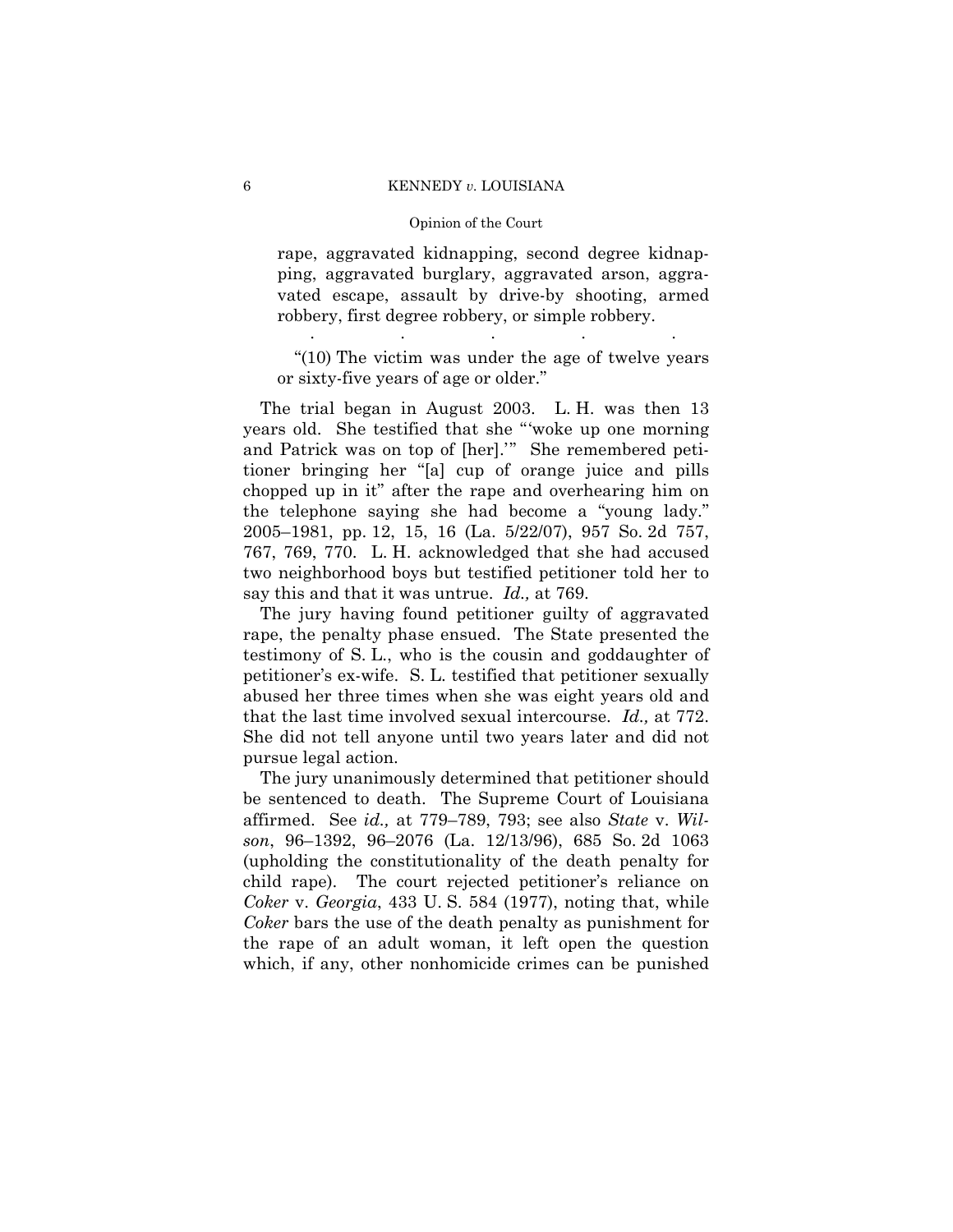by death consistent with the Eighth Amendment. Because "'children are a class that need special protection,'" the state court reasoned, the rape of a child is unique in terms of the harm it inflicts upon the victim and our society. 957 So. 2d, at 781.

 The court acknowledged that petitioner would be the first person executed for committing child rape since La. Stat. Ann. §14:42 was amended in 1995 and that Louisiana is in the minority of jurisdictions that authorize the death penalty for the crime of child rape. But following the approach of *Roper* v. *Simmons*, 543 U. S. 551 (2005), and *Atkins* v. *Virginia*, 536 U. S. 304 (2002), it found significant not the "numerical counting of which [S]tates . . . stand for or against a particular capital prosecution," but "the direction of change." 957 So. 2d, at 783 (emphasis deleted). Since 1993, the court explained, four more States—Oklahoma, South Carolina, Montana, and Georgia—had capitalized the crime of child rape and at least eight States had authorized capital punishment for other nonhomicide crimes. By its count, 14 of the then-38 States permitting capital punishment, plus the Federal Government, allowed the death penalty for nonhomicide crimes and 5 allowed the death penalty for the crime of child rape. See *id.,* at 785–786.

 The state court next asked whether "child rapists rank among the worst offenders." *Id.,* at 788. It noted the severity of the crime; that the execution of child rapists would serve the goals of deterrence and retribution; and that, unlike in *Atkins* and *Roper*, there were no characteristics of petitioner that tended to mitigate his moral culpability. *Id.,* at 788–789. It concluded: "[S]hort of firstdegree murder, we can think of no other non-homicide crime more deserving [of capital punishment]." *Id.,* at 789*.*

 On this reasoning the Supreme Court of Louisiana rejected petitioner's argument that the death penalty for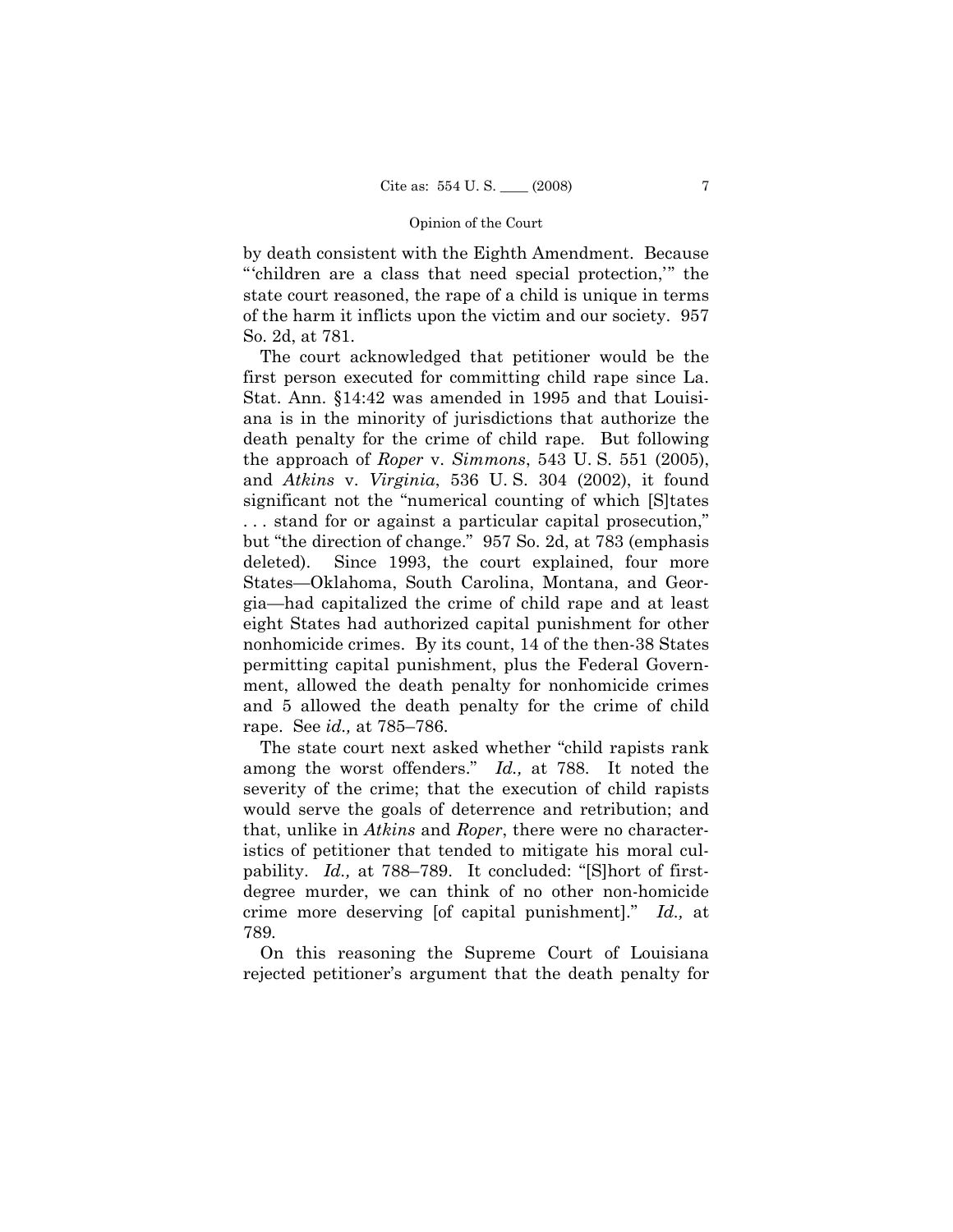## 8 KENNEDY *v.* LOUISIANA

#### Opinion of the Court

the rape of a child under 12 years is disproportionate and upheld the constitutionality of the statute. Chief Justice Calogero dissented. *Coker*, *supra,* and *Eberheart* v. *Georgia*, 433 U. S. 917 (1977), in his view, "set out a bright-line and easily administered rule" that the Eighth Amendment precludes capital punishment for any offense that does not involve the death of the victim. 957 So. 2d, at 794.

We granted certiorari. See 552 U.S. \_\_ (2008).

## II

 The Eighth Amendment, applicable to the States through the Fourteenth Amendment, provides that "[e]xcessive bail shall not be required, nor excessive fines imposed, nor cruel and unusual punishments inflicted." The Amendment proscribes "all excessive punishments, as well as cruel and unusual punishments that may or may not be excessive." *Atkins*, 536 U. S., at 311, n. 7. The Court explained in *Atkins*, *id.,* at 311, and *Roper, supra*, at 560, that the Eighth Amendment's protection against excessive or cruel and unusual punishments flows from the basic "precept of justice that punishment for [a] crime should be graduated and proportioned to [the] offense." *Weems* v. *United States*, 217 U. S. 349, 367 (1910). Whether this requirement has been fulfilled is determined not by the standards that prevailed when the Eighth Amendment was adopted in 1791 but by the norms that "currently prevail." *Atkins*, *supra,* at 311. The Amendment "draw[s] its meaning from the evolving standards of decency that mark the progress of a maturing society." *Trop* v. *Dulles*, 356 U. S. 86, 101 (1958) (plurality opinion). This is because "[t]he standard of extreme cruelty is not merely descriptive, but necessarily embodies a moral judgment. The standard itself remains the same, but its applicability must change as the basic mores of society change." *Furman* v. *Georgia*, 408 U. S. 238, 382 (1972) (Burger, C. J., dissenting).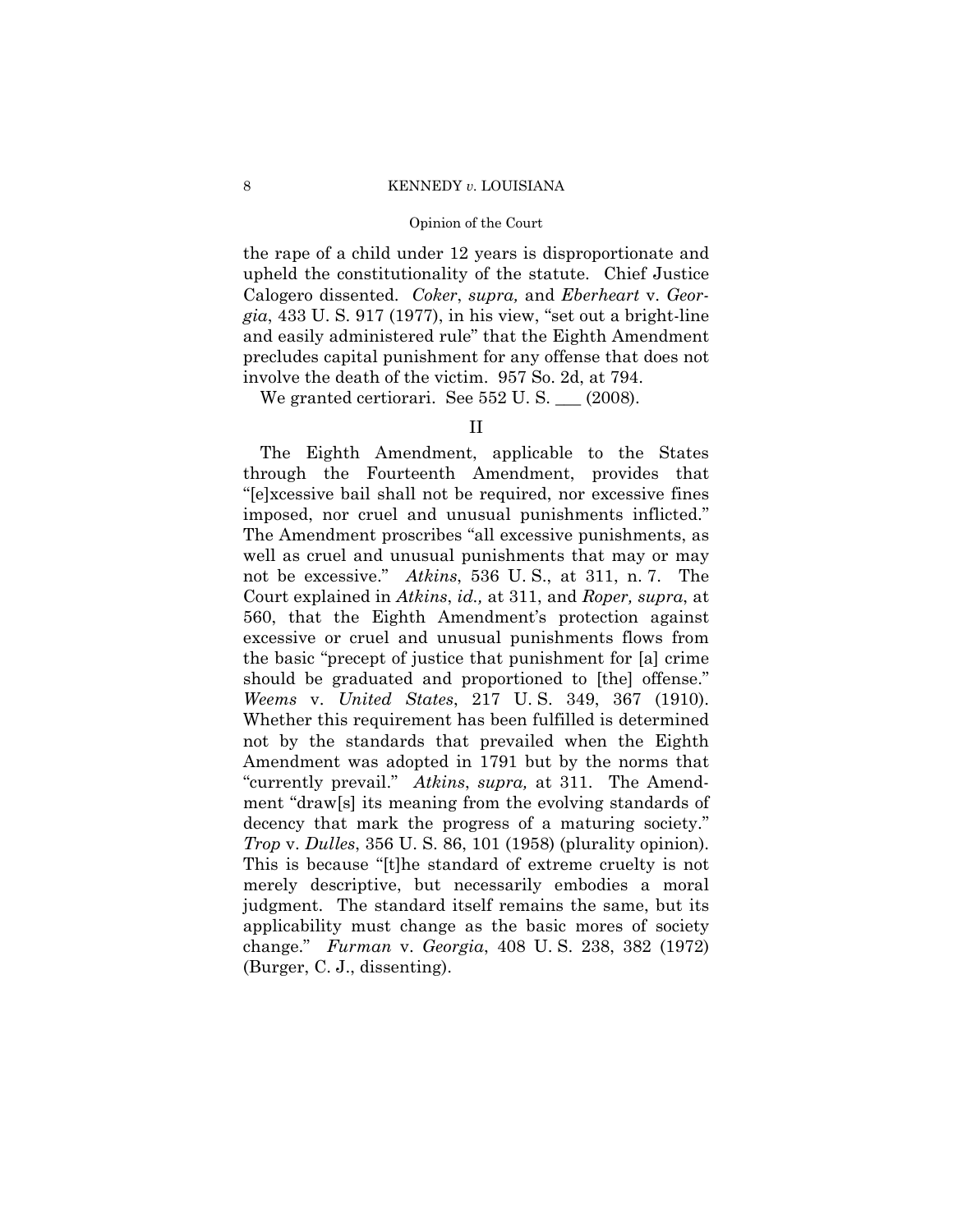Evolving standards of decency must embrace and express respect for the dignity of the person, and the punishment of criminals must conform to that rule. See *Trop, supra,* at 100 (plurality opinion). As we shall discuss, punishment is justified under one or more of three principal rationales: rehabilitation, deterrence, and retribution. See *Harmelin* v. *Michigan*, 501 U. S. 957, 999 (1991) (KENNEDY, J., concurring in part and concurring in judgment); see also Part IV–B, *infra*. It is the last of these, retribution, that most often can contradict the law's own ends. This is of particular concern when the Court interprets the meaning of the Eighth Amendment in capital cases. When the law punishes by death, it risks its own sudden descent into brutality, transgressing the constitutional commitment to decency and restraint.

 For these reasons we have explained that capital punishment must "be limited to those offenders who commit 'a narrow category of the most serious crimes' and whose extreme culpability makes them 'the most deserving of execution.'" *Roper, supra,* at 568 (quoting *Atkins*, *supra*, at 319). Though the death penalty is not invariably unconstitutional, see *Gregg* v. *Georgia*, 428 U. S. 153 (1976), the Court insists upon confining the instances in which the punishment can be imposed.

 Applying this principle, we held in *Roper* and *Atkins*  that the execution of juveniles and mentally retarded persons are punishments violative of the Eighth Amendment because the offender had a diminished personal responsibility for the crime. See *Roper, supra,* at 571–573; *Atkins, supra*, at 318, 320. The Court further has held that the death penalty can be disproportionate to the crime itself where the crime did not result, or was not intended to result, in death of the victim. In *Coker,* 433 U. S. 584, for instance, the Court held it would be unconstitutional to execute an offender who had raped an adult woman. See also *Eberheart, supra* (holding unconstitu-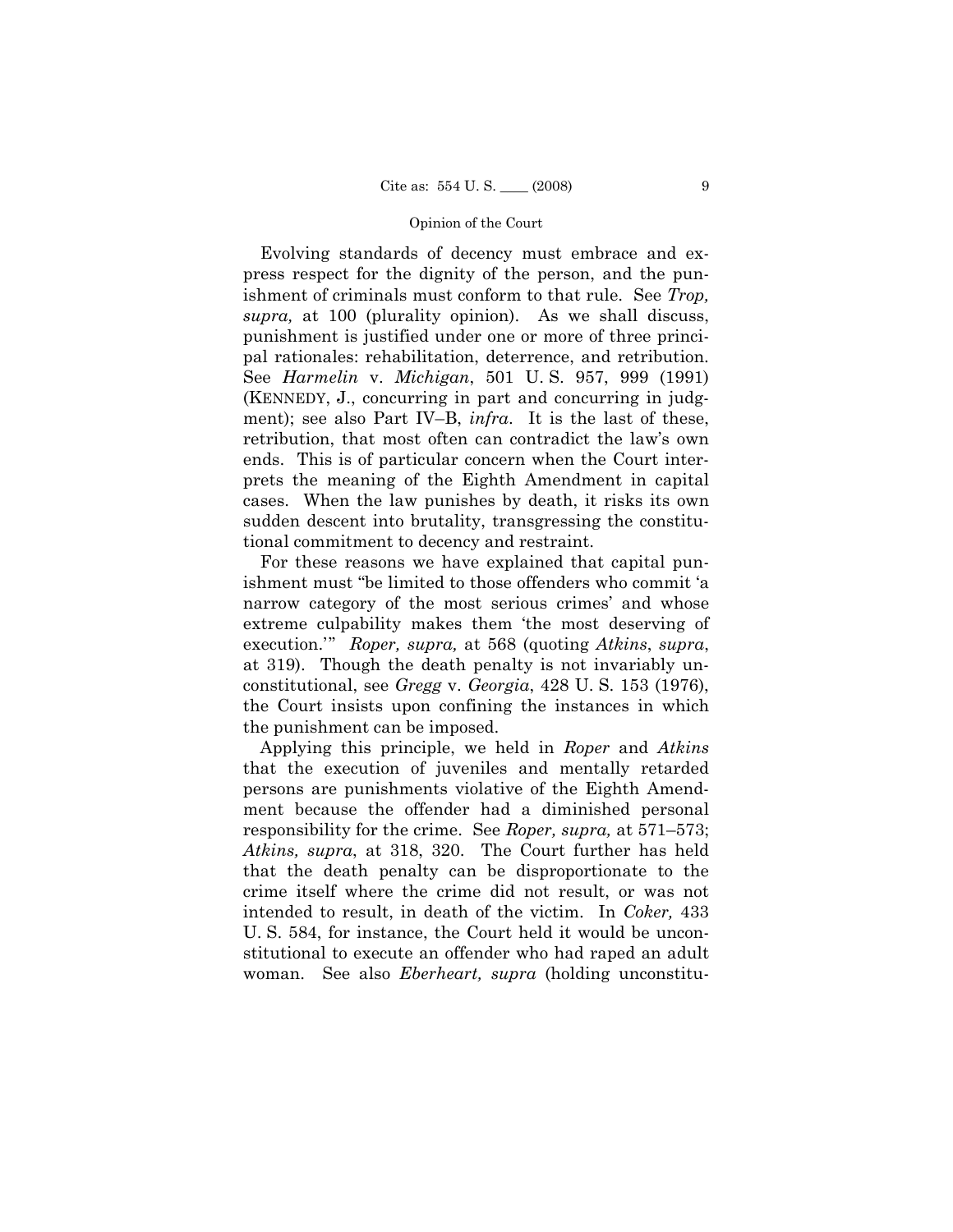#### 10 KENNEDY *v.* LOUISIANA

#### Opinion of the Court

tional in light of *Coker* a sentence of death for the kidnaping and rape of an adult woman). And in *Enmund* v. *Florida*, 458 U. S. 782 (1982), the Court overturned the capital sentence of a defendant who aided and abetted a robbery during which a murder was committed but did not himself kill, attempt to kill, or intend that a killing would take place. On the other hand, in *Tison* v. *Arizona*, 481 U. S. 137 (1987), the Court allowed the defendants' death sentences to stand where they did not themselves kill the victims but their involvement in the events leading up to the murders was active, recklessly indifferent, and substantial.

 In these cases the Court has been guided by "objective indicia of society's standards, as expressed in legislative enactments and state practice with respect to executions." *Roper*, 543 U. S., at 563; see also *Coker*, *supra*, at 593–597 (plurality opinion) (finding that both legislatures and juries had firmly rejected the penalty of death for the rape of an adult woman); *Enmund*, *supra,* at 788 (looking to "historical development of the punishment at issue, legislative judgments, international opinion, and the sentencing decisions juries have made"). The inquiry does not end there, however. Consensus is not dispositive. Whether the death penalty is disproportionate to the crime committed depends as well upon the standards elaborated by controlling precedents and by the Court's own understanding and interpretation of the Eighth Amendment's text, history, meaning, and purpose. See *id.,* at 797–801; *Gregg*, *supra,* at 182–183 (joint opinion of Stewart, Powell, and STEVENS, JJ.); *Coker*, *supra*, at 597–600 (plurality opinion).

 Based both on consensus and our own independent judgment, our holding is that a death sentence for one who raped but did not kill a child, and who did not intend to assist another in killing the child, is unconstitutional under the Eighth and Fourteenth Amendments.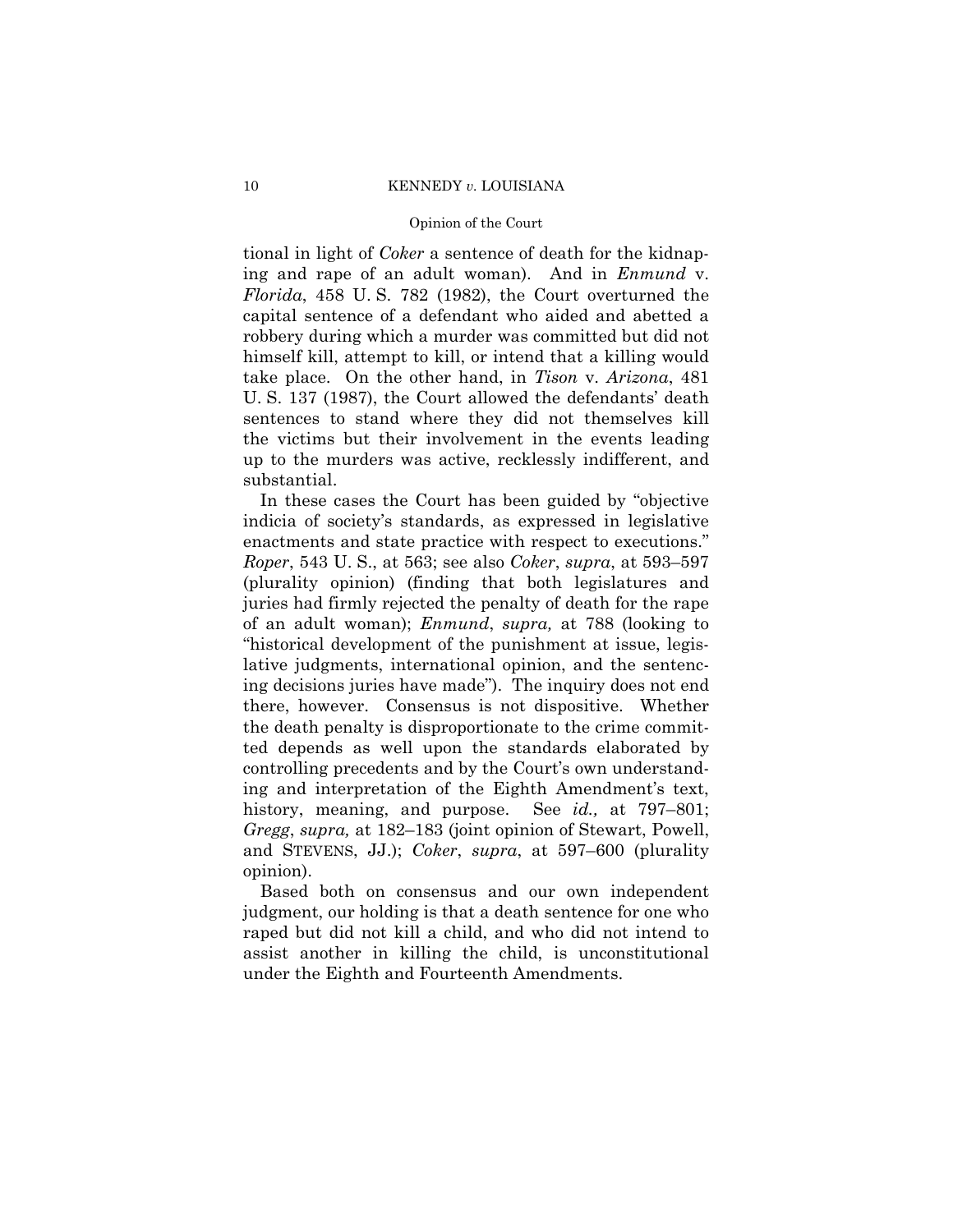## III A

# The existence of objective indicia of consensus against making a crime punishable by death was a relevant concern in *Roper*, *Atkins*, *Coker*, and *Enmund*, and we follow the approach of those cases here. The history of the death penalty for the crime of rape is an instructive beginning point.

 In 1925, 18 States, the District of Columbia, and the Federal Government had statutes that authorized the death penalty for the rape of a child or an adult. See *Coker, supra,* at 593 (plurality opinion). Between 1930 and 1964, 455 people were executed for those crimes. See 5 Historical Statistics of the United States: Earliest Times to the Present, pp. 5–262 to 5–263 (S. Carter et al. eds. 2006) (Table Ec343–357). To our knowledge the last individual executed for the rape of a child was Ronald Wolfe in 1964. See H. Frazier, Death Sentences in Missouri, 1803–2005: A History and Comprehensive Registry of Legal Executions, Pardons, and Commutations 143 (2006).

 In 1972, *Furman* invalidated most of the state statutes authorizing the death penalty for the crime of rape; and in *Furman*'s aftermath only six States reenacted their capital rape provisions. Three States—Georgia, North Carolina, and Louisiana—did so with respect to all rape offenses. Three States—Florida, Mississippi, and Tennessee—did so with respect only to child rape. See *Coker, supra,* at 594– 595 (plurality opinion). All six statutes were later invalidated under state or federal law. See *Coker*, *supra* (striking down Georgia's capital rape statute); *Woodson* v. *North Carolina*, 428 U. S. 280, 287, n. 6, 301–305 (1976) (plurality opinion) (striking down North Carolina's mandatory death penalty statute); *Roberts* v. *Louisiana*, 428 U. S. 325 (1976) (striking down Louisiana's mandatory death penalty statute); *Collins* v. *State*, 550 S. W. 2d 643, 646 (Tenn.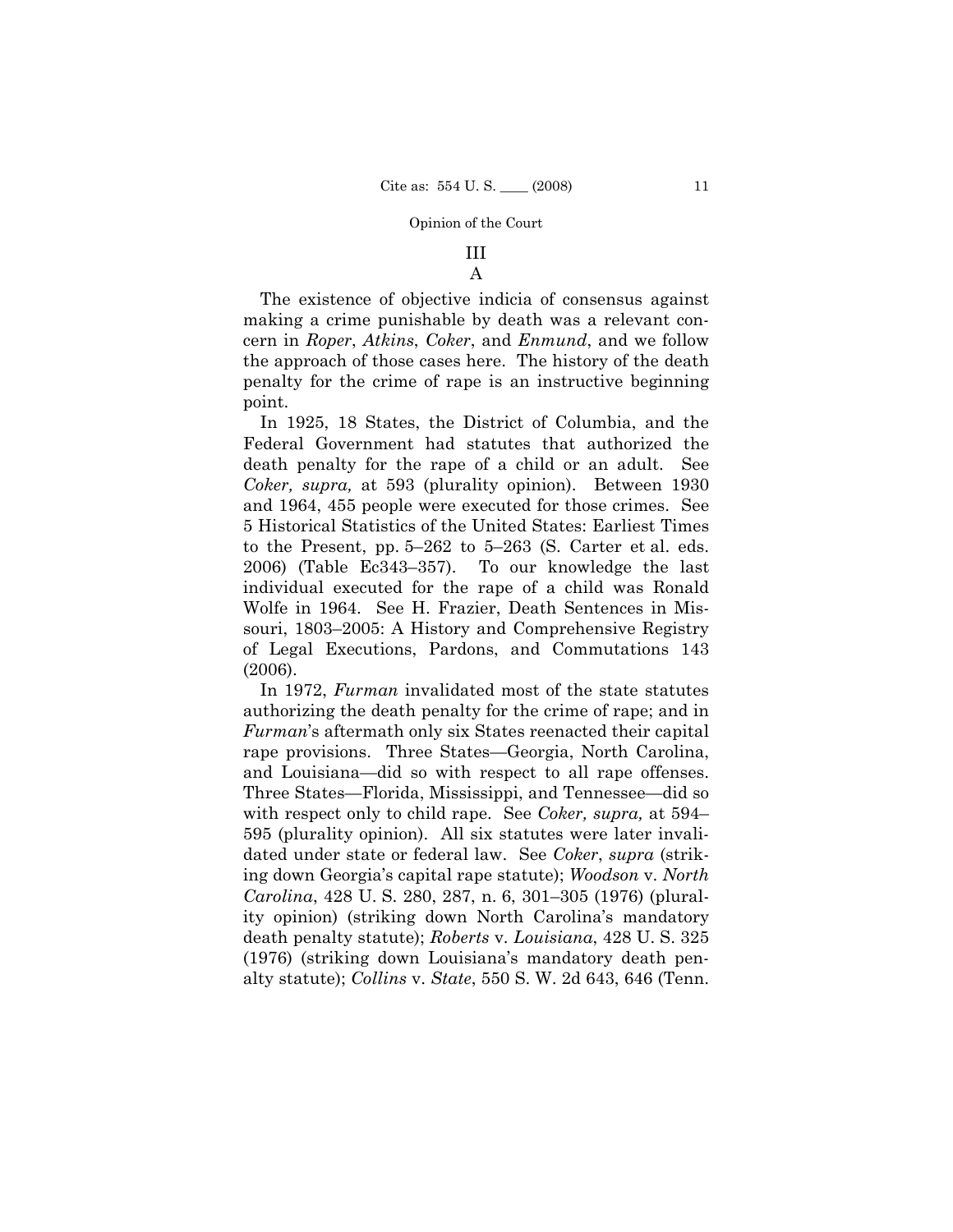1977) (striking down Tennessee's mandatory death penalty statute); *Buford* v. *State*, 403 So. 2d 943, 951 (Fla. 1981) (holding unconstitutional the imposition of death for child rape); *Leatherwood* v. *State*, 548 So. 2d 389, 402–403 (Miss. 1989) (striking down the death penalty for child rape on state-law grounds).

 Louisiana reintroduced the death penalty for rape of a child in 1995. See La. Stat. Ann. §14:42 (West Supp. 1996). Under the current statute, any anal, vaginal, or oral intercourse with a child under the age of 13 constitutes aggravated rape and is punishable by death. See La. Stat. Ann. §14:42 (West Supp. 2007). Mistake of age is not a defense, so the statute imposes strict liability in this regard. Five States have since followed Louisiana's lead: Georgia, see Ga. Code Ann. §16–6–1 (2007) (enacted 1999); Montana, see Mont. Code Ann. §45–5–503 (2007) (enacted 1997); Oklahoma, see Okla. Stat., Tit. 10, §7115(K) (West 2007 Supp.) (enacted 2006); South Carolina, see S. C. Code Ann. §16–3–655(C)(1) (Supp. 2007) (enacted 2006); and Texas, see Tex. Penal Code Ann. §12.42(c)(3) (West Supp. 2007) (enacted 2007); see also Tex. Penal Code Ann. §22.021(a) (West Supp. 2007). Four of these States' statutes are more narrow than Louisiana's in that only offenders with a previous rape conviction are death eligible. See Mont. Code Ann. §45–5–503(3)(c); Okla. Stat., Tit. 10, §7115(K); S. C. Code Ann. §16–3–655(C)(1); Tex. Penal Code Ann. §12.42(c)(3). Georgia's statute makes child rape a capital offense only when aggravating circumstances are present, including but not limited to a prior conviction. See Ga. Code Ann. §17–10–30 (Supp. 2007).

 By contrast, 44 States have not made child rape a capital offense. As for federal law, Congress in the Federal Death Penalty Act of 1994 expanded the number of federal crimes for which the death penalty is a permissible sentence, including certain nonhomicide offenses; but it did not do the same for child rape or abuse. See 108 Stat.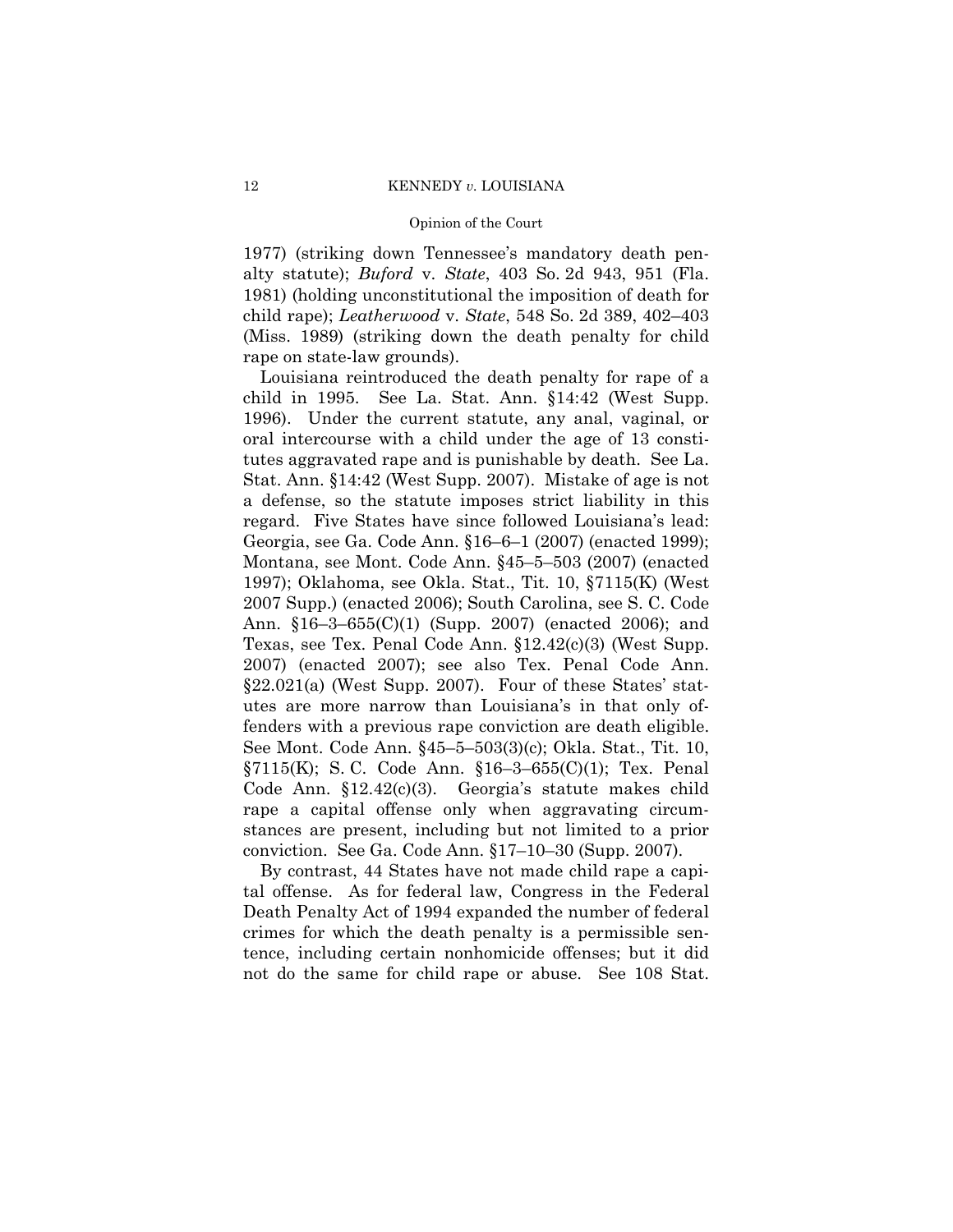1972 (codified as amended in scattered sections of 18 U. S. C.). Under 18 U. S. C. §2245, an offender is death eligible only when the sexual abuse or exploitation results in the victim's death.

 Petitioner claims the death penalty for child rape is not authorized in Georgia, pointing to a 1979 decision in which the Supreme Court of Georgia stated that "[s]tatutory rape is not a capital crime in Georgia." *Presnell* v. *State*, 243 Ga. 131, 132–133, 252 S. E. 2d 625, 626. But it appears *Presnell* was referring to the separate crime of statutory rape, which is not a capital offense in Georgia, see Ga. Code Ann. §26–2018 (1969); cf. Ga. Code. Ann. §16–6–3 (2007). The State's current capital rape statute, by contrast, is explicit that the rape of "[a] female who is less than ten years of age" is punishable "by death." Ga. Code Ann.  $\S$ 16–6–1(a)(2), (b) (2007). Based on a recent statement by the Supreme Court of Georgia it must be assumed that this law is still in force: "Neither the United States Supreme Court, nor this Court, has yet addressed whether the death penalty is unconstitutionally disproportionate for the crime of raping a child." *State* v. *Velazquez*, 283 Ga. 206, 208, 657 S. E. 2d 838, 840 (2008).

 Respondent would include Florida among those States that permit the death penalty for child rape. The state statute does authorize, by its terms, the death penalty for "sexual battery upon . . . a person less than 12 years of age." Fla. Stat. §794.011(2) (2007); see also §921.141(5) (2007). In 1981, however, the Supreme Court of Florida held the death penalty for child sexual assault to be unconstitutional. See *Buford, supra*. It acknowledged that *Coker* addressed only the constitutionality of the death penalty for rape of an adult woman, 403 So. 2d, at 950, but held that "[t]he reasoning of the justices in *Coker* ... compels [the conclusion] that a sentence of death is grossly disproportionate and excessive punishment for the crime of sexual assault and is therefore forbidden by the Eighth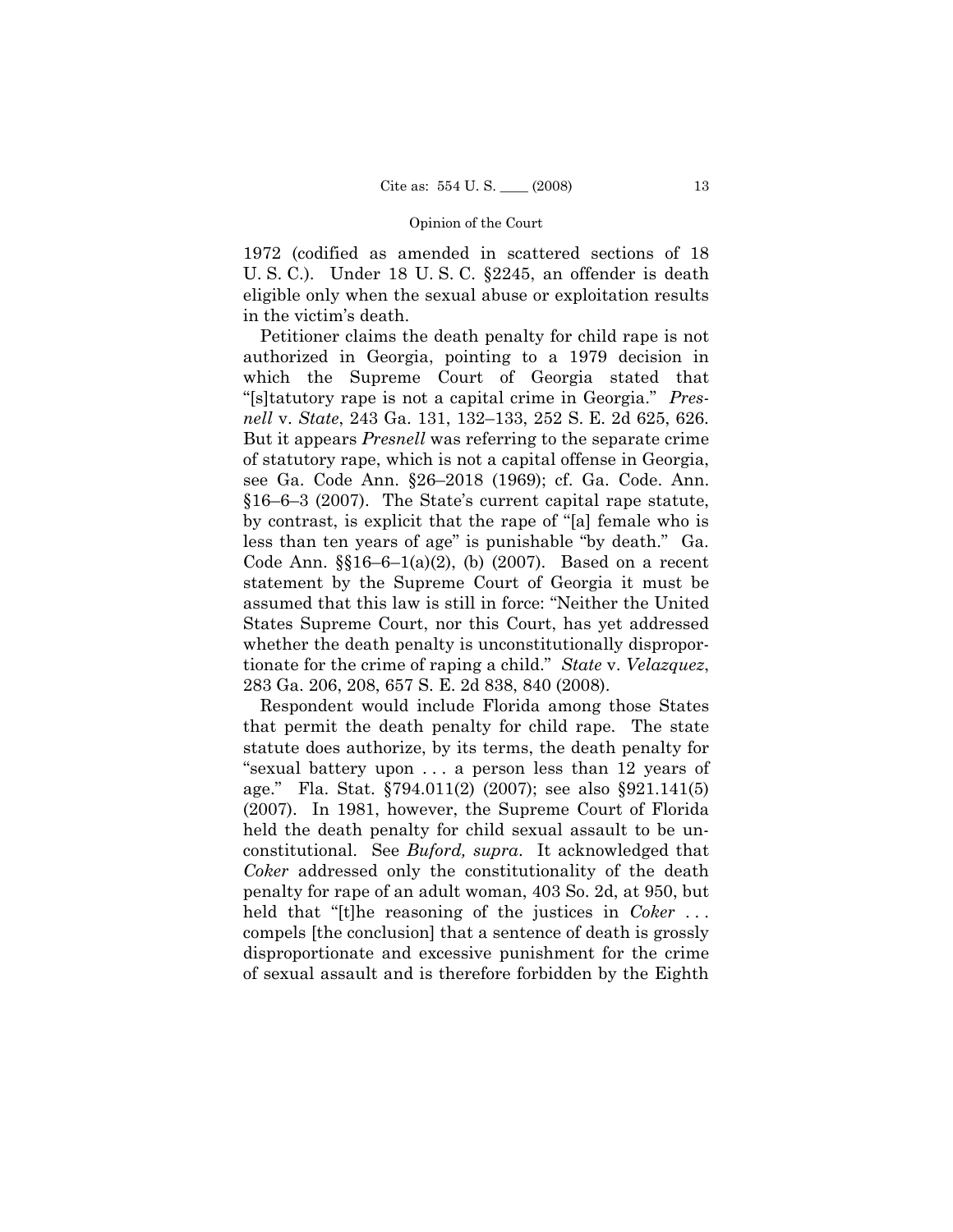## 14 KENNEDY *v.* LOUISIANA

#### Opinion of the Court

Amendment as cruel and unusual punishment," *id.,* at 951. Respondent points out that the state statute has not since been amended. Pursuant to Fla. Stat. §775.082(2) (2007), however, Florida state courts have understood *Buford* to bind their sentencing discretion in child rape cases. See, *e.g., Gibson* v. *State*, 721 So. 2d 363, 367, and n. 2 (Fla. App. 1998) (deeming it irrelevant that "the Florida Legislature never changed the wording of the sexual battery statute"); *Cooper* v. *State*, 453 So. 2d 67 (Fla. App. 1984) ("After *Buford*, death was no longer a possible penalty in Florida for sexual battery"); see also Fla. Stat. §775.082(2) ("In the event the death penalty in a capital felony is held to be unconstitutional by the Florida Supreme Court . . . the court having jurisdiction over a person previously sentenced to death for a capital felony . . . shall sentence such person to life imprisonment").

 Definitive resolution of state-law issues is for the States' own courts, and there may be disagreement over the statistics. It is further true that some States, including States that have addressed the issue in just the last few years, have made child rape a capital offense. The summary recited here, however, does allow us to make certain comparisons with the data cited in the *Atkins*, *Roper,* and *Enmund* cases.

 When *Atkins* was decided in 2002, 30 States, including 12 noncapital jurisdictions, prohibited the death penalty for mentally retarded offenders; 20 permitted it. See 536 U. S., at 313–315. When *Roper* was decided in 2005, the numbers disclosed a similar division among the States: 30 States prohibited the death penalty for juveniles, 18 of which permitted the death penalty for other offenders; and 20 States authorized it. See 543 U. S., at 564. Both in *Atkins* and in *Roper*, we noted that the practice of executing mentally retarded and juvenile offenders was infrequent. Only five States had executed an offender known to have an IQ below 70 between 1989 and 2002, see *At-*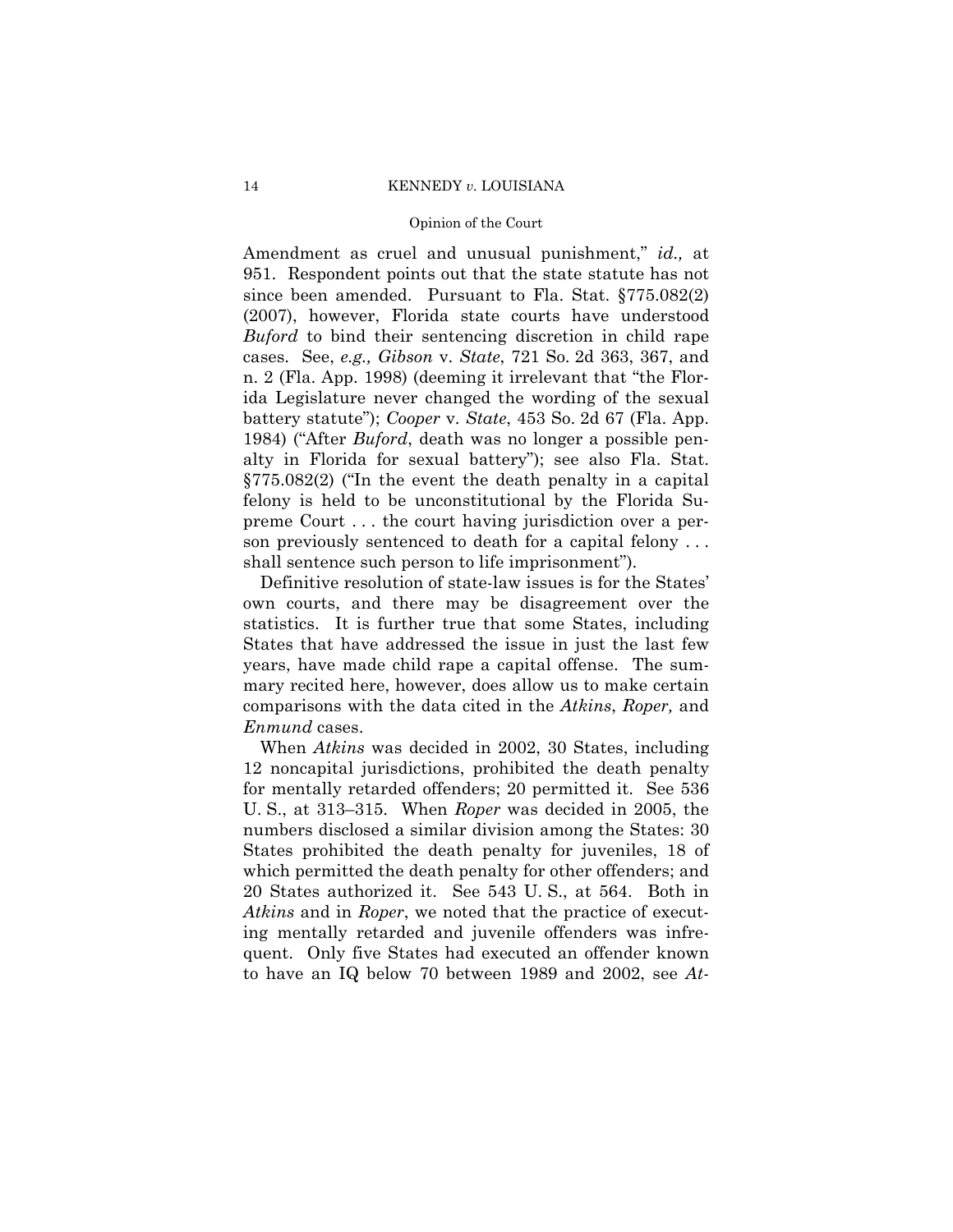*kins*, *supra,* at 316; and only three States had executed a juvenile offender between 1995 and 2005, see *Roper*, *supra,* at 564–565.

 The statistics in *Enmund* bear an even greater similarity to the instant case. There eight jurisdictions had authorized imposition of the death penalty solely for participation in a robbery during which an accomplice committed murder, see 458 U. S., at 789, and six defendants between 1954 and 1982 had been sentenced to death for felony murder where the defendant did not personally commit the homicidal assault, *id.,* at 794. These facts, the Court concluded, "weigh[ed] on the side of rejecting capital punishment for the crime." *Id.,* at 793.

 The evidence of a national consensus with respect to the death penalty for child rapists, as with respect to juveniles, mentally retarded offenders, and vicarious felony murderers, shows divided opinion but, on balance, an opinion against it. Thirty-seven jurisdictions—36 States plus the Federal Government—have the death penalty. As mentioned above, only six of those jurisdictions authorize the death penalty for rape of a child. Though our review of national consensus is not confined to tallying the number of States with applicable death penalty legislation, it is of significance that, in 45 jurisdictions, petitioner could not be executed for child rape of any kind. That number surpasses the 30 States in *Atkins* and *Roper* and the 42 States in *Enmund* that prohibited the death penalty under the circumstances those cases considered.

B

 At least one difference between this case and our Eighth Amendment proportionality precedents must be addressed. Respondent and its *amici* suggest that some States have an "erroneous understanding of this Court's Eighth Amendment jurisprudence." Brief for Missouri Governor Matt Blunt et al. as *Amici Curiae* 10. They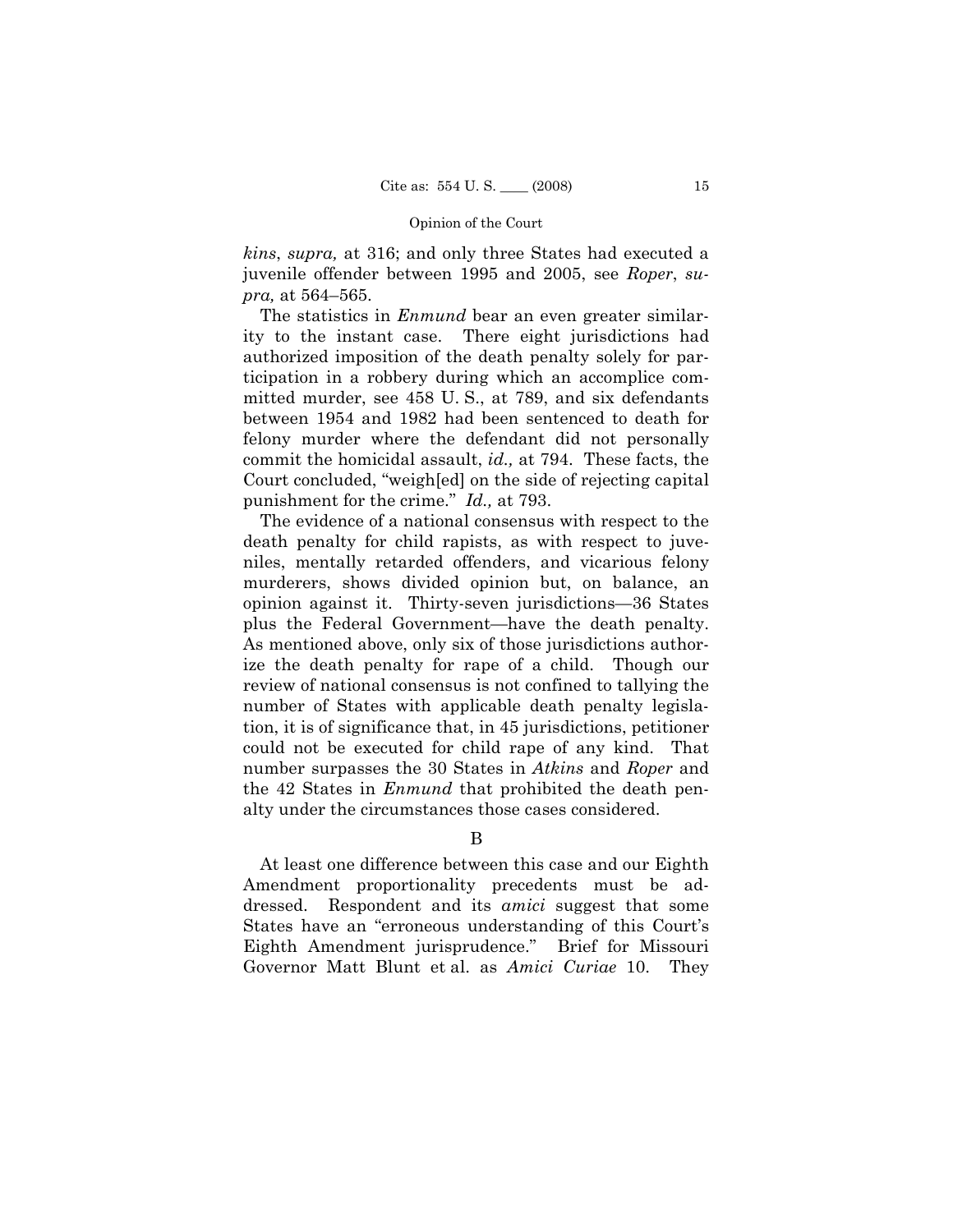## 16 KENNEDY *v.* LOUISIANA

#### Opinion of the Court

submit that the general propositions set out in *Coker,*  contrasting murder and rape, have been interpreted in too expansive a way, leading some state legislatures to conclude that *Coker* applies to child rape when in fact its reasoning does not, or ought not, apply to that specific crime.

 This argument seems logical at first, but in the end it is unsound. In *Coker,* a four-Member plurality of the Court, plus Justice Brennan and Justice Marshall in concurrence, held that a sentence of death for the rape of a 16-year-old woman, who was a minor under Georgia law, see Ga. Code Ann. §74–104 (1973), yet was characterized by the Court as an adult, was disproportionate and excessive under the Eighth Amendment. See 433 U. S., at 593–600; see also *id.,* at 600 (Brennan, J., concurring in judgment); *ibid.* (Marshall, J., concurring in judgment). (The Court did not explain why the 16-year-old victim qualified as an adult, but it may be of some significance that she was married, had a home of her own, and had given birth to a son three weeks prior to the rape. See Brief for Petitioner in *Coker* v. *Georgia*, O. T. 1976, No. 75–5444, pp. 14–15.)

 The plurality noted that only one State had a valid statute authorizing the death penalty for adult rape and that "in the vast majority of cases, at least 9 out of 10, juries ha[d] not imposed the death sentence." *Coker*, 433 U. S., at 597; see also *id.,* at 594 ("Of the 16 States in which rape had been a capital offense, only three provided the death penalty for rape of an adult woman in their revised statutes—Georgia, North Carolina, and Louisiana. In the latter two States, the death penalty was mandatory for those found guilty, and those laws were invalidated by *Woodson* and *Roberts*"). This "history and . . . objective evidence of the country's present judgment concerning the acceptability of death as a penalty for rape of an adult woman," *id.,* at 593, confirmed the Court's independent judgment that punishing adult rape by death was not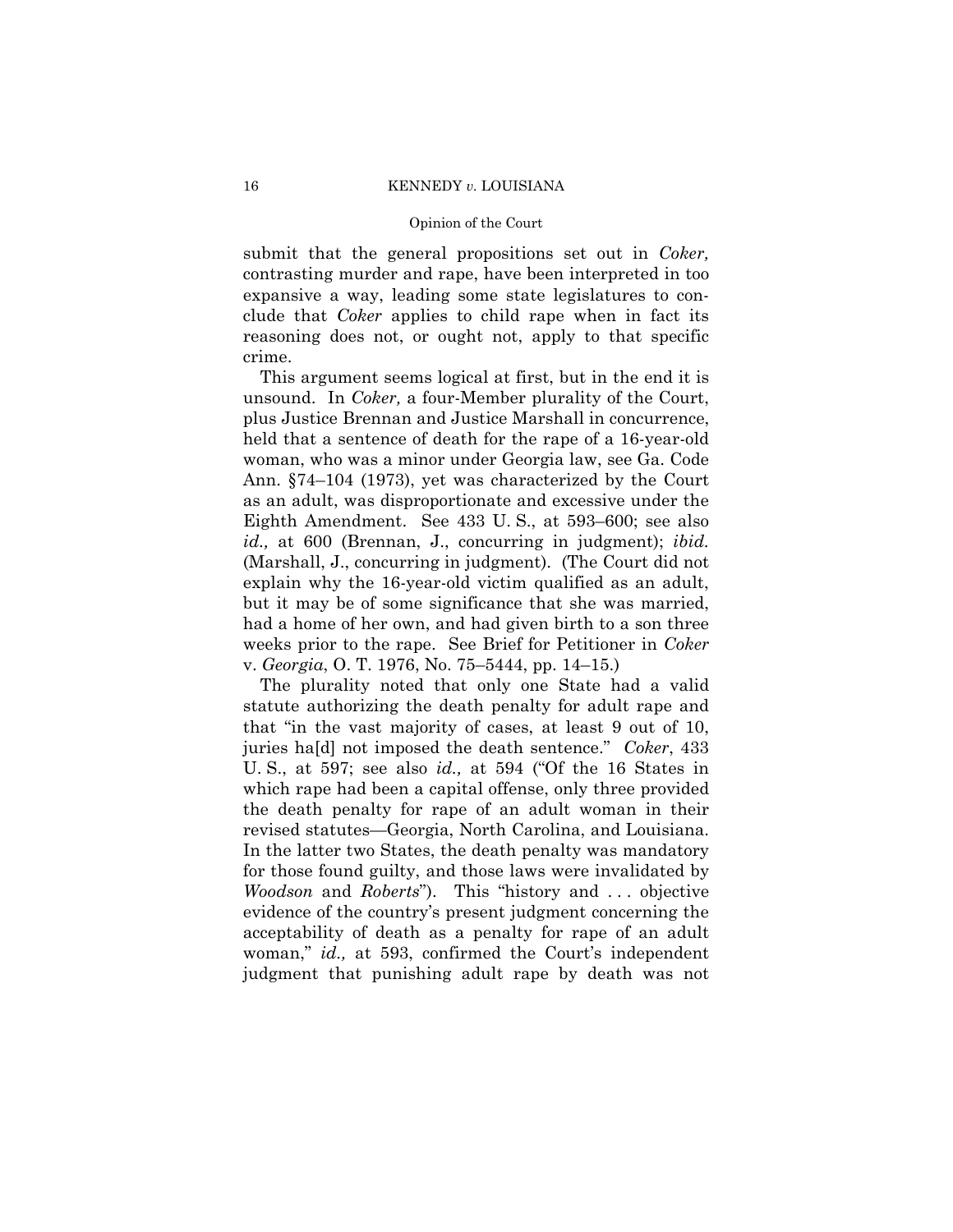proportional:

 "Rape is without doubt deserving of serious punishment; but in terms of moral depravity and of the injury to the person and to the public, it does not compare with murder, which does involve the unjustified taking of human life. Although it may be accompanied by another crime, rape by definition does not include the death of . . . another person. The murderer kills; the rapist, if no more than that, does not. . . . We have the abiding conviction that the death penalty, which 'is unique in its severity and irrevocability,' *Gregg* v. *Georgia*, 428 U. S., at 187, is an excessive penalty for the rapist who, as such, does not take human life." *Id.,* at 598 (footnote omitted).

 Confined to this passage, *Coker*'s analysis of the Eighth Amendment is susceptible of a reading that would prohibit making child rape a capital offense. In context, however, *Coker*'s holding was narrower than some of its language read in isolation. The *Coker* plurality framed the question as whether, "with respect to rape of an adult woman," the death penalty is disproportionate punishment. *Id.,* at 592. And it repeated the phrase "an adult woman" or "an adult female" in discussing the act of rape or the victim of rape eight times in its opinion. See *Coker, supra*. The distinction between adult and child rape was not merely rhetorical; it was central to the Court's reasoning. The opinion does not speak to the constitutionality of the death penalty for child rape, an issue not then before the Court. In discussing the legislative background, for example, the Court noted:

"Florida, Mississippi, and Tennessee also authorized the death penalty in some rape cases, but only where the victim was a child and the rapist an adult. The Tennessee statute has since been invalidated because the death sentence was mandatory. The upshot is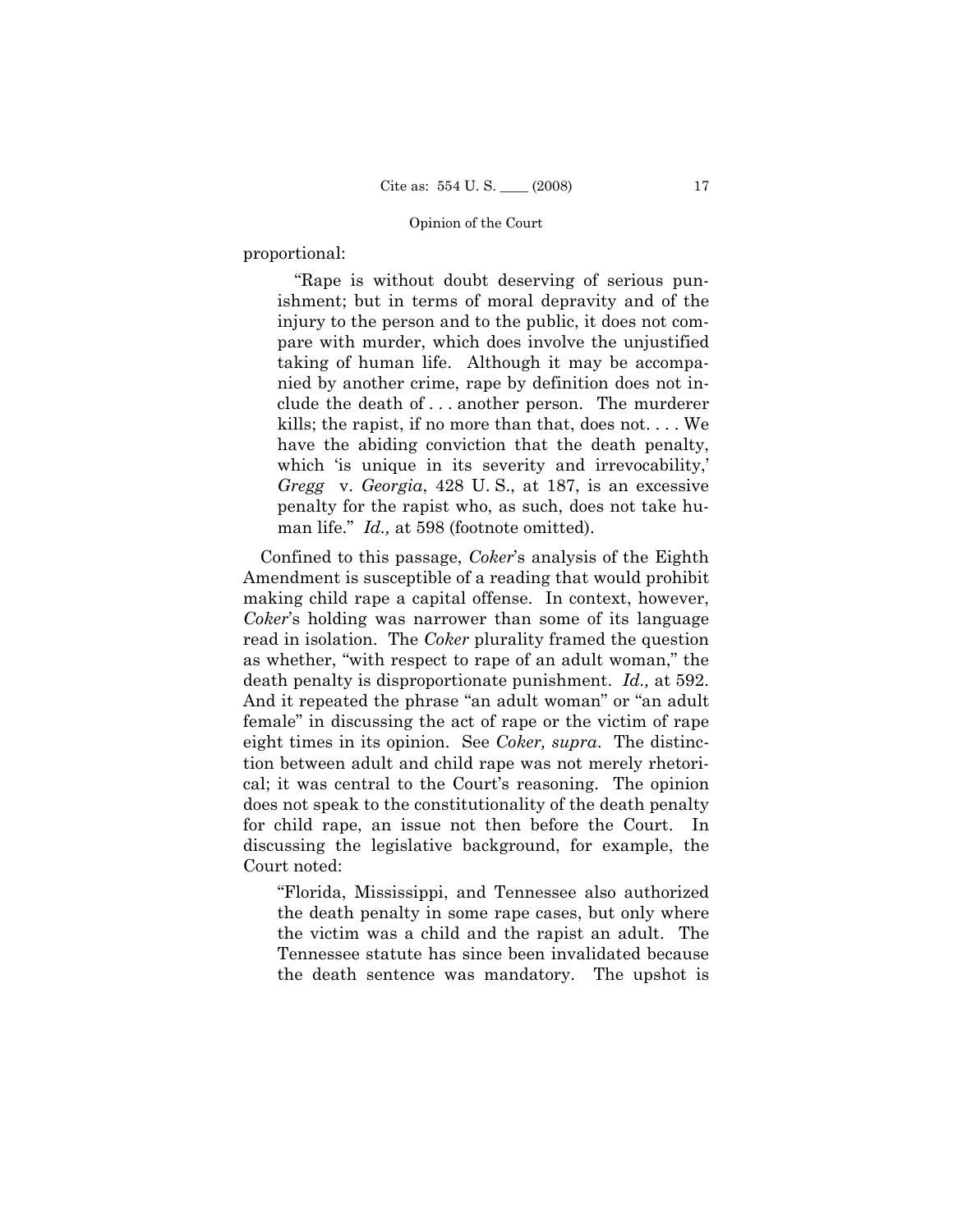#### 18 KENNEDY *v.* LOUISIANA

#### Opinion of the Court

that Georgia is the sole jurisdiction in the United States at the present time that authorizes a sentence of death when the rape victim is an adult woman, and only two other jurisdictions provide capital punishment when the victim is a child. . . . [This] obviously weighs very heavily on the side of rejecting capital punishment as a suitable penalty for raping an adult woman." *Id*., at 595–596 (citation and footnote omitted).

 Still, respondent contends, it is possible that state legislatures have understood *Coker* to state a broad rule that covers the situation of the minor victim as well. We see little evidence of this. Respondent cites no reliable data to indicate that state legislatures have read *Coker* to bar capital punishment for child rape and, for this reason, have been deterred from passing applicable death penalty legislation. In the absence of evidence from those States where legislation has been proposed but not enacted we refuse to speculate about the motivations and concerns of particular state legislators.

 The position of the state courts, furthermore, to which state legislators look for guidance on these matters, indicates that *Coker* has not blocked the emergence of legislative consensus. The state courts that have confronted the precise question before us have been uniform in concluding that *Coker* did not address the constitutionality of the death penalty for the crime of child rape. See, *e.g., Wilson*, 685 So. 2d, at 1066 (upholding the constitutionality of the death penalty for rape of a child and noting that "[t]he plurality [in *Coker*] took great pains in referring only to the rape of adult women throughout their opinion" (emphasis deleted)); *Upshaw* v. *State*, 350 So. 2d 1358, 1360 (Miss. 1977) ("In *Coker* the Court took great pains to limit its decision to the applicability of the death penalty for the rape of an adult woman. . . . As we view *Coker* the Court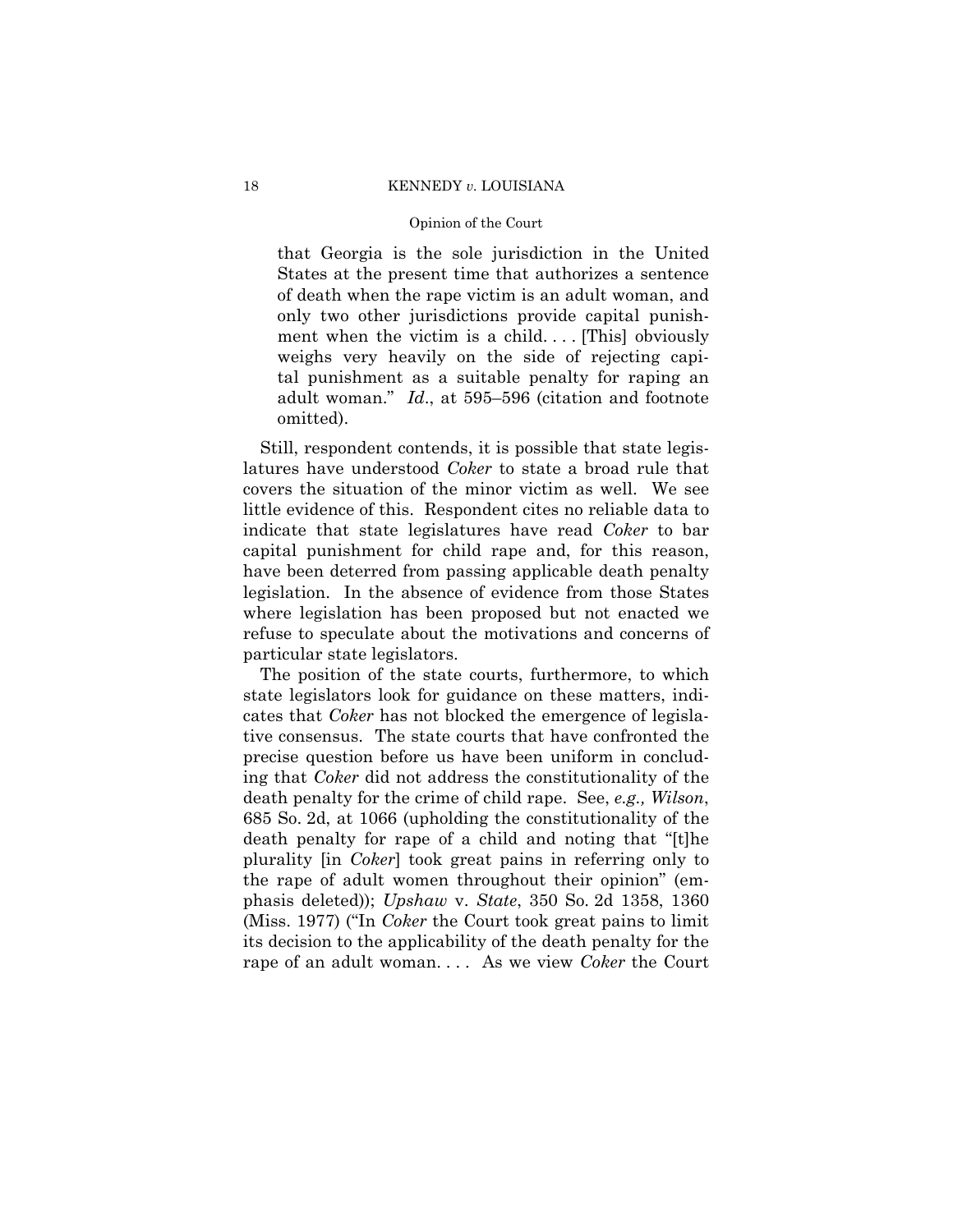carefully refrained from deciding whether the death penalty for the rape of a female child under the age of twelve years is grossly disproportionate to the crime"). See also *Simpson* v. *Owens*, 207 Ariz. 261, 268, n. 8, 85 P. 3d 478, 485, n. 8 (App. 2004) (addressing the denial of bail for sexual offenses against children and noting that "[a]lthough the death penalty was declared in a plurality opinion of the United States Supreme Court to be a disproportionate punishment for the rape of an adult woman . . . the rape of a child remains a capital offense in some states"); *People* v. *Hernandez*, 30 Cal. 4th 835, 869, 69 P. 3d 446, 466 (2003) (addressing the death penalty for conspiracy to commit murder and noting that "the constitutionality of laws imposing the death penalty for crimes not necessarily resulting in death is unresolved").

 There is, to be sure, some contrary authority contained in various state-court opinions. But it is either dicta, see *State* v. *Barnum*, 921 So. 2d 513, 526 (Fla. 2005) (addressing the retroactivity of *Thompson* v. *State*, 695 So. 2d 691 (Fla. 1997)); *State* v. *Coleman*, 185 Mont. 299, 327, 605 P. 2d 1000, 1017 (1979) (upholding the defendant's death sentence for aggravated kidnaping); *State* v. *Gardner*, 947 P. 2d 630, 653 (Utah 1997) (addressing the constitutionality of the death penalty for prison assaults); equivocal in its conclusion, see *People* v. *Huddleston*, 212 Ill. 2d 107, 141, 816 N. E. 2d 322, 341–342 (2004) (citing law review articles for the proposition that the constitutionality of the death penalty for nonhomicide crimes "is the subject of debate"); or from a decision of a state intermediate court that has been superseded by a more specific statement of the law by the State's supreme court, compare, *e.g., Parker*  v. *State*, 216 Ga. App. 649, 650, n. 1, 455 S. E. 2d 360, 361, n. 1 (1995) (characterizing *Coker* as holding that the death penalty "is no longer permitted for rape where the victim is not killed"), with *Velazquez*, 283 Ga., at 208, 657 S. E. 2d, at 840 ("[T]he United States Supreme Court . . . has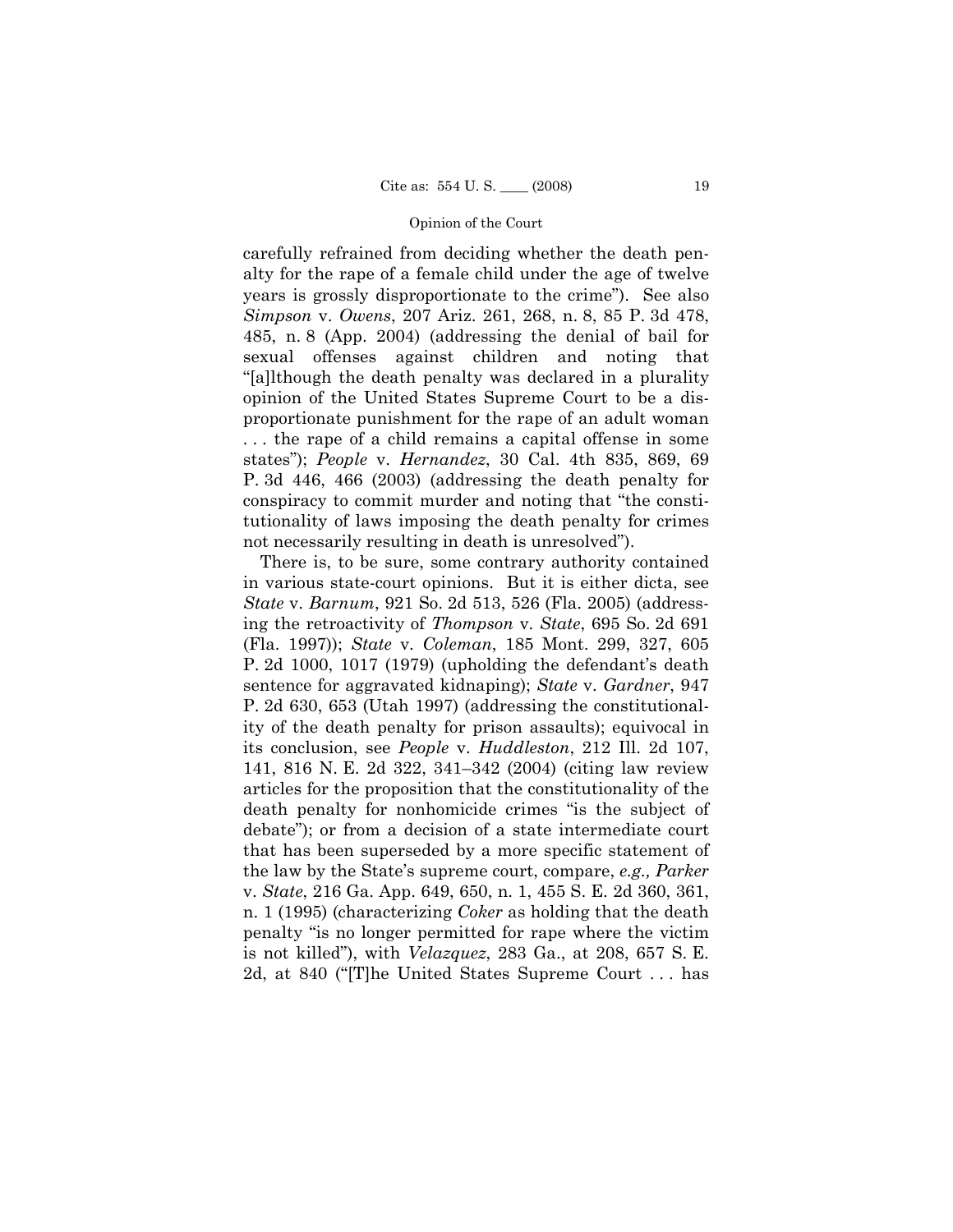#### 20 KENNEDY *v.* LOUISIANA

#### Opinion of the Court

yet [to] addres[s] whether the death penalty is unconstitutionally disproportionate for the crime of raping a child").

 The Supreme Court of Florida's opinion in *Buford* could be read to support respondent's argument. But even there the state court recognized that "[t]he [Supreme] Court has yet to decide whether [*Coker'*s rationale] holds true for the rape of a child" and made explicit that it was extending the reasoning but not the holding of *Coker* in striking down the death penalty for child rape. 403 So. 2d, at 950, 951. The same is true of the Supreme Court of California's opinion in *Hernandez*, *supra,* at 867, 69 P. 3d, at 464.

 We conclude on the basis of this review that there is no clear indication that state legislatures have misinterpreted *Coker* to hold that the death penalty for child rape is unconstitutional. The small number of States that have enacted this penalty, then, is relevant to determining whether there is a consensus against capital punishment for this crime.

## C

 Respondent insists that the six States where child rape is a capital offense, along with the States that have proposed but not yet enacted applicable death penalty legislation, reflect a consistent direction of change in support of the death penalty for child rape. Consistent change might counterbalance an otherwise weak demonstration of consensus. See *Atkins*, 536 U. S., at 315 ("It is not so much the number of these States that is significant, but the consistency of the direction of change"); *Roper,* 543 U. S., at 565 ("Impressive in *Atkins* was the rate of abolition of the death penalty for the mentally retarded"). But whatever the significance of consistent change where it is cited to show emerging support for expanding the scope of the death penalty, no showing of consistent change has been made in this case.

Respondent and its *amici* identify five States where, in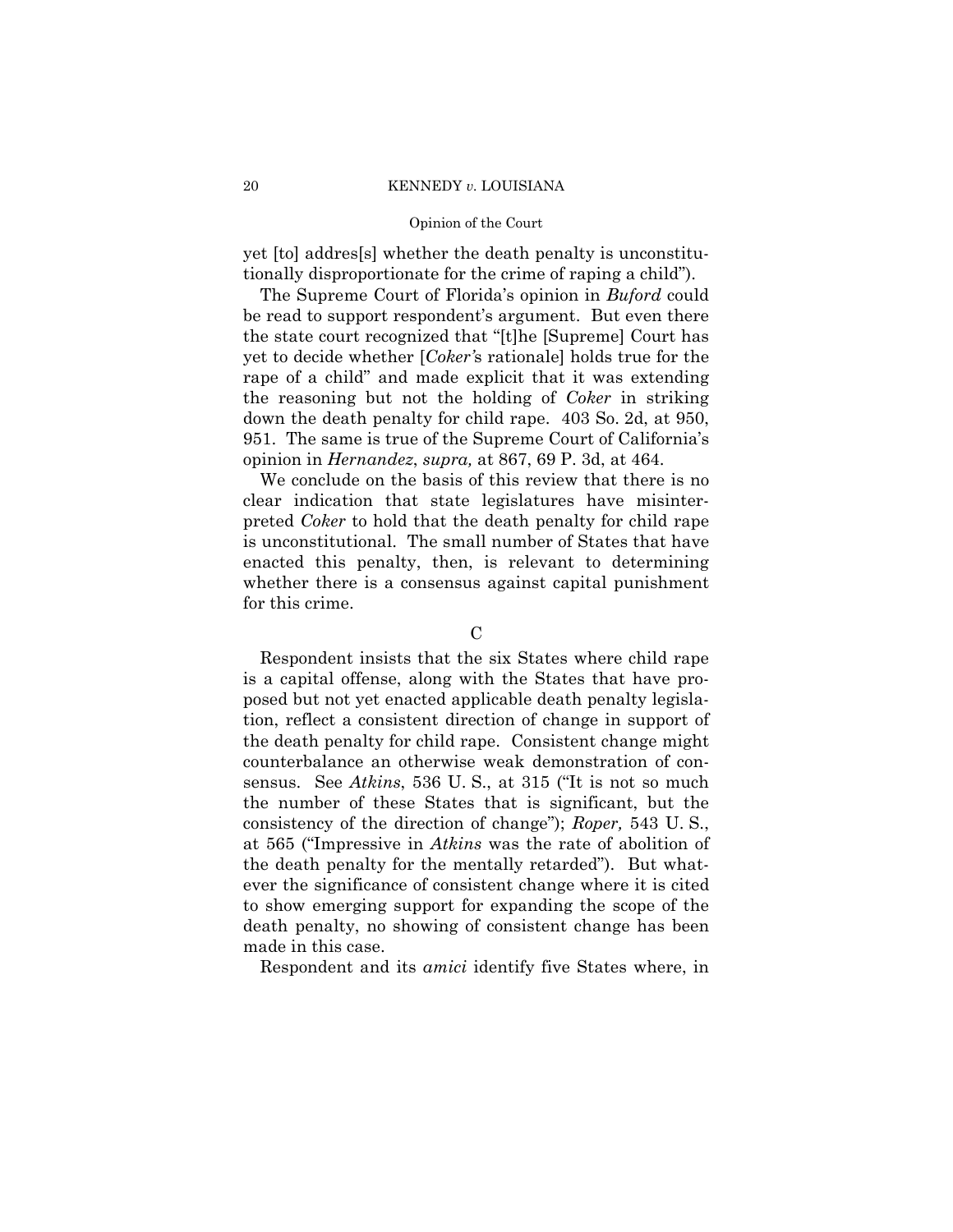their view, legislation authorizing capital punishment for child rape is pending. See Brief for Missouri Governor Matt Blunt et al. as *Amici Curiae* 2, 14. It is not our practice, nor is it sound, to find contemporary norms based upon state legislation that has been proposed but not yet enacted. There are compelling reasons not to do so here. Since the briefs were submitted by the parties, legislation in two of the five States has failed. See, *e.g.,* S. 195, 66th Gen. Assembly, 2d Reg. Sess. (Colo. 2008) (rejected by Senate Appropriations Committee on Apr. 11, 2008); S. 2596, 2008 Leg., Reg. Sess. (Miss. 2008) (rejected by House Committee on Mar. 18, 2008). In Tennessee, the house bills were rejected almost a year ago, and the senate bills appear to have died in committee. See H. R. 601, 105th Gen. Assembly, 1st Reg. Sess. (2007) (taken off Subcommittee Calendar on Apr. 4, 2007); H. R. 662, *ibid.* (failed for lack of second on Mar. 21, 2007); H. R. 1099, *ibid.* (taken off notice for Judiciary Committee calendar on May 16, 2007); S. 22, *ibid.* (referred to General Subcommittee of Senate Finance, Ways, and Means Committee on June 11, 2007); S. 157, *ibid.* (referred to Senate Judiciary Committee on Feb. 7, 2007; action deferred until Jan. 2008); S. 841, *ibid.* (referred to General Subcommittee of Senate Judiciary Committee on Mar. 27, 2007). In Alabama, the recent legislation is similar to a bill that failed in 2007. Compare H. R. 456, 2008 Leg., Reg. Sess. (2008), with H. R. 335, 2007 Leg., Reg. Sess. (2007). And in Missouri, the 2008 legislative session has ended, tabling the pending legislation. See Mo. Const., Art. III, §20(a).

 Aside from pending legislation, it is true that in the last 13 years there has been change towards making child rape a capital offense. This is evidenced by six new death penalty statutes, three enacted in the last two years. But this showing is not as significant as the data in *Atkins*, where 18 States between 1986 and 2001 had enacted legislation prohibiting the execution of mentally retarded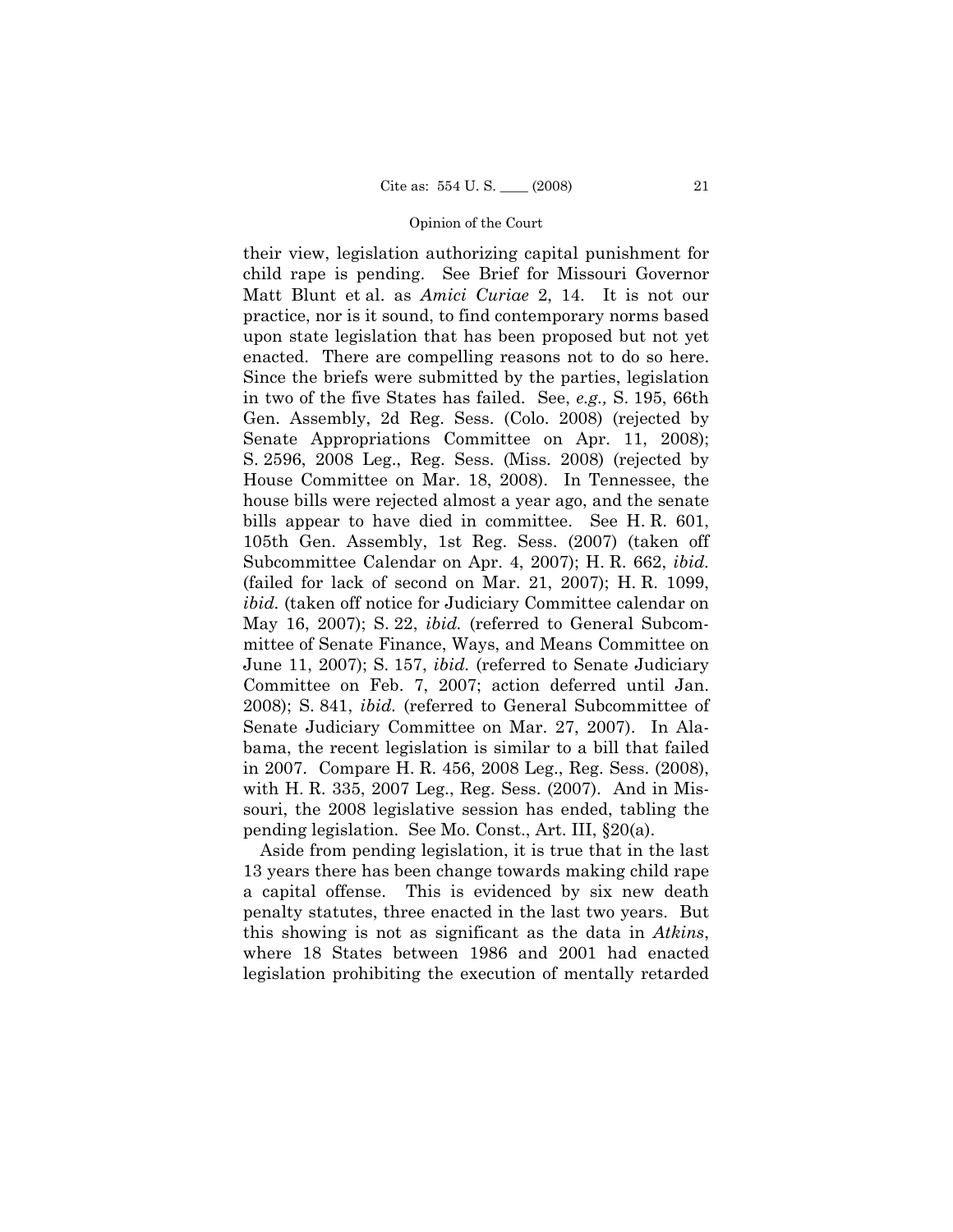### 22 KENNEDY *v.* LOUISIANA

#### Opinion of the Court

persons. See *Atkins, supra,* at 313–315. Respondent argues the instant case is like *Roper* because, there, only five States had shifted their positions between 1989 and 2005, one less State than here. See *Roper, supra,* at 565. But in *Roper*, we emphasized that, though the pace of abolition was not as great as in *Atkins*, it was counterbalanced by the total number of States that had recognized the impropriety of executing juvenile offenders. See 543 U. S., at 566–567. When we decided *Stanford* v. *Kentucky*, 492 U. S. 361 (1989), 12 death penalty States already prohibited the execution of any juvenile under 18, and 15 prohibited the execution of any juvenile under 17. See *Roper*, *supra,* at 566–567 ("If anything, this shows that the impropriety of executing juveniles between 16 and 18 years of age gained wide recognition earlier"). Here, the total number of States to have made child rape a capital offense after *Furman* is six. This is not an indication of a trend or change in direction comparable to the one supported by data in *Roper.* The evidence here bears a closer resemblance to the evidence of state activity in *Enmund*, where we found a national consensus against the death penalty for vicarious felony murder despite eight jurisdictions having authorized the practice. See 458 U. S., at 789, 792.

## D

 There are measures of consensus other than legislation. Statistics about the number of executions may inform the consideration whether capital punishment for the crime of child rape is regarded as unacceptable in our society. See, *e.g., id.*, at 794–795; *Roper*, *supra*, at 564–565; *Atkins*, *supra*, at 316; Cf. *Coker*, 433 U. S., at 596–597 (plurality opinion). These statistics confirm our determination from our review of state statutes that there is a social consensus against the death penalty for the crime of child rape.

Nine States—Florida, Georgia, Louisiana, Mississippi,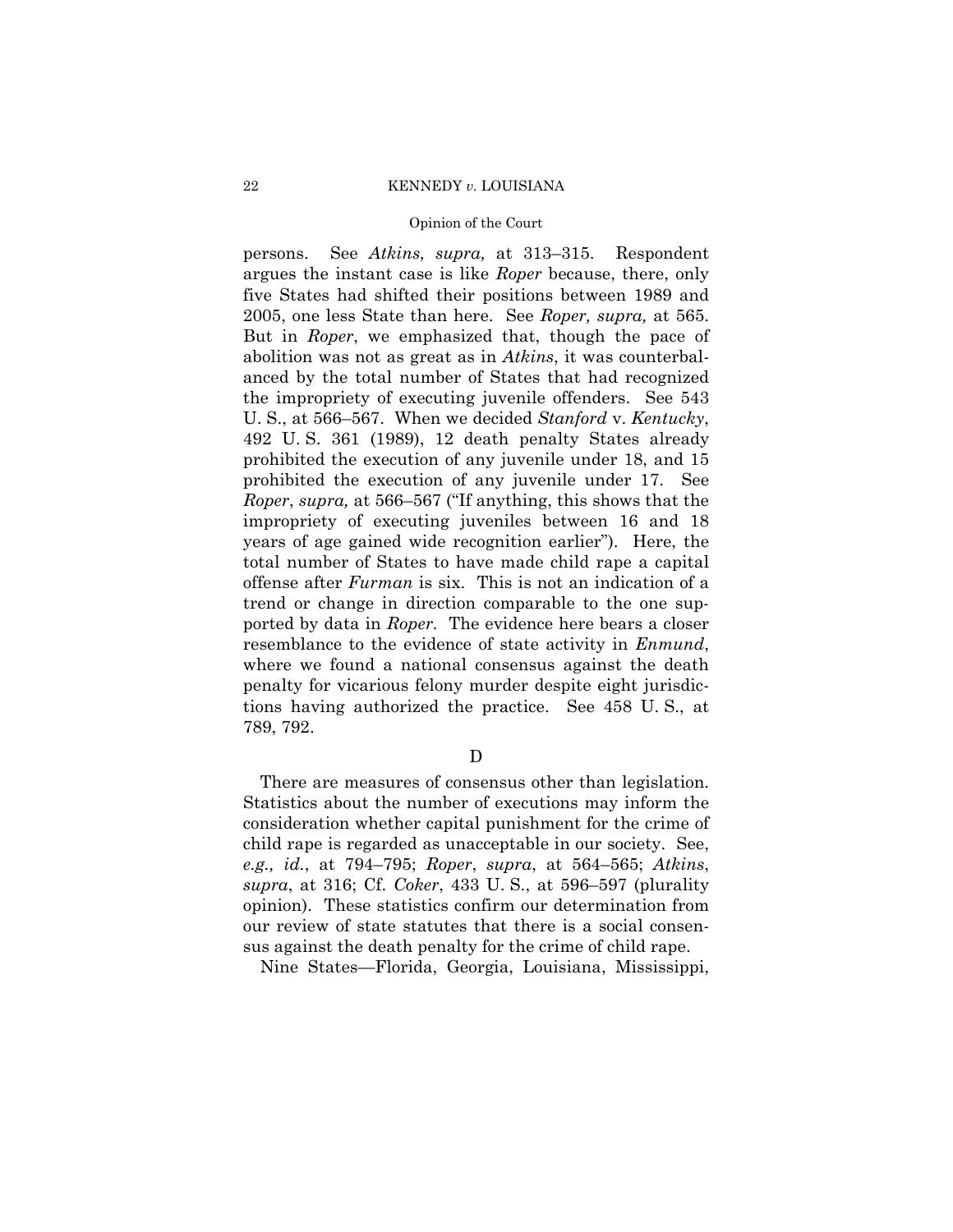Montana, Oklahoma, South Carolina, Tennessee, and Texas—have permitted capital punishment for adult or child rape for some length of time between the Court's 1972 decision in *Furman* and today. See *supra,* at 12; *Coker*, *supra*, at 595 (plurality opinion). Yet no individual has been executed for the rape of an adult or child since 1964, and no execution for any other nonhomicide offense has been conducted since 1963. See Historical Statistics of the United States, at 5–262 to 5–263 (Table Ec343–357). Cf. *Thompson* v. *Oklahoma*, 487 U. S. 815, 852–853 (1988) (O'Connor, J., concurring in judgment) (that "four decades have gone by since the last execution of a defendant who was younger than 16 at the time of the offense ... support[s] the inference of a national consensus opposing the death penalty for 15-year-olds").

 Louisiana is the only State since 1964 that has sentenced an individual to death for the crime of child rape; and petitioner and Richard Davis, who was convicted and sentenced to death for the aggravated rape of a 5-year-old child by a Louisiana jury in December 2007, see *State* v. *Davis,* Case No. 262,971 (1st Jud. Dist., Caddo Parish, La.) (cited in Brief for Respondent 42, and n. 38), are the only two individuals now on death row in the United States for a nonhomicide offense.

 After reviewing the authorities informed by contemporary norms, including the history of the death penalty for this and other nonhomicide crimes, current state statutes and new enactments, and the number of executions since 1964, we conclude there is a national consensus against capital punishment for the crime of child rape.

## IV

## A

 As we have said in other Eighth Amendment cases, objective evidence of contemporary values as it relates to punishment for child rape is entitled to great weight, but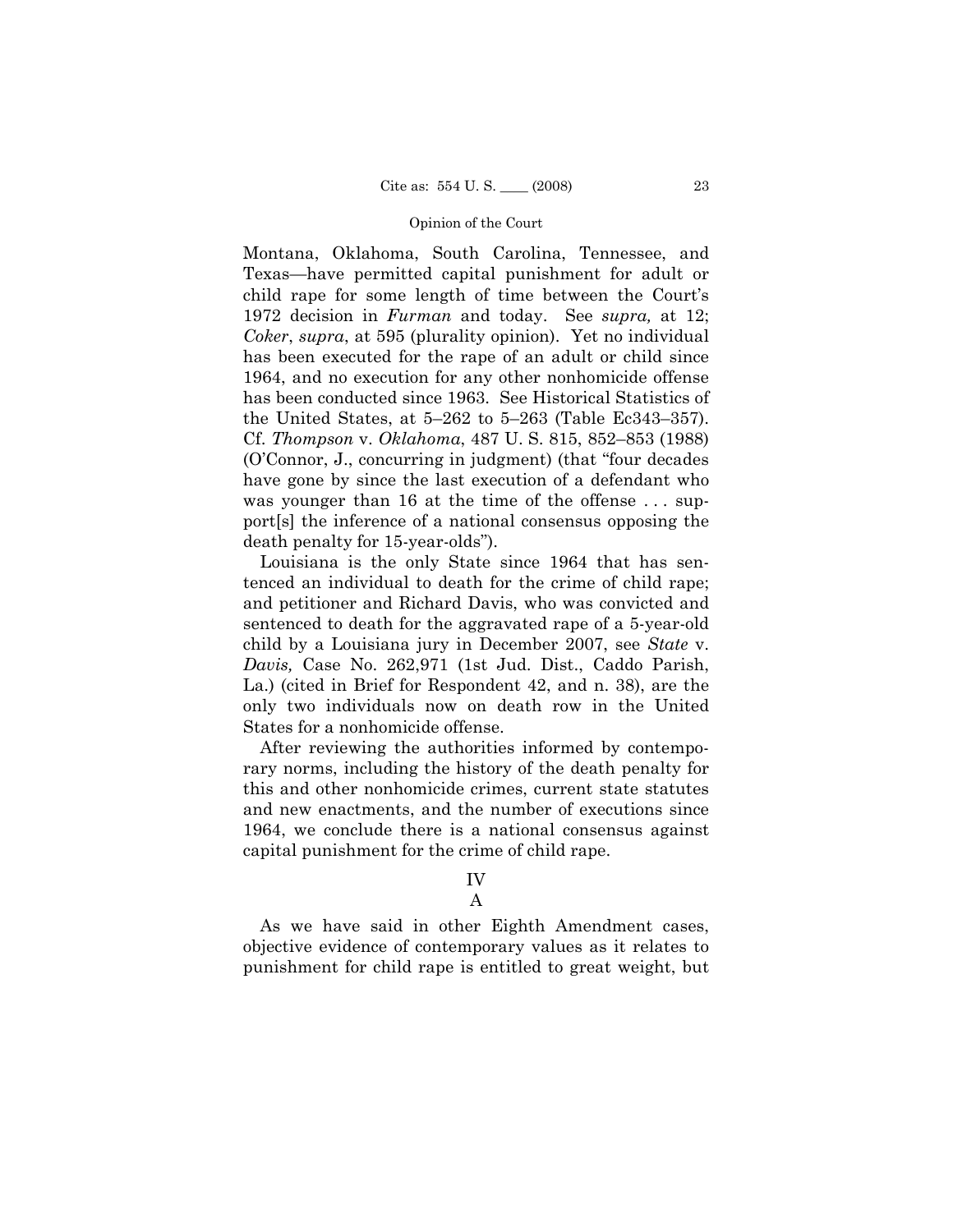it does not end our inquiry. "[T]he Constitution contemplates that in the end our own judgment will be brought to bear on the question of the acceptability of the death penalty under the Eighth Amendment." *Coker*, *supra,* at 597 (plurality opinion); see also *Roper*, *supra*, at 563; *Enmund*, *supra*, at 797 ("[I]t is for us ultimately to judge whether the Eighth Amendment permits imposition of the death penalty"). We turn, then, to the resolution of the question before us, which is informed by our precedents and our own understanding of the Constitution and the rights it secures.

 It must be acknowledged that there are moral grounds to question a rule barring capital punishment for a crime against an individual that did not result in death. These facts illustrate the point. Here the victim's fright, the sense of betrayal, and the nature of her injuries caused more prolonged physical and mental suffering than, say, a sudden killing by an unseen assassin. The attack was not just on her but on her childhood. For this reason, we should be most reluctant to rely upon the language of the plurality in *Coker*, which posited that, for the victim of rape, "life may not be nearly so happy as it was" but it is not beyond repair. 433 U. S., at 598. Rape has a permanent psychological, emotional, and sometimes physical impact on the child. See C. Bagley & K. King, Child Sexual Abuse: The Search for Healing 2–24, 111–112 (1990); Finkelhor & Browne, Assessing the Long-Term Impact of Child Sexual Abuse: A Review and Conceptualization in Handbook on Sexual Abuse of Children 55–60 (L. Walker ed. 1988). We cannot dismiss the years of long anguish that must be endured by the victim of child rape.

 It does not follow, though, that capital punishment is a proportionate penalty for the crime. The constitutional prohibition against excessive or cruel and unusual punishments mandates that the State's power to punish "be exercised within the limits of civilized standards." *Trop*,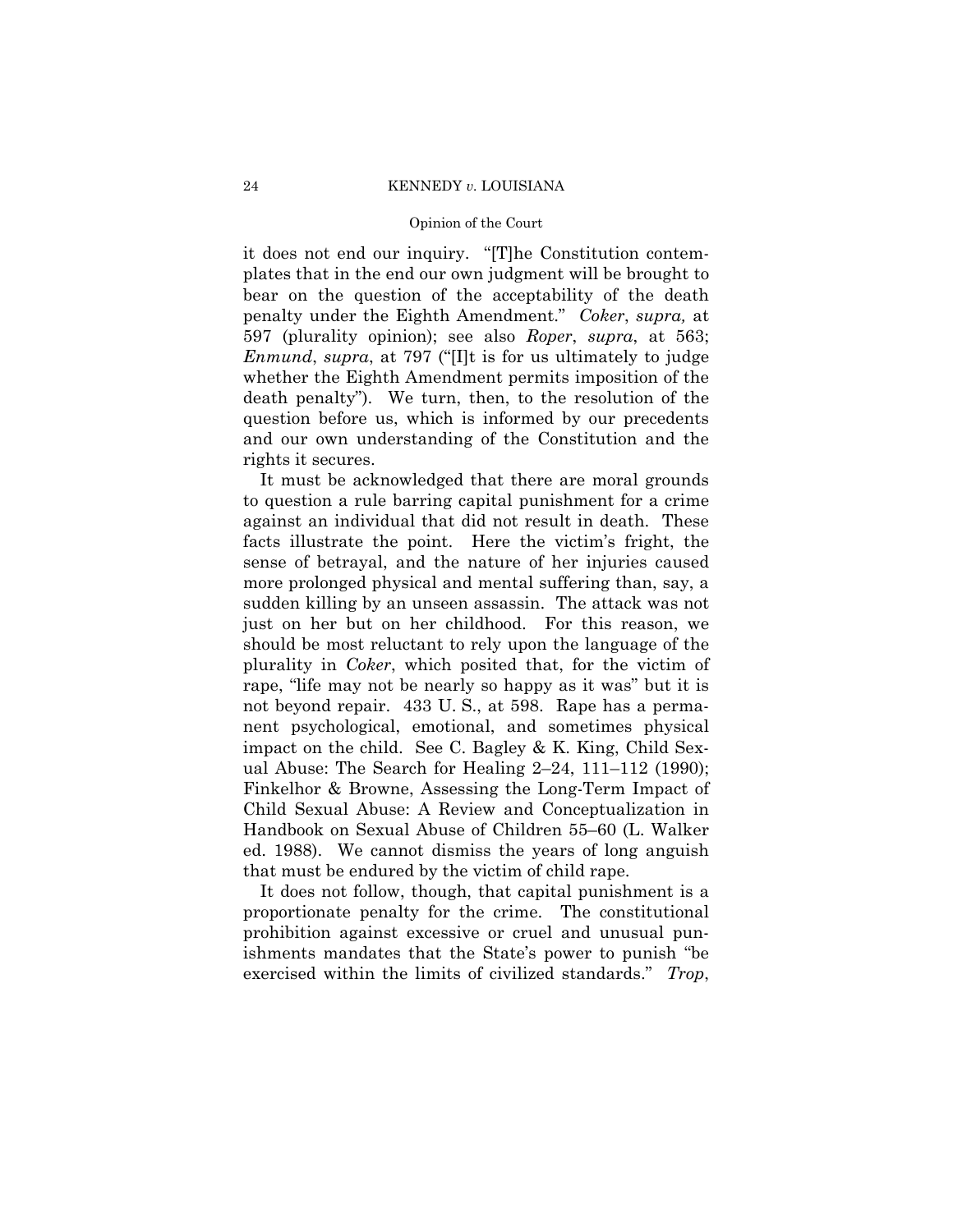356 U. S., at 99, 100 (plurality opinion). Evolving standards of decency that mark the progress of a maturing society counsel us to be most hesitant before interpreting the Eighth Amendment to allow the extension of the death penalty, a hesitation that has special force where no life was taken in the commission of the crime. It is an established principle that decency, in its essence, presumes respect for the individual and thus moderation or restraint in the application of capital punishment. See *id.,* at 100.

 To date the Court has sought to define and implement this principle, for the most part, in cases involving capital murder. One approach has been to insist upon general rules that ensure consistency in determining who receives a death sentence. See *California* v. *Brown*, 479 U. S. 538, 541 (1987) ("[D]eath penalty statutes [must] be structured so as to prevent the penalty from being administered in an arbitrary and unpredictable fashion" (citing *Gregg,* 428 U. S. 153; *Furman,* 408 U. S. 238)); *Godfrey* v. *Georgia*, 446 U. S. 420, 428 (1980) (plurality opinion) (requiring a State to give narrow and precise definition to the aggravating factors that warrant its imposition). At the same time the Court has insisted, to ensure restraint and moderation in use of capital punishment, on judging the "character and record of the individual offender and the circumstances of the particular offense as a constitutionally indispensable part of the process of inflicting the penalty of death." *Woodson*, 428 U. S., at 304 (plurality opinion); *Lockett* v. *Ohio*, 438 U. S. 586, 604–605 (1978) (plurality opinion).

 The tension between general rules and case-specific circumstances has produced results not all together satisfactory. See *Tuilaepa* v. *California*, 512 U. S. 967, 973 (1994) ("The objectives of these two inquiries can be in some tension, at least when the inquiries occur at the same time"); *Walton* v. *Arizona*, 497 U. S. 639, 664–665 (1990) (SCALIA, J., concurring in part and concurring in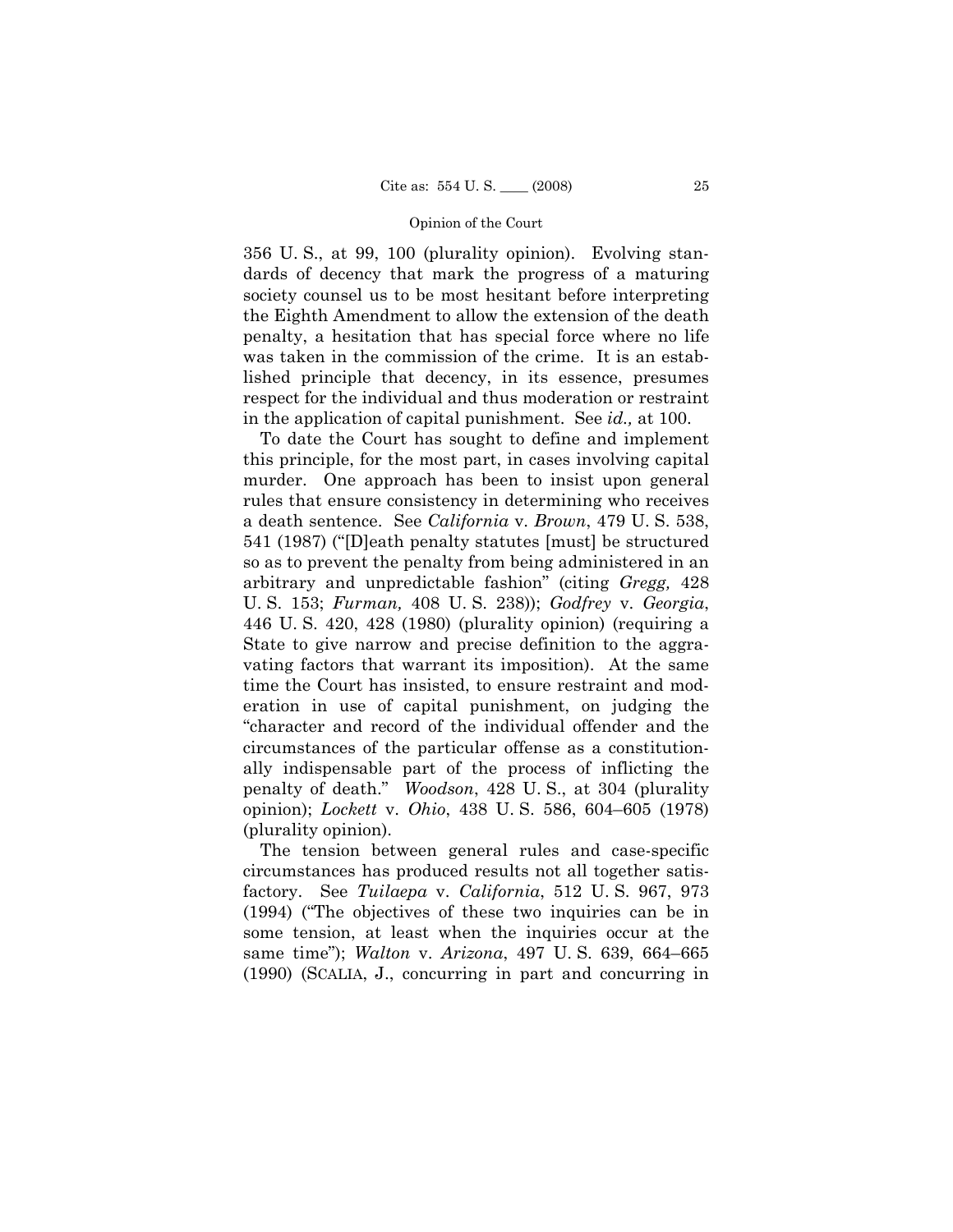## 26 KENNEDY *v.* LOUISIANA

#### Opinion of the Court

judgment) ("The latter requirement quite obviously destroys whatever rationality and predictability the former requirement was designed to achieve"). This has led some Members of the Court to say we should cease efforts to resolve the tension and simply allow legislatures, prosecutors, courts, and juries greater latitude. See *id.,* at 667– 673 (advocating that the Court adhere to the *Furman* line of cases and abandon the *Woodson*-*Lockett* line of cases). For others the failure to limit these same imprecisions by stricter enforcement of narrowing rules has raised doubts concerning the constitutionality of capital punishment itself. See *Baze* v. *Rees*, 553 U. S. \_\_\_, \_\_\_–\_\_\_ (2008) (slip op., at 13–17) (STEVENS, J., concurring in judgment); *Furman*, *supra*, at 310–314 (White, J., concurring); *Callins* v. *Collins*, 510 U. S. 1141, 1144–1145 (1994) (Blackmun, J., dissenting from denial of certiorari).

 Our response to this case law, which is still in search of a unifying principle, has been to insist upon confining the instances in which capital punishment may be imposed. See *Gregg*, *supra*, at 187, 184 (joint opinion of Stewart, Powell, and STEVENS, JJ.) (because "death as a punishment is unique in its severity and irrevocability," capital punishment must be reserved for those crimes that are "so grievous an affront to humanity that the only adequate response may be the penalty of death" (citing in part *Furman*, 408 U. S., at 286–291 (Brennan, J., concurring); *id.,* at 306 (Stewart, J., concurring))); see also *Roper*, 543 U. S., at 569 (the Eighth Amendment requires that "the death penalty is reserved for a narrow category of crimes and offenders").

 Our concern here is limited to crimes against individual persons. We do not address, for example, crimes defining and punishing treason, espionage, terrorism, and drug kingpin activity, which are offenses against the State. As it relates to crimes against individuals, though, the death penalty should not be expanded to instances where the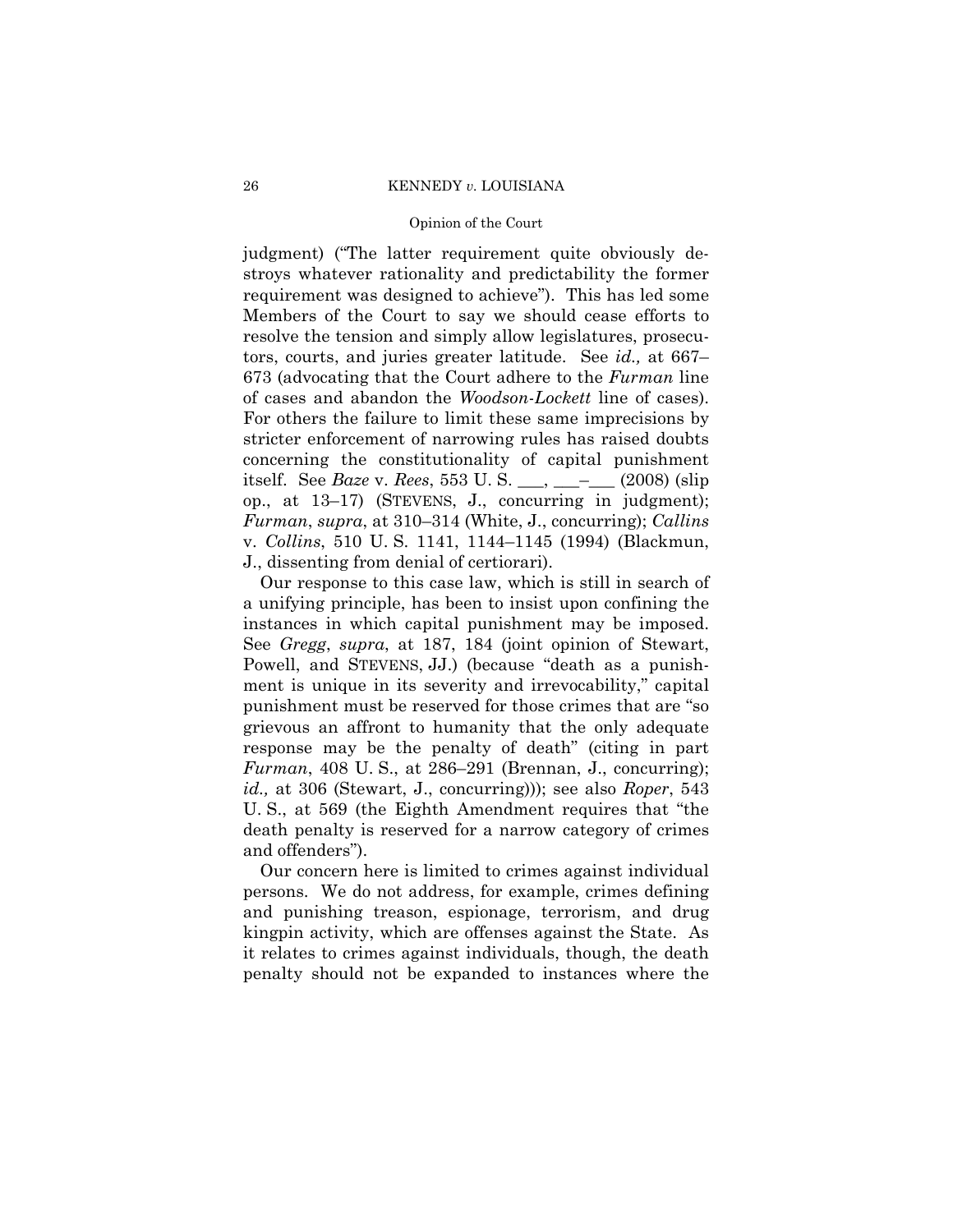victim's life was not taken. We said in *Coker* of adult rape:

 "We do not discount the seriousness of rape as a crime. It is highly reprehensible, both in a moral sense and in its almost total contempt for the personal integrity and autonomy of the female victim . . . . Short of homicide, it is the 'ultimate violation of self.'... [But] [t]he murderer kills; the rapist, if no more than that, does not.... We have the abiding conviction that the death penalty, which 'is unique in its severity and irrevocability,' is an excessive penalty for the rapist who, as such, does not take human life." 433 U. S., at 597–598 (plurality opinion) (citation omitted).

 The same distinction between homicide and other serious violent offenses against the individual informed the Court's analysis in *Enmund*, 458 U. S. 782, where the Court held that the death penalty for the crime of vicarious felony murder is disproportionate to the offense. The Court repeated there the fundamental, moral distinction between a "murderer" and a "robber," noting that while "robbery is a serious crime deserving serious punishment," it is not like death in its "severity and irrevocability." *Id.,* at 797 (internal quotation marks omitted).

 Consistent with evolving standards of decency and the teachings of our precedents we conclude that, in determining whether the death penalty is excessive, there is a distinction between intentional first-degree murder on the one hand and nonhomicide crimes against individual persons, even including child rape, on the other. The latter crimes may be devastating in their harm, as here, but "in terms of moral depravity and of the injury to the person and to the public," *Coker,* 433 U. S., at 598 (plurality opinion), they cannot be compared to murder in their "severity and irrevocability." *Ibid.* 

In reaching our conclusion we find significant the num-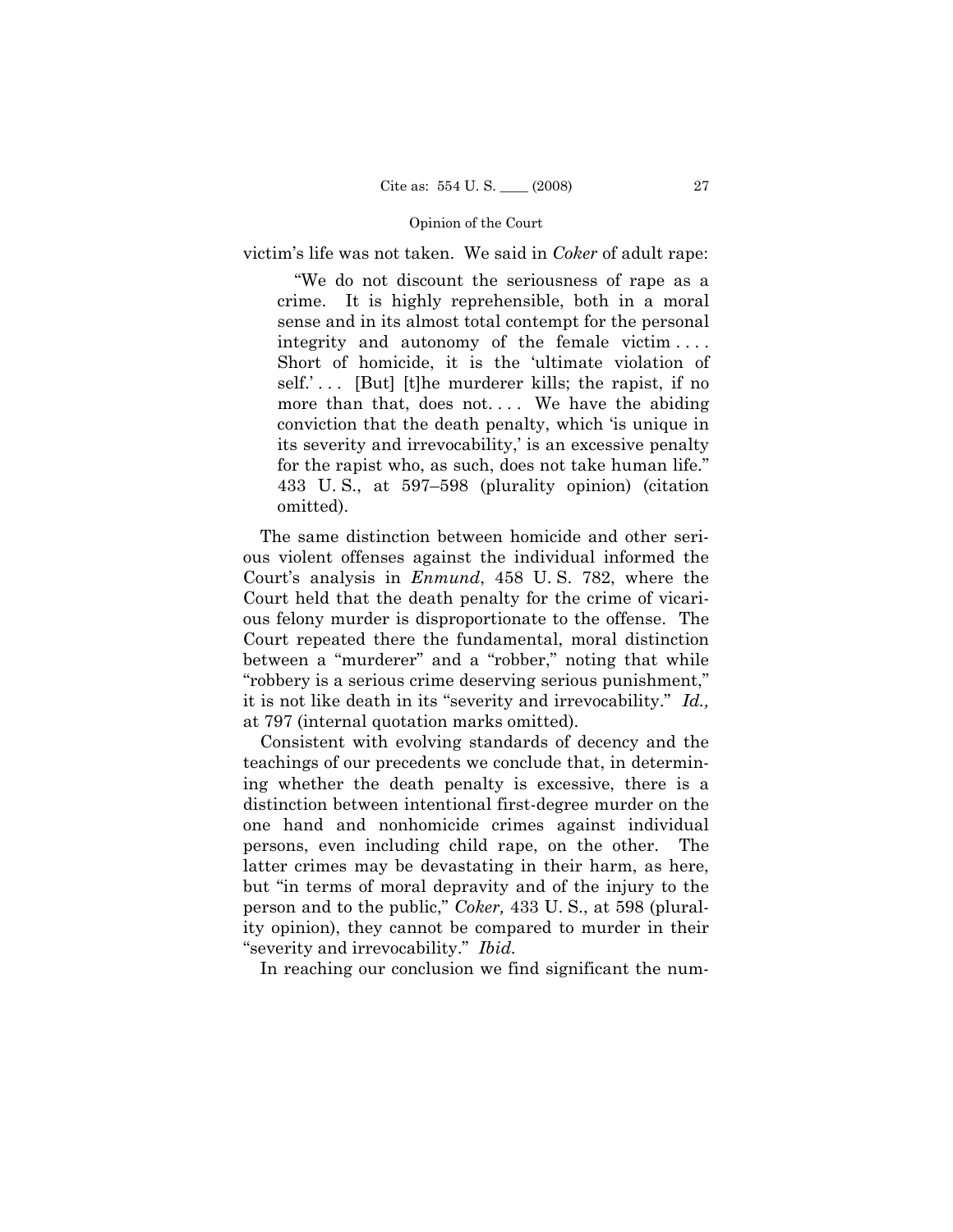#### 28 KENNEDY *v.* LOUISIANA

#### Opinion of the Court

ber of executions that would be allowed under respondent's approach. The crime of child rape, considering its reported incidents, occurs more often than first-degree murder. Approximately 5,702 incidents of vaginal, anal, or oral rape of a child under the age of 12 were reported nationwide in 2005; this is almost twice the total incidents of intentional murder for victims of all ages (3,405) reported during the same period. See Inter-University Consortium for Political and Social Research, National Incident-Based Reporting System, 2005, Study No. 4720, http://www.icpsr.umich.edu (as visited June 12, 2008, and available in Clerk of Court's case file). Although we have no reliable statistics on convictions for child rape, we can surmise that, each year, there are hundreds, or more, of these convictions just in jurisdictions that permit capital punishment. Cf. Brief for Louisiana Association of Criminal Defense Lawyers et al. as *Amici Curiae* 1–2, and n. 2 (noting that there are now at least 70 capital rape indictments pending in Louisiana and estimating the actual number to be over 100). As a result of existing rules, see generally *Godfrey*, 446 U. S., at 428–433 (plurality opinion), only 2.2% of convicted first-degree murderers are sentenced to death, see Blume, Eisenberg, & Wells, Explaining Death Row's Population and Racial Composition, 1 J. of Empirical Legal Studies 165, 171 (2004). But under respondent's approach, the 36 States that permit the death penalty could sentence to death all persons convicted of raping a child less than 12 years of age. This could not be reconciled with our evolving standards of decency and the necessity to constrain the use of the death penalty.

 It might be said that narrowing aggravators could be used in this context, as with murder offenses, to ensure the death penalty's restrained application. We find it difficult to identify standards that would guide the decisionmaker so the penalty is reserved for the most severe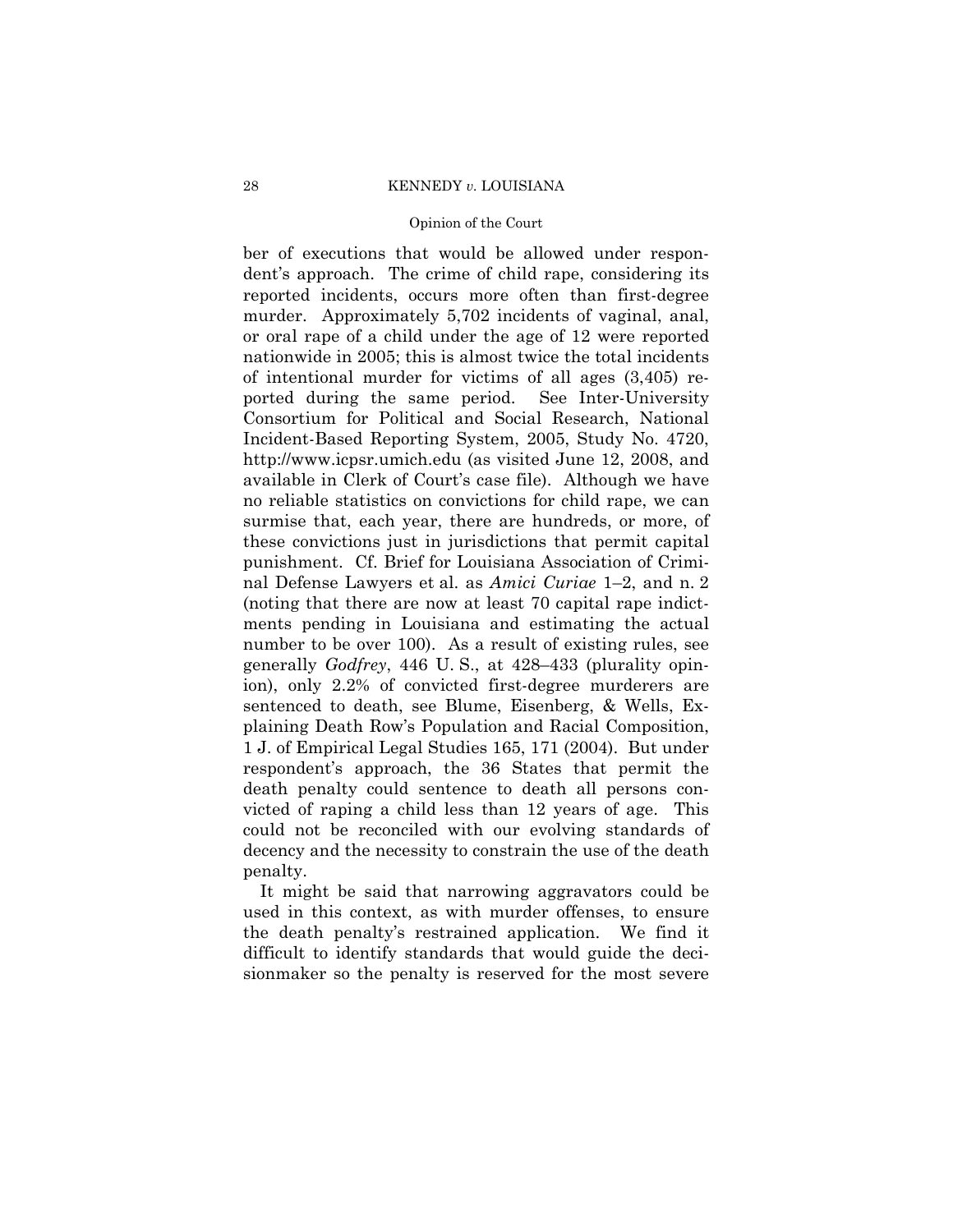cases of child rape and yet not imposed in an arbitrary way. Even were we to forbid, say, the execution of firsttime child rapists, see *supra* at 12, or require as an aggravating factor a finding that the perpetrator's instant rape offense involved multiple victims, the jury still must balance, in its discretion, those aggravating factors against mitigating circumstances. In this context, which involves a crime that in many cases will overwhelm a decent person's judgment, we have no confidence that the imposition of the death penalty would not be so arbitrary as to be "freakis[h]," *Furman,* 408 U. S., at 310 (Stewart, J., concurring). We cannot sanction this result when the harm to the victim, though grave, cannot be quantified in the same way as death of the victim.

 It is not a solution simply to apply to this context the aggravating factors developed for capital murder. The Court has said that a State may carry out its obligation to ensure individualized sentencing in capital murder cases by adopting sentencing processes that rely upon the jury to exercise wide discretion so long as there are narrowing factors that have some "'common-sense core of meaning . . . that criminal juries should be capable of understanding.'" *Tuilaepa*, 512 U. S., at 975 (quoting *Jurek* v. *Texas*, 428 U. S. 262, 279 (1976) (White, J., concurring in judgment)). The Court, accordingly, has upheld the constitutionality of aggravating factors ranging from whether the defendant was a "'cold-blooded, pitiless slayer,'" *Arave* v. *Creech*, 507 U. S. 463, 471–474 (1993), to whether the "perpetrator inflict[ed] mental anguish or physical abuse before the victim's death," *Walton*, 497 U. S., at 654, to whether the defendant "'would commit criminal acts of violence that would constitute a continuing threat to society,'" *Jurek*, *supra*, at 269-270, 274–276 (joint opinion of Stewart, Powell, and STEVENS, JJ.). All of these standards have the potential to result in some inconsistency of application.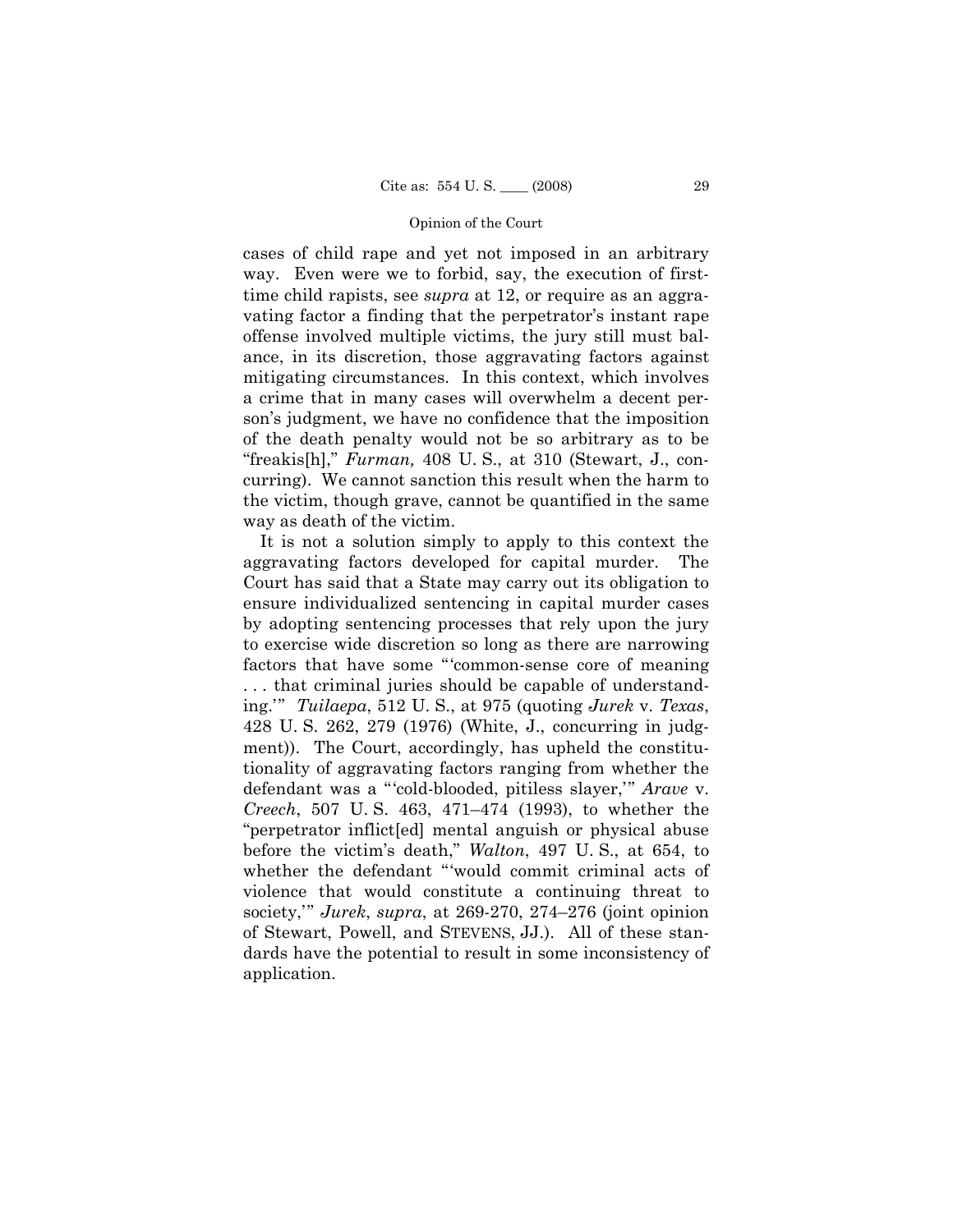#### 30 KENNEDY *v.* LOUISIANA

#### Opinion of the Court

 As noted above, the resulting imprecision and the tension between evaluating the individual circumstances and consistency of treatment have been tolerated where the victim dies. It should not be introduced into our justice system, though, where death has not occurred.

 Our concerns are all the more pronounced where, as here, the death penalty for this crime has been most infrequent. See Part III–D, *supra.* We have developed a foundational jurisprudence in the case of capital murder to guide the States and juries in imposing the death penalty. Starting with *Gregg*, 428 U. S. 153, we have spent more than 32 years articulating limiting factors that channel the jury's discretion to avoid the death penalty's arbitrary imposition in the case of capital murder. Though that practice remains sound, beginning the same process for crimes for which no one has been executed in more than 40 years would require experimentation in an area where a failed experiment would result in the execution of individuals undeserving of the death penalty. Evolving standards of decency are difficult to reconcile with a regime that seeks to expand the death penalty to an area where standards to confine its use are indefinite and obscure.

B

 Our decision is consistent with the justifications offered for the death penalty. *Gregg* instructs that capital punishment is excessive when it is grossly out of proportion to the crime or it does not fulfill the two distinct social purposes served by the death penalty: retribution and deterrence of capital crimes. See *id.*, at 173, 183, 187 (joint opinion of Stewart, Powell, and STEVENS, JJ.); see also *Coker,* 433 U. S., at 592 (plurality opinion) ("A punishment might fail the test on either ground").

 As in *Coker*, here it cannot be said with any certainty that the death penalty for child rape serves no deterrent or retributive function. See *id.*, at 593, n. 4 (concluding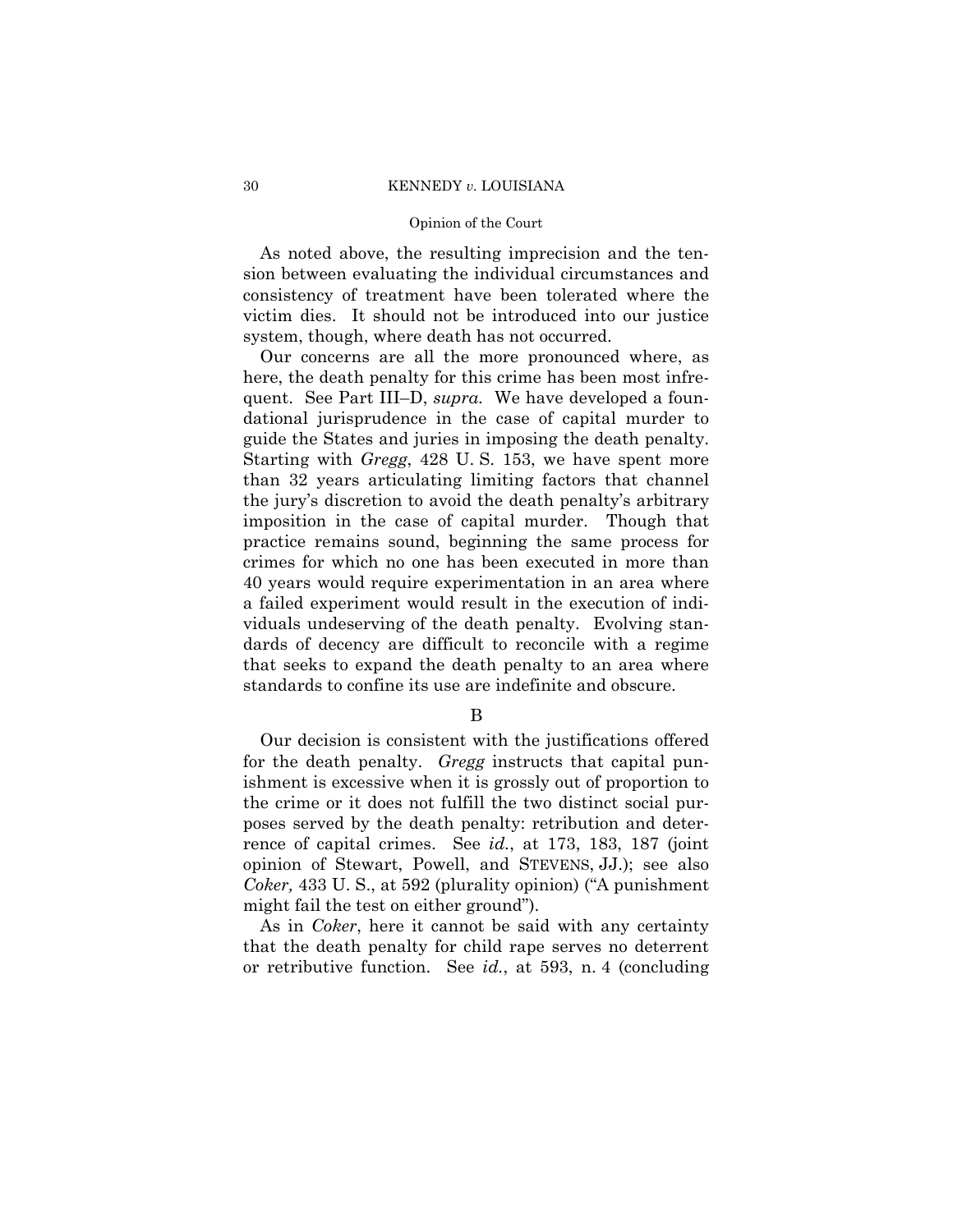that the death penalty for rape might serve "legitimate ends of punishment" but nevertheless is disproportionate to the crime). Cf. *Gregg*, *supra*, at 185–186 (joint opinion of Stewart, Powell, and STEVENS, JJ.) ("[T]here is no convincing empirical evidence either supporting or refuting th[e] view [that the death penalty serves as a significantly greater deterrent than lesser penalties]. We may nevertheless assume safely that there are murderers . . . for whom . . . the death penalty undoubtedly is a significant deterrent"); *id.,* at 186 (the value of capital punishment, and its contribution to acceptable penological goals, typically is a "complex factual issue the resolution of which properly rests with the legislatures"). This argument does not overcome other objections, however. The incongruity between the crime of child rape and the harshness of the death penalty poses risks of overpunishment and counsels against a constitutional ruling that the death penalty can be expanded to include this offense.

 The goal of retribution, which reflects society's and the victim's interests in seeing that the offender is repaid for the hurt he caused, see *Atkins*, 536 U. S., at 319; *Furman*, *supra*, at 308 (Stewart, J., concurring), does not justify the harshness of the death penalty here. In measuring retribution, as well as other objectives of criminal law, it is appropriate to distinguish between a particularly depraved murder that merits death as a form of retribution and the crime of child rape. See Part IV–A, *supra*; *Coker, supra,* at 597–598 (plurality opinion).

 There is an additional reason for our conclusion that imposing the death penalty for child rape would not further retributive purposes. In considering whether retribution is served, among other factors we have looked to whether capital punishment "has the potential . . . to allow the community as a whole, including the surviving family and friends of the victim, to affirm its own judgment that the culpability of the prisoner is so serious that the ulti-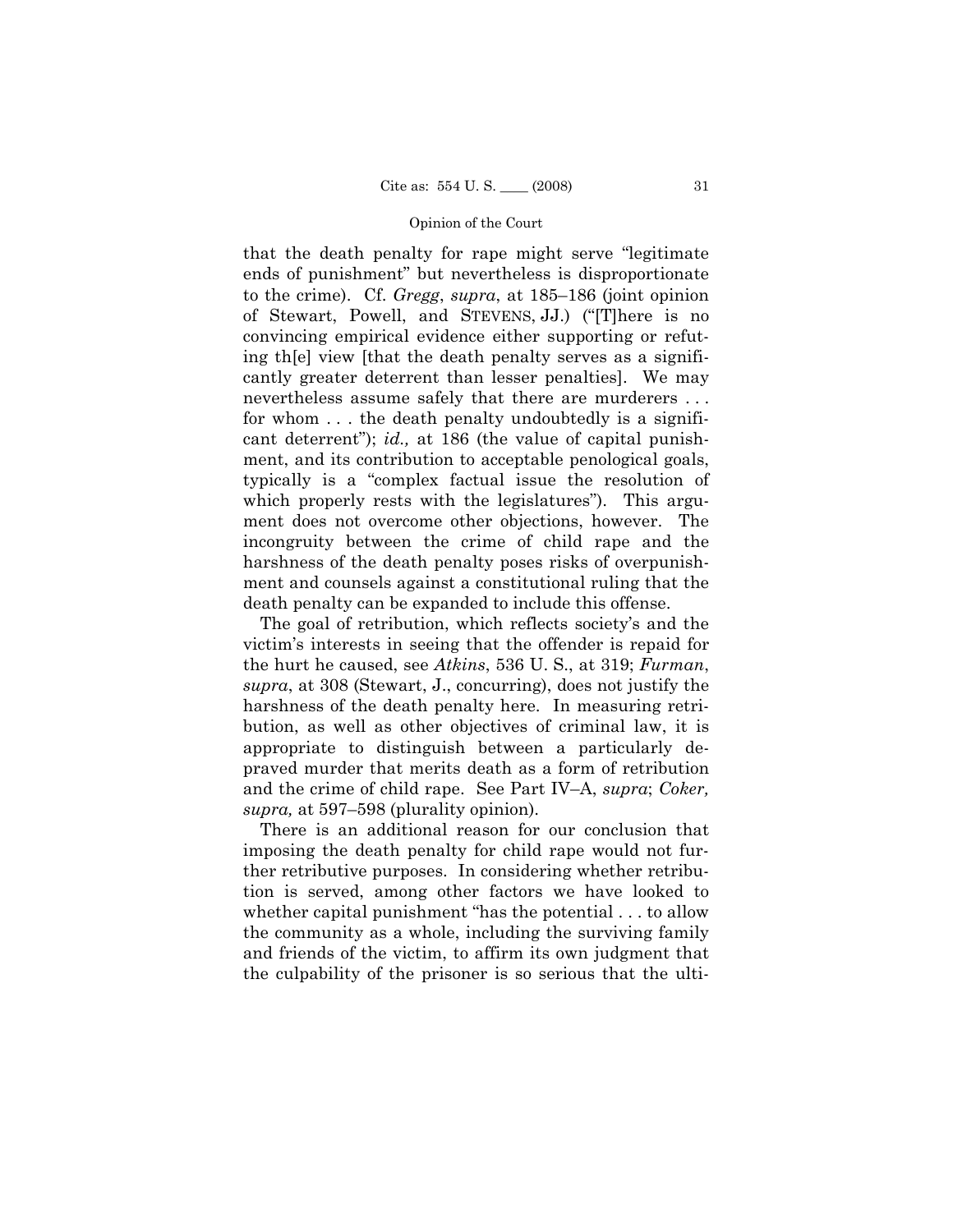mate penalty must be sought and imposed." *Panetti* v. *Quarterman*, 551 U. S. \_\_\_, \_\_\_ (2007) (slip op., at 26). In considering the death penalty for nonhomicide offenses this inquiry necessarily also must include the question whether the death penalty balances the wrong to the victim. Cf. *Roper,* 543 U. S., at 571.

 It is not at all evident that the child rape victim's hurt is lessened when the law permits the death of the perpetrator. Capital cases require a long-term commitment by those who testify for the prosecution, especially when guilt and sentencing determinations are in multiple proceedings. In cases like this the key testimony is not just from the family but from the victim herself. During formative years of her adolescence, made all the more daunting for having to come to terms with the brutality of her experience, L. H. was required to discuss the case at length with law enforcement personnel. In a public trial she was required to recount once more all the details of the crime to a jury as the State pursued the death of her stepfather. Cf. G. Goodman et al., Testifying in Criminal Court: Emotional Effects on Child Sexual Assault Victims 50, 62, 72 (1992); Brief for National Association of Social Workers et al. as *Amici Curiae* 17–21. And in the end the State made L. H. a central figure in its decision to seek the death penalty, telling the jury in closing statements: "[L. H.] is asking you, asking you to set up a time and place when he dies." Tr. 121 (Aug. 26, 2003).

 Society's desire to inflict the death penalty for child rape by enlisting the child victim to assist it over the course of years in asking for capital punishment forces a moral choice on the child, who is not of mature age to make that choice. The way the death penalty here involves the child victim in its enforcement can compromise a decent legal system; and this is but a subset of fundamental difficulties capital punishment can cause in the administration and enforcement of laws proscribing child rape.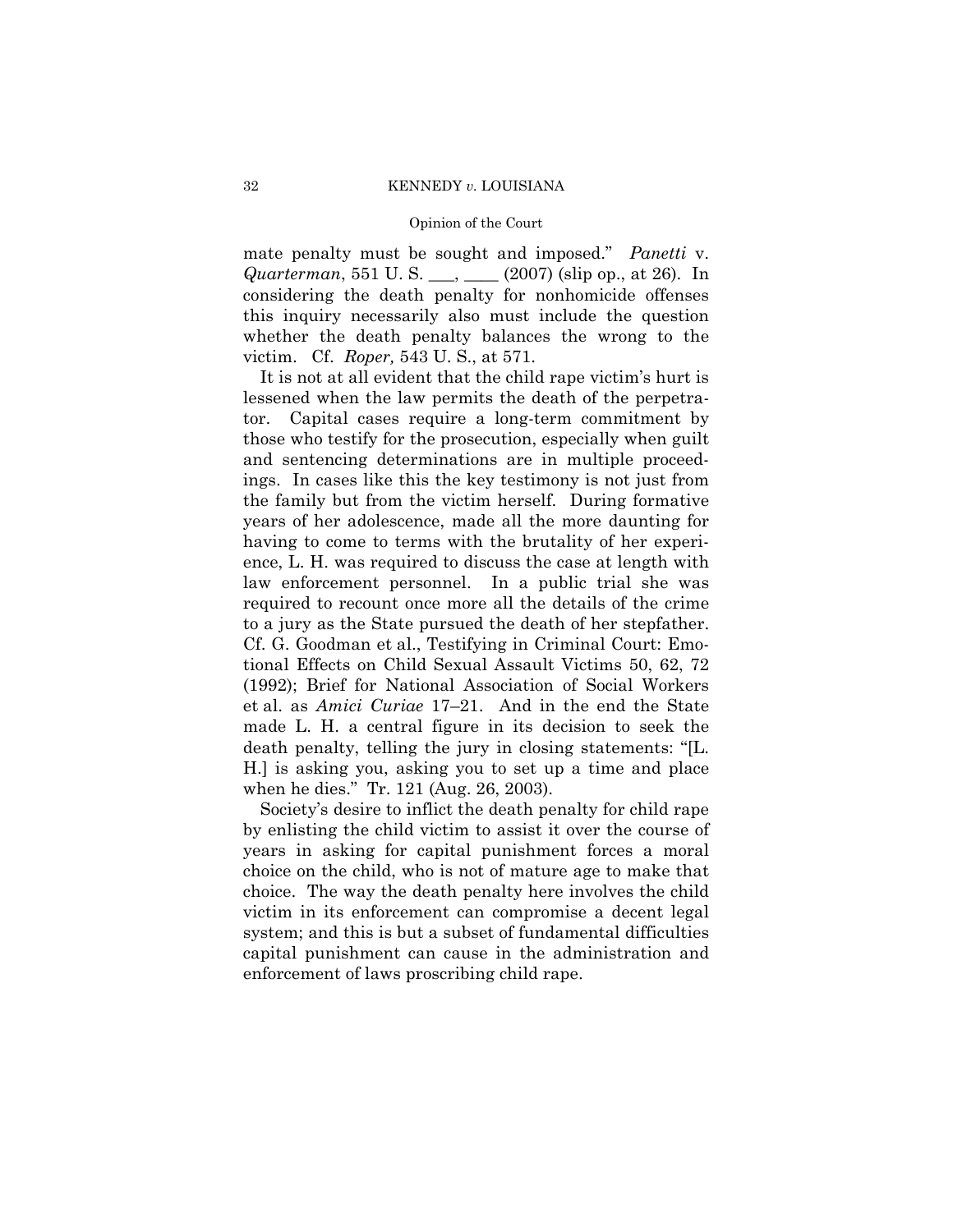There are, moreover, serious systemic concerns in prosecuting the crime of child rape that are relevant to the constitutionality of making it a capital offense. The problem of unreliable, induced, and even imagined child testimony means there is a "special risk of wrongful execution" in some child rape cases. *Atkins*, *supra*, at 321. See also Brief for National Association of Criminal Defense Lawyers et al. as *Amici Curiae* 5–17. This undermines, at least to some degree, the meaningful contribution of the death penalty to legitimate goals of punishment. Studies conclude that children are highly susceptible to suggestive questioning techniques like repetition, guided imagery, and selective reinforcement. See Ceci & Friedman, The Suggestibility of Children: Scientific Research and Legal Implications, 86 Cornell L. Rev. 33, 47 (2000) (there is "strong evidence that children, especially young children, are suggestible to a significant degree—even on abuserelated questions"); Gross, Jacoby, Matheson, Montgomery, & Patil, Exonerations in the United States 1989 Through 2003, 95 J. Crim. L. & C. 523, 539 (2005) (discussing allegations of abuse at the Little Rascals Day Care Center); see also Quas, Davis, Goodman, & Myers, Repeated Questions, Deception, and Children's True and False Reports of Body Touch, 12 Child Maltreatment 60, 61–66 (2007) (finding that 4- to 7-year-olds "were able to maintain [a] lie about body touch fairly effectively when asked repeated, direct questions during a mock forensic interview").

 Similar criticisms pertain to other cases involving child witnesses; but child rape cases present heightened concerns because the central narrative and account of the crime often comes from the child herself. She and the accused are, in most instances, the only ones present when the crime was committed. See *Pennsylvania* v. *Ritchie*, 480 U. S. 39, 60 (1987). Cf. Goodman, Testifying in Criminal Court, at 118. And the question in a capital case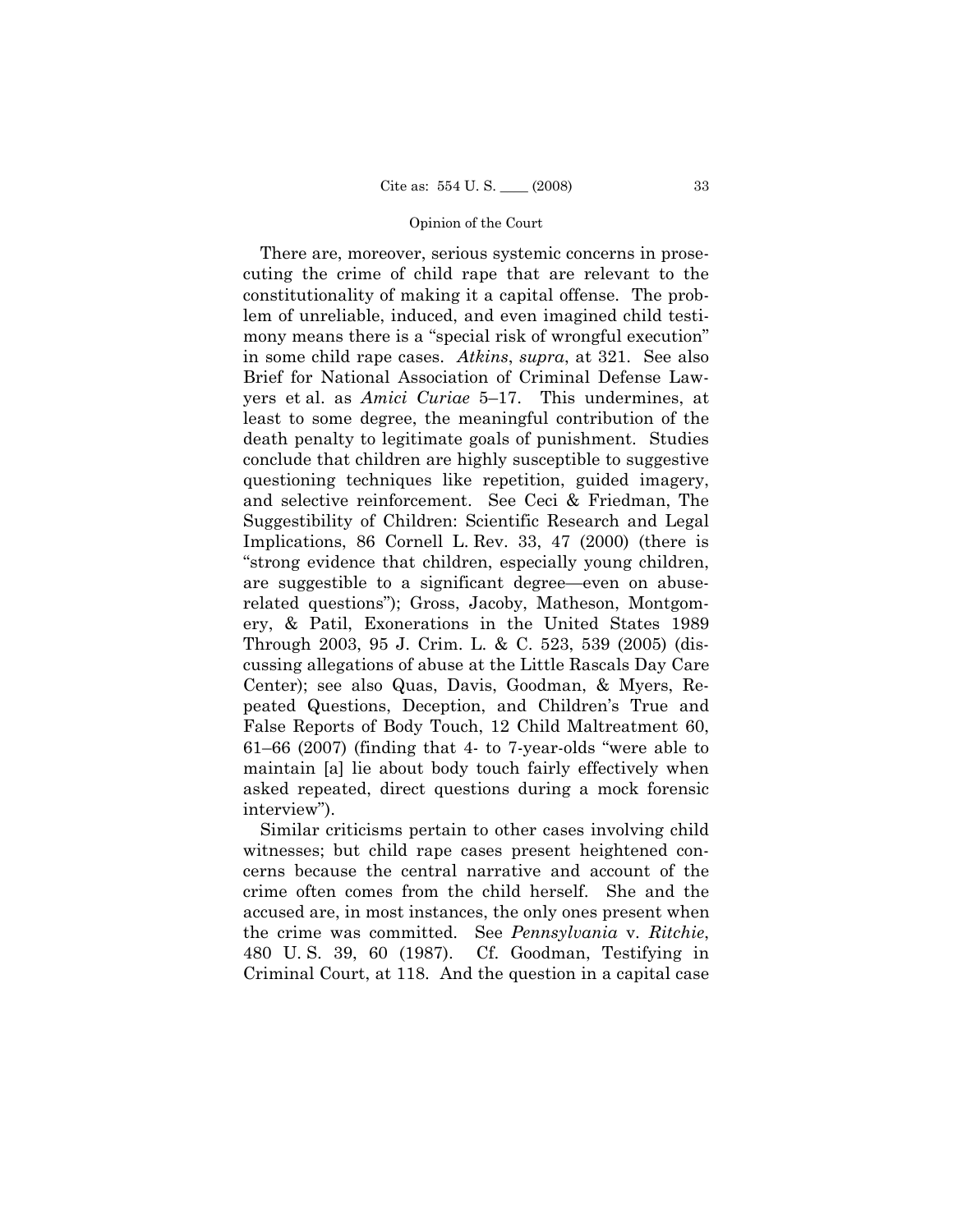## 34 KENNEDY *v.* LOUISIANA

#### Opinion of the Court

is not just the fact of the crime, including, say, proof of rape as distinct from abuse short of rape, but details bearing upon brutality in its commission. These matters are subject to fabrication or exaggeration, or both. See Ceci and Friedman, *supra;* Quas, *supra.* Although capital punishment does bring retribution, and the legislature here has chosen to use it for this end, its judgment must be weighed, in deciding the constitutional question, against the special risks of unreliable testimony with respect to this crime.

 With respect to deterrence, if the death penalty adds to the risk of non-reporting, that, too, diminishes the penalty's objectives. Underreporting is a common problem with respect to child sexual abuse. See Hanson, Resnick, Saunders, Kilpatrick, & Best, Factors Related to the Reporting of Childhood Rape, 23 Child Abuse & Neglect 559, 564 (1999) (finding that about 88% of female rape victims under the age of 18 did not disclose their abuse to authorities); Smith et al., Delay in Disclosure of Childhood Rape: Results From A National Survey, 24 Child Abuse & Neglect 273, 278–279 (2000) (finding that 72% of women raped as children disclosed their abuse to someone, but that only 12% of the victims reported the rape to authorities). Although we know little about what differentiates those who report from those who do not report, see Hanson, *supra*, at 561, one of the most commonly cited reasons for nondisclosure is fear of negative consequences for the perpetrator, a concern that has special force where the abuser is a family member, see Goodman-Brown, Edelstein, Goodman, Jones, & Gordon, Why Children Tell: A Model of Children's Disclosure of Sexual Abuse, 27 Child Abuse & Neglect 525, 527–528 (2003); Smith, *supra,* at 283–284 (finding that, where there was a relationship between perpetrator and victim, the victim was likely to keep the abuse a secret for a longer period of time, perhaps because of a "greater sense of loyalty or emotional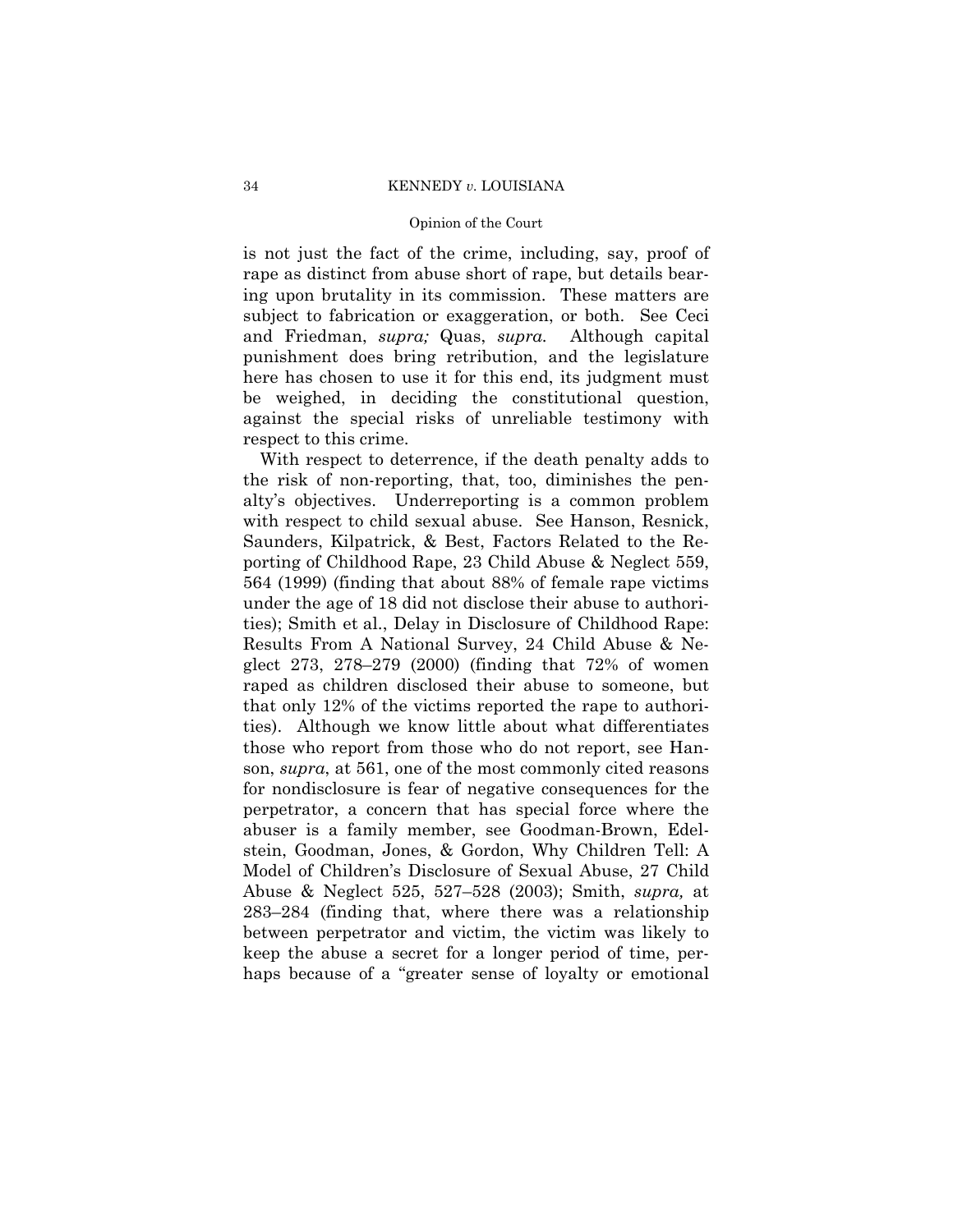bond"); Hanson, *supra*, at 565–566, and Table 3 (finding that a "significantly greater proportion of reported than nonreported cases involved a stranger"); see also *Ritchie*, *supra,* at 60. The experience of the *amici* who work with child victims indicates that, when the punishment is death, both the victim and the victim's family members may be more likely to shield the perpetrator from discovery, thus increasing underreporting. See Brief for National Association of Social Workers et al. as *Amici Curiae* 11–13. As a result, punishment by death may not result in more deterrence or more effective enforcement.

 In addition, by in effect making the punishment for child rape and murder equivalent, a State that punishes child rape by death may remove a strong incentive for the rapist not to kill the victim. Assuming the offender behaves in a rational way, as one must to justify the penalty on grounds of deterrence, the penalty in some respects gives less protection, not more, to the victim, who is often the sole witness to the crime. See Rayburn, Better Dead Than R(ap)ed?: The Patriarchal Rhetoric Driving Capital Rape Statutes, 78 St. John's L. Rev. 1119, 1159–1160 (2004). It might be argued that, even if the death penalty results in a marginal increase in the incentive to kill, this is counterbalanced by a marginally increased deterrent to commit the crime at all. Whatever balance the legislature strikes, however, uncertainty on the point makes the argument for the penalty less compelling than for homicide crimes.

 Each of these propositions, standing alone, might not establish the unconstitutionality of the death penalty for the crime of child rape. Taken in sum, however, they demonstrate the serious negative consequences of making child rape a capital offense. These considerations lead us to conclude, in our independent judgment, that the death penalty is not a proportional punishment for the rape of a child.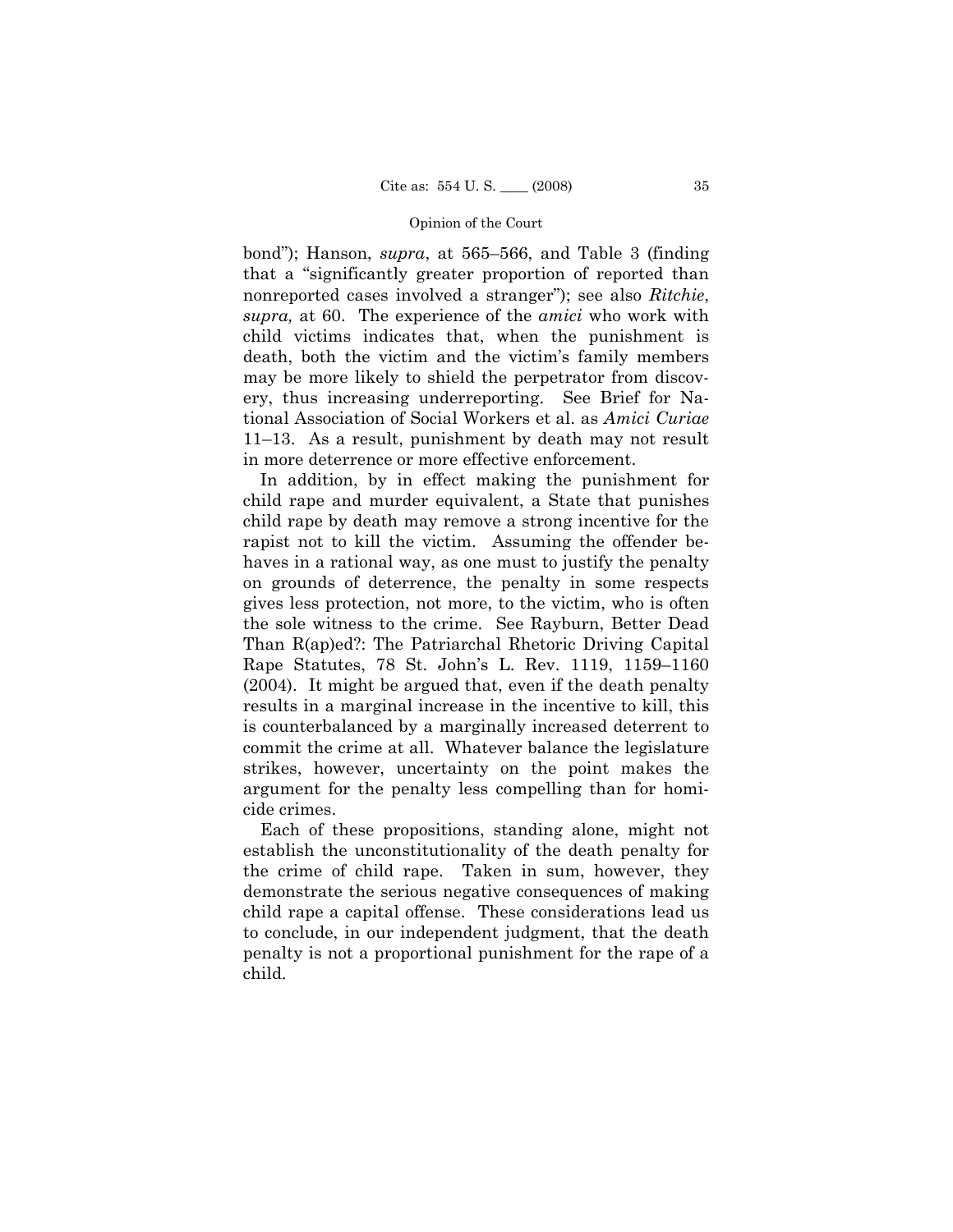## V

 Our determination that there is a consensus against the death penalty for child rape raises the question whether the Court's own institutional position and its holding will have the effect of blocking further or later consensus in favor of the penalty from developing. The Court, it will be argued, by the act of addressing the constitutionality of the death penalty, intrudes upon the consensus-making process. By imposing a negative restraint, the argument runs, the Court makes it more difficult for consensus to change or emerge. The Court, according to the criticism, itself becomes enmeshed in the process, part judge and part the maker of that which it judges.

 These concerns overlook the meaning and full substance of the established proposition that the Eighth Amendment is defined by "the evolving standards of decency that mark the progress of a maturing society." *Trop*, 356 U. S., at 101 (plurality opinion). Confirmed by repeated, consistent rulings of this Court, this principle requires that use of the death penalty be restrained. The rule of evolving standards of decency with specific marks on the way to full progress and mature judgment means that resort to the penalty must be reserved for the worst of crimes and limited in its instances of application. In most cases justice is not better served by terminating the life of the perpetrator rather than confining him and preserving the possibility that he and the system will find ways to allow him to understand the enormity of his offense. Difficulties in administering the penalty to ensure against its arbitrary and capricious application require adherence to a rule reserving its use, at this stage of evolving standards and in cases of crimes against individuals, for crimes that take the life of the victim.

 The judgment of the Supreme Court of Louisiana upholding the capital sentence is reversed. This case is remanded for further proceedings not inconsistent with this opinion.

*It is so ordered.*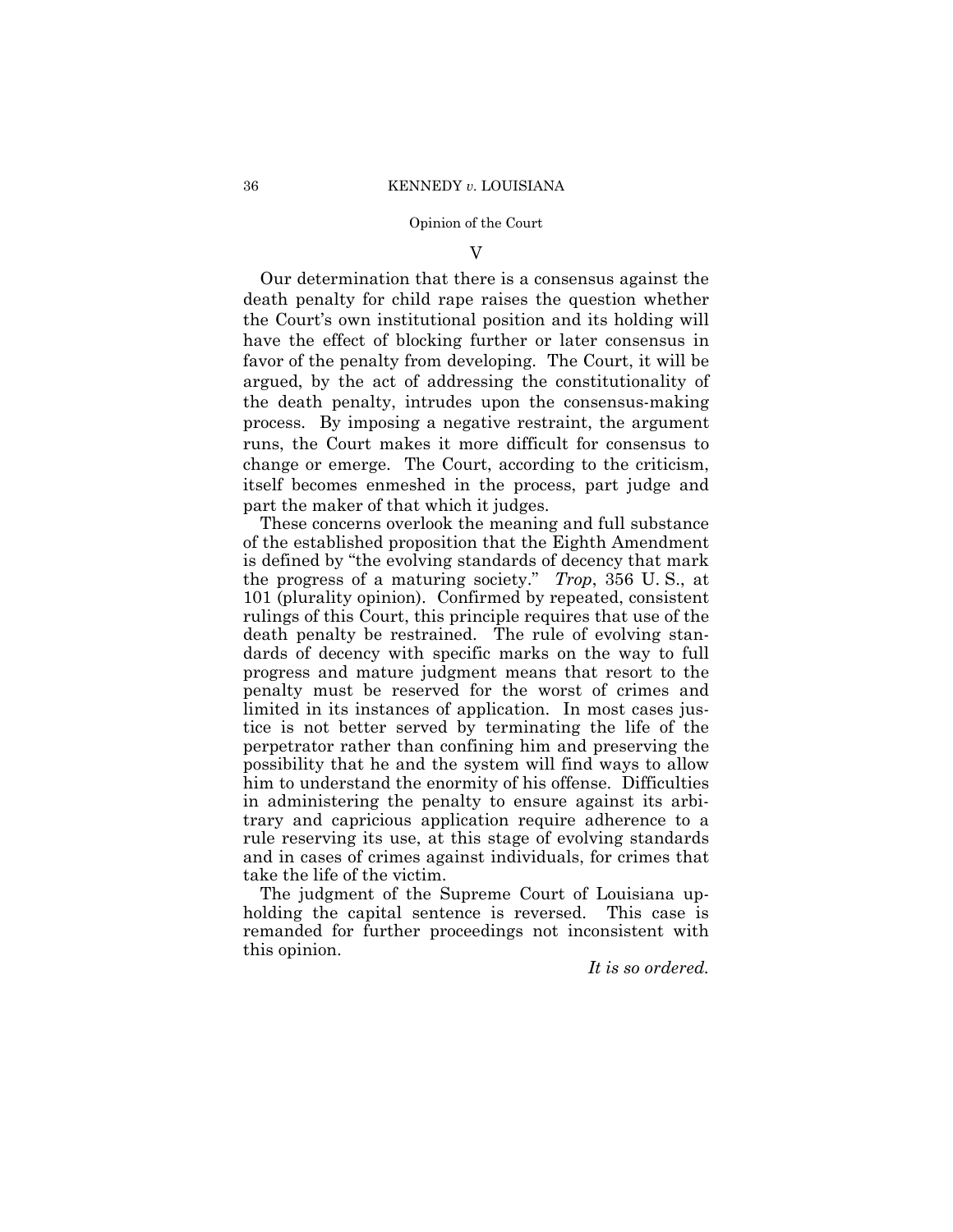## **SUPREME COURT OF THE UNITED STATES**  $\frac{1}{2}$  ,  $\frac{1}{2}$  ,  $\frac{1}{2}$  ,  $\frac{1}{2}$  ,  $\frac{1}{2}$  ,  $\frac{1}{2}$  ,  $\frac{1}{2}$

#### No. 07–343  $\frac{1}{2}$  ,  $\frac{1}{2}$  ,  $\frac{1}{2}$  ,  $\frac{1}{2}$  ,  $\frac{1}{2}$  ,  $\frac{1}{2}$

## PATRICK KENNEDY, PETITIONER *v.* LOUISIANA

## ON WRIT OF CERTIORARI TO THE SUPREME COURT OF LOUISIANA

### [June 25, 2008]

 JUSTICE ALITO, with whom THE CHIEF JUSTICE, JUSTICE SCALIA, and JUSTICE THOMAS join, dissenting.

 The Court today holds that the Eighth Amendment categorically prohibits the imposition of the death penalty for the crime of raping a child. This is so, according to the Court, no matter how young the child, no matter how many times the child is raped, no matter how many children the perpetrator rapes, no matter how sadistic the crime, no matter how much physical or psychological trauma is inflicted, and no matter how heinous the perpetrator's prior criminal record may be. The Court provides two reasons for this sweeping conclusion: First, the Court claims to have identified "a national consensus" that the death penalty is never acceptable for the rape of a child; second, the Court concludes, based on its "independent judgment," that imposing the death penalty for child rape is inconsistent with "'the evolving standards of decency that mark the progress of a maturing society.'" *Ante*, at 8, 15, 16 (citation omitted). Because neither of these justifications is sound, I respectfully dissent.

## I A

 I turn first to the Court's claim that there is "a national consensus" that it is never acceptable to impose the death penalty for the rape of a child. The Eighth Amendment's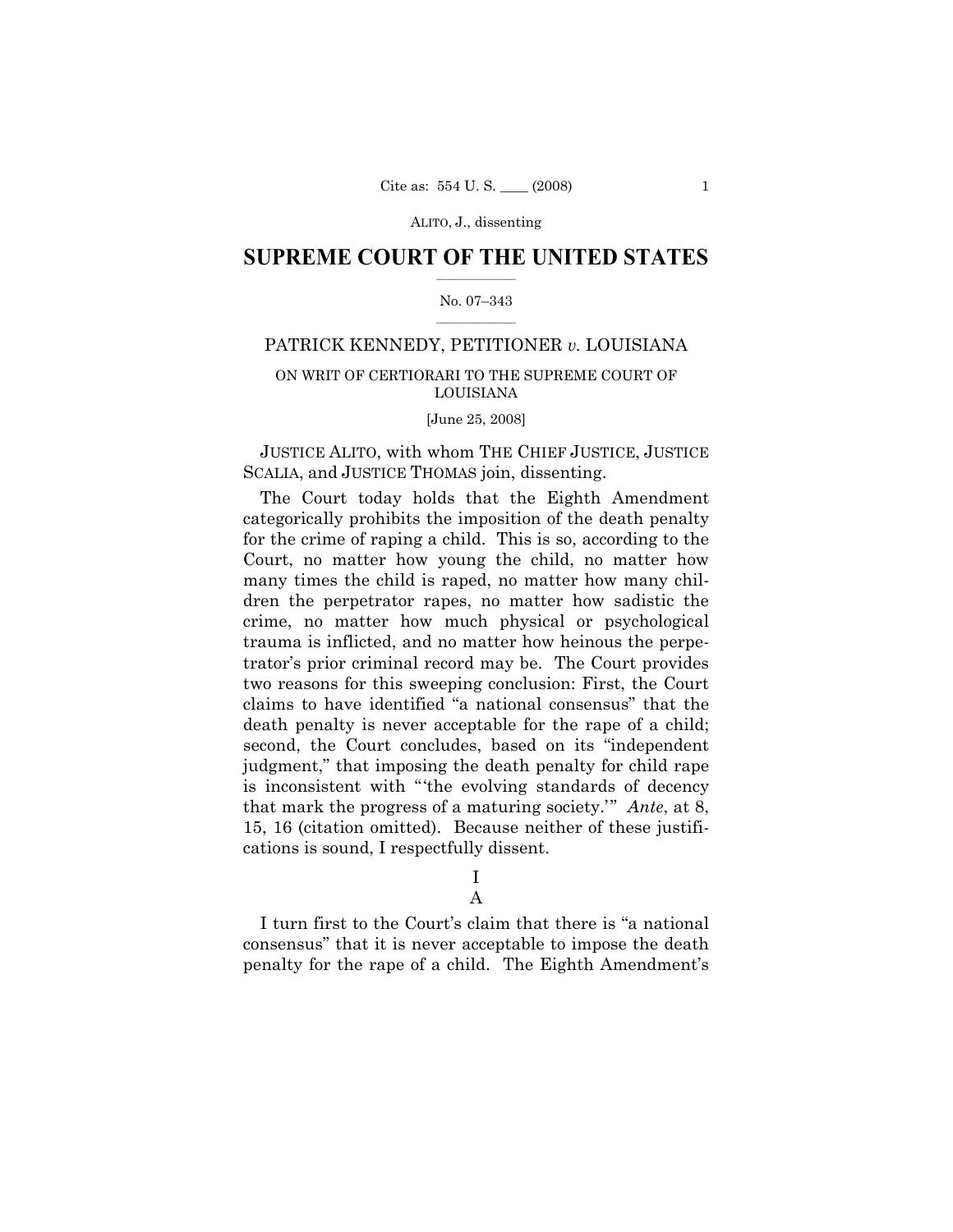requirements, the Court writes, are "determined not by the standards that prevailed" when the Amendment was adopted but "by the norms that 'currently prevail.'" *Ante*, at 8 (quoting *Atkins* v. *Virginia*, 536 U. S. 304, 311 (2002)). In assessing current norms, the Court relies primarily on the fact that only 6 of the 50 States now have statutes that permit the death penalty for this offense. But this statistic is a highly unreliable indicator of the views of state lawmakers and their constituents. As I will explain, dicta in this Court's decision in *Coker* v. *Georgia*, 433 U. S. 584 (1977), has stunted legislative consideration of the question whether the death penalty for the targeted offense of raping a young child is consistent with prevailing standards of decency. The *Coker* dicta gave state legislators and others good reason to fear that any law permitting the imposition of the death penalty for this crime would meet precisely the fate that has now befallen the Louisiana statute that is currently before us, and this threat strongly discouraged state legislators—regardless of their own values and those of their constituents—from supporting the enactment of such legislation.

 As the Court correctly concludes, the *holding* in *Coker* was that the Eighth Amendment prohibits the death penalty for the rape of an "'adult woman,'" and thus *Coker* does not control our decision here. See *ante,* at 17. But the reasoning of the Justices in the majority had broader implications.

 Two Members of the *Coker* majority, Justices Brennan and Marshall, took the position that the death penalty is always unconstitutional. 433 U. S., at 600 (Brennan, J., concurring in judgment) and (Marshall, J., concurring in judgment). Four other Justices, who joined the controlling plurality opinion, suggested that the Georgia capital rape statute was unconstitutional for the simple reason that the impact of a rape, no matter how heinous, is not grievous enough to justify capital punishment. In the words of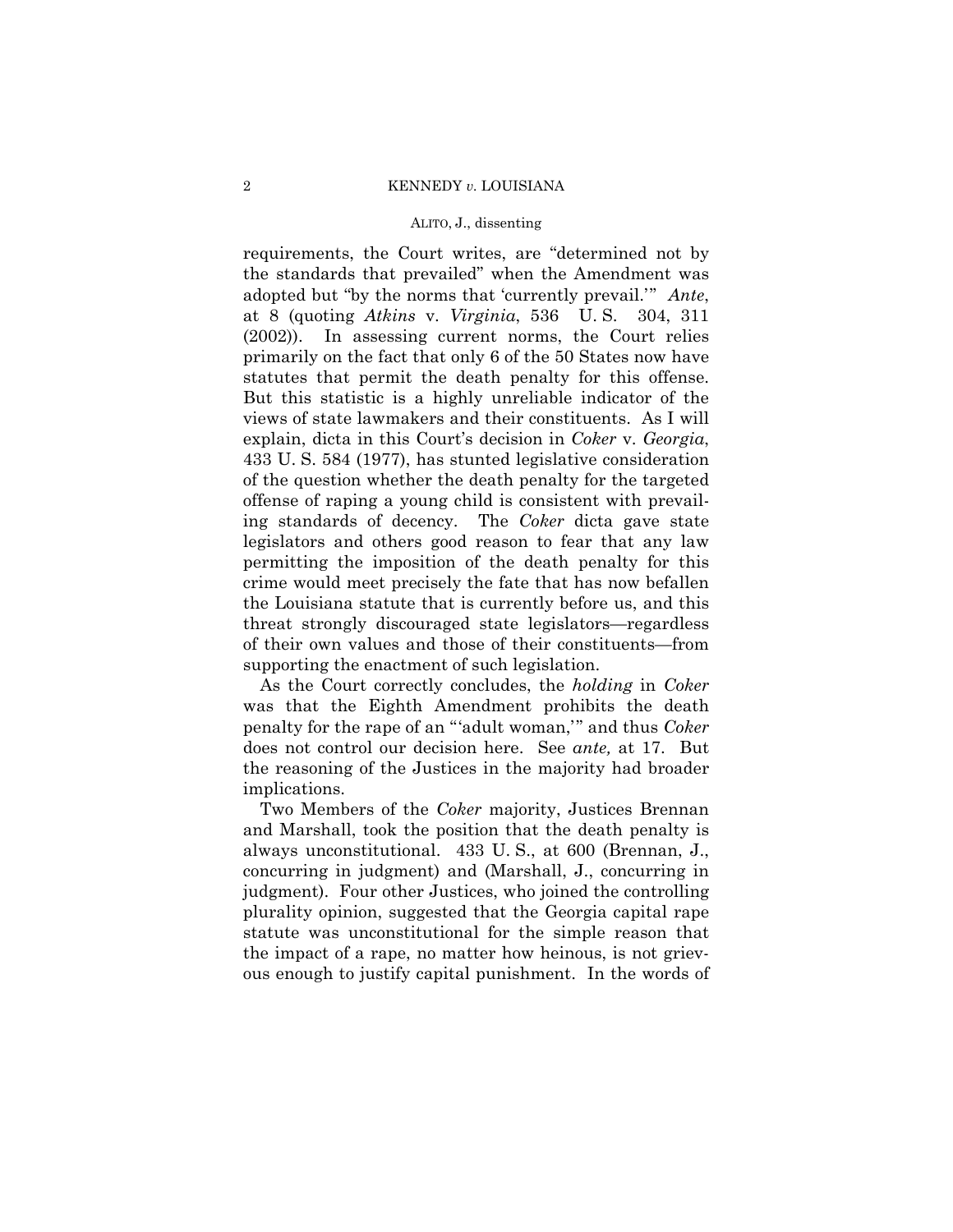the plurality: "Life is over for the victim of the murderer; for the rape victim, life may not be nearly so happy as it was, but it is not over and normally is not beyond repair." *Id.,* at 598. The plurality summarized its position as follows: "We have the abiding conviction that the death penalty . . . is an excessive penalty for the rapist who, as such, does not take human life." *Ibid*.

 The implications of the *Coker* plurality opinion were plain. Justice Powell, who concurred in the judgment overturning the death sentence in the case at hand, did not join the plurality opinion because he understood it to draw "a bright line between murder and all rapes regardless of the degree of brutality of the rape or the effect upon the victim." *Id*., at 603. If Justice Powell read *Coker* that way, it was reasonable for state legislatures to do the same.

 Understandably, state courts have frequently read *Coker* in precisely this way. The Court is correct that state courts have generally understood the limited scope of the *holding* in *Coker*, *ante,* at 18, but lower courts and legislators also take into account—and I presume that this Court wishes them to continue to take into account—the Court's dicta. And that is just what happened in the wake of *Coker*. Four years after *Coker,* when Florida's capital child rape statute was challenged, the Florida Supreme Court, while correctly noting that this Court had not *held* that the Eighth Amendment bars the death penalty for child rape, concluded that "[t]he reasoning of the justices in *Coker v. Georgia* compels us to hold that a sentence of death is grossly disproportionate and excessive punishment for the crime of sexual assault and is therefore forbidden by the Eighth Amendment as cruel and unusual punishment." *Buford* v. *State*, 403 So. 2d 943, 951 (1981).

 Numerous other state courts have interpreted the *Coker* dicta similarly. See *State* v. *Barnum*, 921 So. 2d 513, 526 (Fla. 2005) (citing *Coker* as holding that "'a sentence of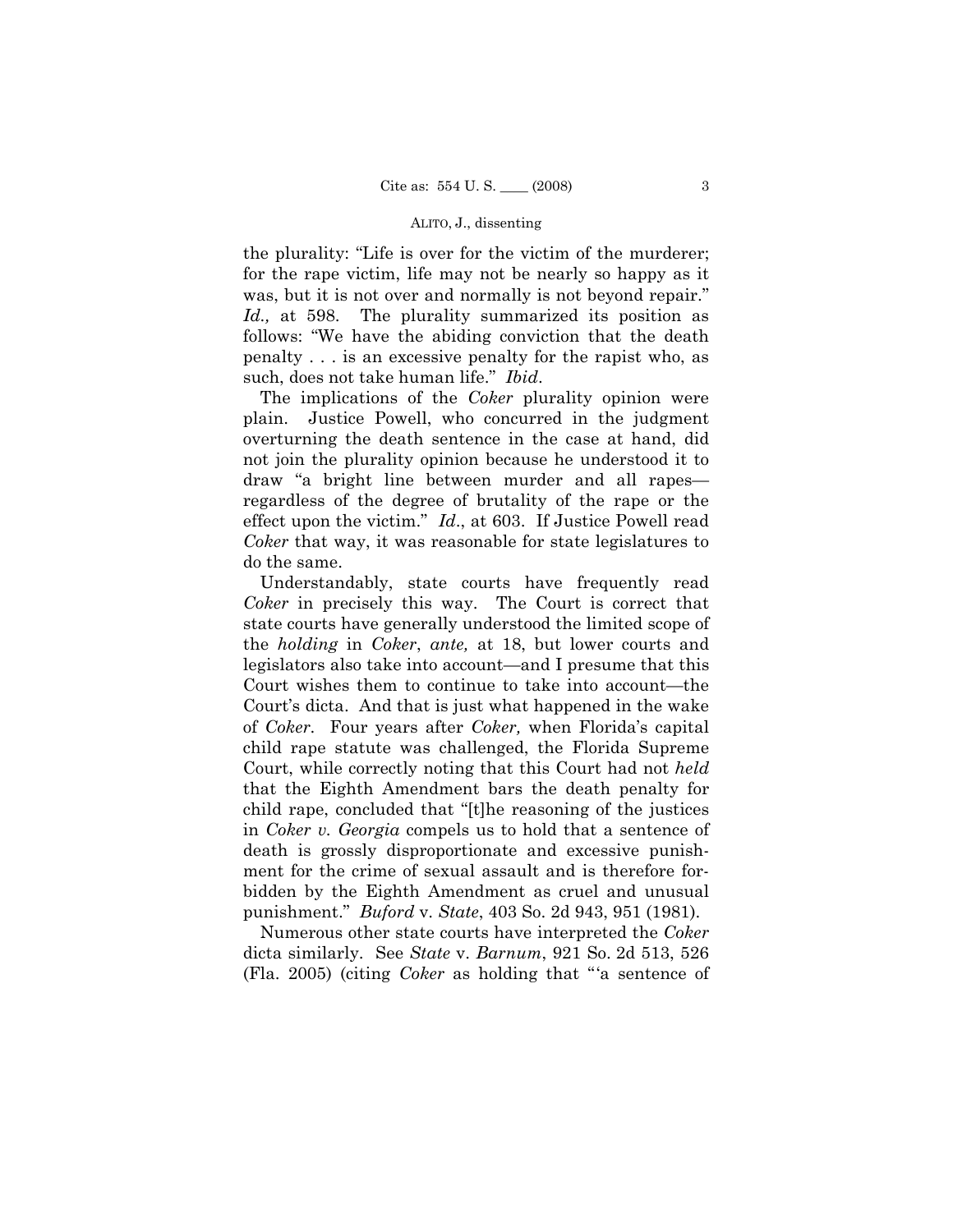death is grossly disproportionate and excessive punishment for the crime of rape,'" not merely the rape of an adult woman); *People* v. *Huddleston*, 212 Ill. 2d. 107, 141, 816 N. E. 2d 322, 341 (2004) (recognizing that "the constitutionality of state statutes that impose the death penalty for nonhomicide crimes is the subject of debate" after *Coker*); *People* v. *Hernandez*, 30 Cal. 4th 835, 867, 69 P. 3d 446, 464–467 (2003) (*Coker* "rais[ed] serious doubts that the federal Constitution permitted the death penalty for any offense not requiring the actual taking of human life" because "[a]lthough the high court did not expressly hold [in *Coker*] that the Eighth Amendment prohibits capital punishment for *all* crimes not resulting in death, the plurality stressed that the crucial difference between rape and murder is that a rapist 'does not take human life'"); *State* v. *Gardner*, 947 P. 2d 630, 653 (Utah 1997) ("The *Coker* holding leaves no room for the conclusion that any rape, even an 'inhuman' one involving torture and aggravated battery but not resulting in death, would constitutionally sustain imposition of the death penalty"); *Parker*  v. *State*, 216 Ga. App. 649, n. 1, 455 S. E. 2d 360, 361, n. 1 (1995) (citing *Coker* for the proposition that the death penalty "is no longer permitted for rape where the victim is not killed"); *Leatherwood* v. *State*, 548 So. 2d 389, 406 (Miss. 1989) (Robertson, J., concurring) ("There is as much chance of the Supreme Court sanctioning death as a penalty for *any* non-fatal rape as the proverbial snowball enjoys in the nether regions"); *State* v. *Coleman*, 185 Mont. 299, 327–328, 605 P. 2d 1000, 1017 (1979) (stating that "[t]he decision of the Court in *Coker* v. *Georgia* is relevant only to crimes for which the penalty has been imposed which did *not* result in the loss of a life" (citations omitted)); *Boyer* v. *State*, 240 Ga. 170, 240 S. E. 2d 68 (1977) *(per curiam)* (stating that "[s]ince death to the victim did not result . . . the death penalty for rape must be set aside"); see also 2005–1981 (La. Sup. Ct. 5/22/07), 957 So.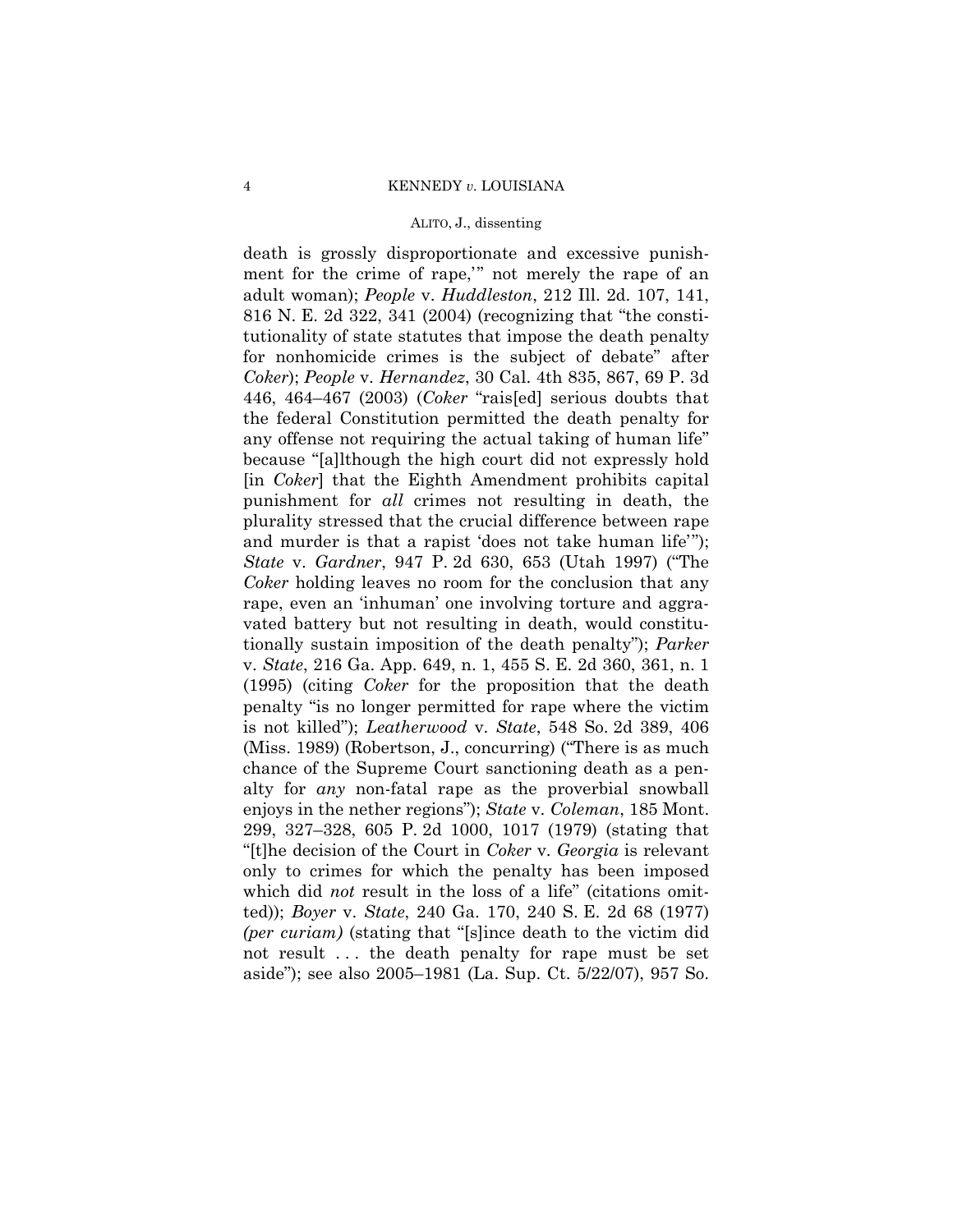2d 757, 794 (case below) (Calogero, C. J., dissenting) (citing the comments of the *Coker* plurality and concluding that the Louisiana child rape law cannot pass constitutional muster).<sup>1</sup>

 For the past three decades, these interpretations have posed a very high hurdle for state legislatures considering the passage of new laws permitting the death penalty for the rape of a child. The enactment and implementation of any new state death penalty statute—and particularly a new type of statute such as one that specifically targets the rape of young children—imposes many costs. There is

<sup>1</sup>Commentators have expressed similar views. See Fleming, Louisiana's Newest Capital Crime: The Death Penalty for Child Rape, 89 J. Crim. L. & C. 717, 727 (1999) (the *Coker* Court drew a line between "crimes which result in loss of life, and crimes which do not"); Baily, Death is Different, Even on the Bayou: The Disproportionality of Crime, 55 Wash. & Lee L. Rev. 1335, 1357 (1998) (noting that "[m]any post-Coker cases interpreting the breadth of *Coker*'s holding suggest that the Mississippi Supreme Court's narrow reading of *Coker* in Upshaw is a minority position"); Matura, When Will It Stop? The Use of the Death Penalty for Non-homicide Crimes, 24 J. Legis. 249, 255 (1998) (stating that the *Coker* Court did not "draw a distinction between the rape of an adult woman and the rape of a minor"); Garvey, "As the Gentle Rain from Heaven": Mercy in Capital Sentencing, 81 Cornell L. Rev. 989, 1009, n. 74 (1996) (stating that courts generally understand *Coker* to prohibit death sentences for crimes other than murder); Nanda, Recent Developments in the United States and Internationally Regarding Capital Punishment—An Appraisal, 67 St. John's L. Rev. 523, 532 (1993) (finding that *Coker* stands for the proposition that a death sentence is excessive when the victim is not killed); Ellis, Guilty but Mentally Ill and the Death Penalty: Punishment Full of Sound and Fury, Signifying Nothing, 43 Duke L. J. 87, 94 (1994) (referencing *Coker* to require capital offenses to be defined by unjustified human death); Dingerson, Reclaiming the Gavel: Making Sense out of the Death Penalty Debate in State Legislatures, 18 N. Y. U. Rev. L. & Soc. Change 873, 878 (1991) (stating that *Coker* "ruled that the imposition of the death penalty for crimes from which no death results violates the cruel and unusual punishment provision of the eighth amendment" and that "[n]o subsequent Supreme Court decision has challenged this precedent").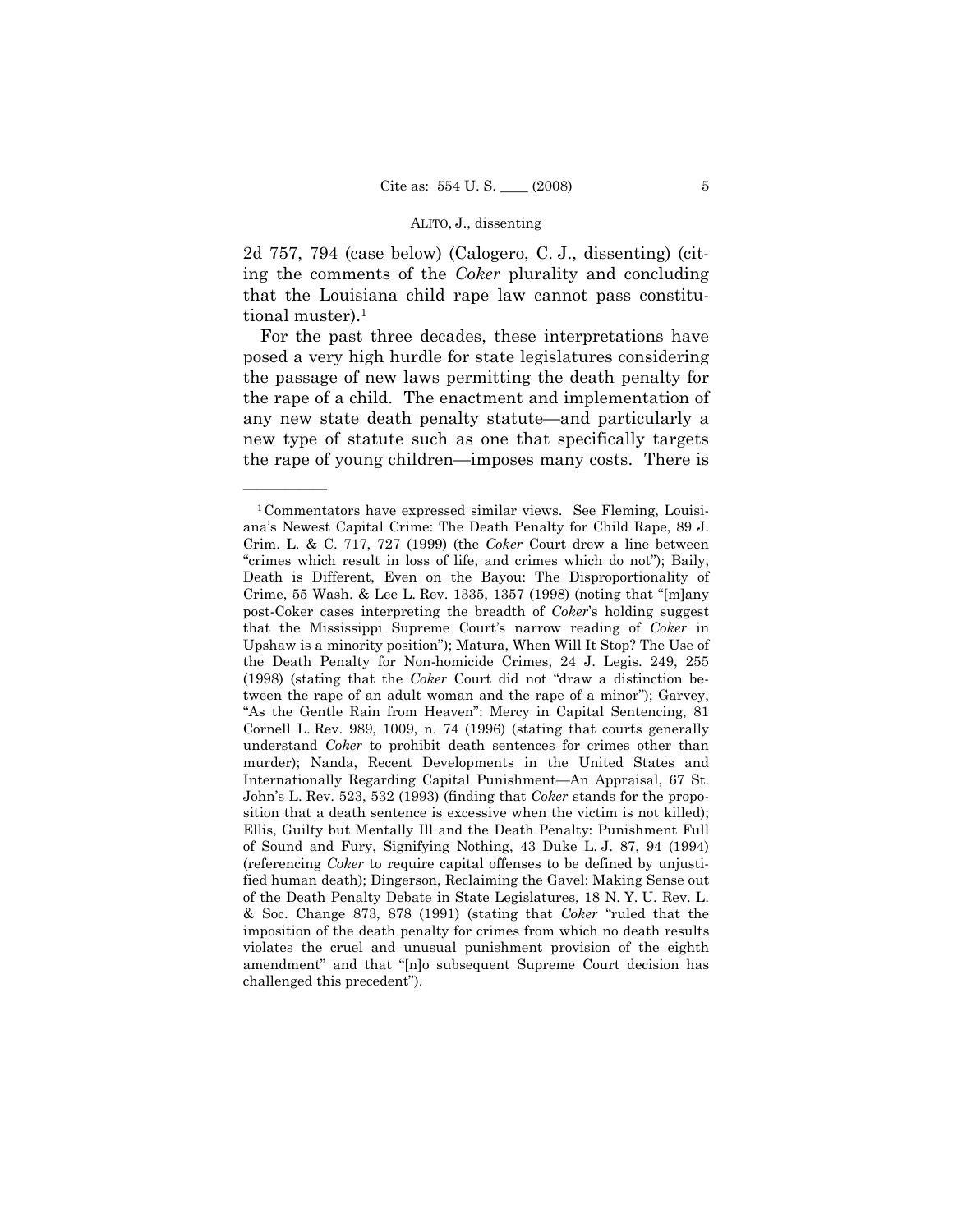the burden of drafting an innovative law that must take into account this Court's exceedingly complex Eighth Amendment jurisprudence. Securing passage of controversial legislation may interfere in a variety of ways with the enactment of other bills on the legislative agenda. Once the statute is enacted, there is the burden of training and coordinating the efforts of those who must implement the new law. Capital prosecutions are qualitatively more difficult than noncapital prosecutions and impose special emotional burdens on all involved. When a capital sentence is imposed under the new law, there is the burden of keeping the prisoner on death row and the lengthy and costly project of defending the constitutionality of the statute on appeal and in collateral proceedings. And if the law is eventually overturned, there is the burden of new proceedings on remand. Moreover, conscientious state lawmakers, whatever their personal views about the morality of imposing the death penalty for child rape, may defer to this Court's dicta, either because they respect our authority and expertise in interpreting the Constitution or merely because they do not relish the prospect of being held to have violated the Constitution and contravened prevailing "standards of decency." Accordingly, the *Coker* dicta gave state legislators a strong incentive not to push for the enactment of new capital child-rape laws even though these legislators and their constituents may have believed that the laws would be appropriate and desirable.

## B

 The Court expresses doubt that the *Coker* dicta had this effect, but the skepticism is unwarranted. It would be quite remarkable if state legislators were not influenced by the considerations noted above. And although state legislatures typically do not create legislative materials like those produced by Congress, there is evidence that proposals to permit the imposition of the death penalty for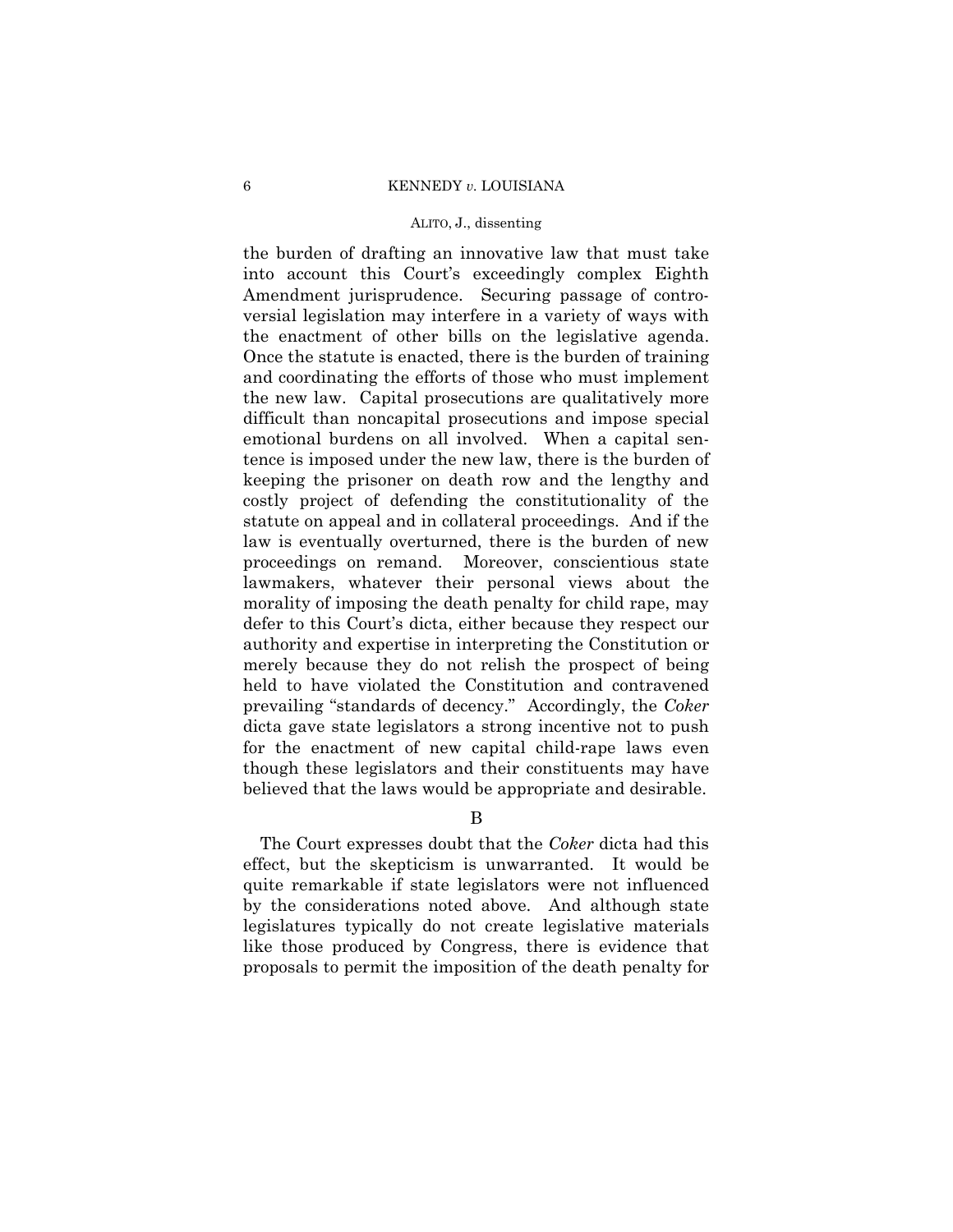child rape were opposed on the ground that enactment would be futile and costly.

 In Oklahoma, the opposition to the State's capital childrape statute argued that *Coker* had already ruled the death penalty unconstitutional as applied to cases of rape. See Oklahoma Senate News Release, Senator Nichols Targets Child Predators with Death Penalty, Child Abuse Response Team, May 26, 2006, on line at http://www.oksenate.gov/news/press\_releases/press\_releases\_ 2006/pr20060526d.htm (all Internet materials as visited June 23, 2008, and available in Clerk of Court's case file). Likewise, opponents of South Carolina's capital child-rape law contended that the statute would waste state resources because it would undoubtedly be held unconstitutional. See The State, Death Penalty Plan in Spotlight: Attorney General to Advise Senate Panel on Proposal for Repeat Child Rapists, Mar. 28, 2006 (quoting Laura Hudson, spokeswoman for the S. C. Victim Assistance Network, as stating that "'[w]e don't need to be wasting state money to have an appeal to the [United States] Supreme Court, knowing we are going to lose it'"). Representative Fletcher Smith of the South Carolina House of Representatives forecast that the bill would not meet constitutional standards because "death isn't involved." See Davenport, Emotion Drives Child Rape Death Penalty Debate in South Carolina, Associated Press, Apr. 4, 2006.

 In Texas, opponents of that State's capital child-rape law argued that *Coker*'s reasoning doomed the proposal. House Research Organization Bill Analysis, Mar. 5, 2007 (stating that "the law would impose an excessive punishment and fail to pass the proportionality test established by the U. S. Supreme Court" and arguing that "Texas should not enact a law of questionable constitutionality simply because it is politically popular, especially given clues by the U. S. Supreme Court that death penalty laws that would be rarely imposed or that are not sup-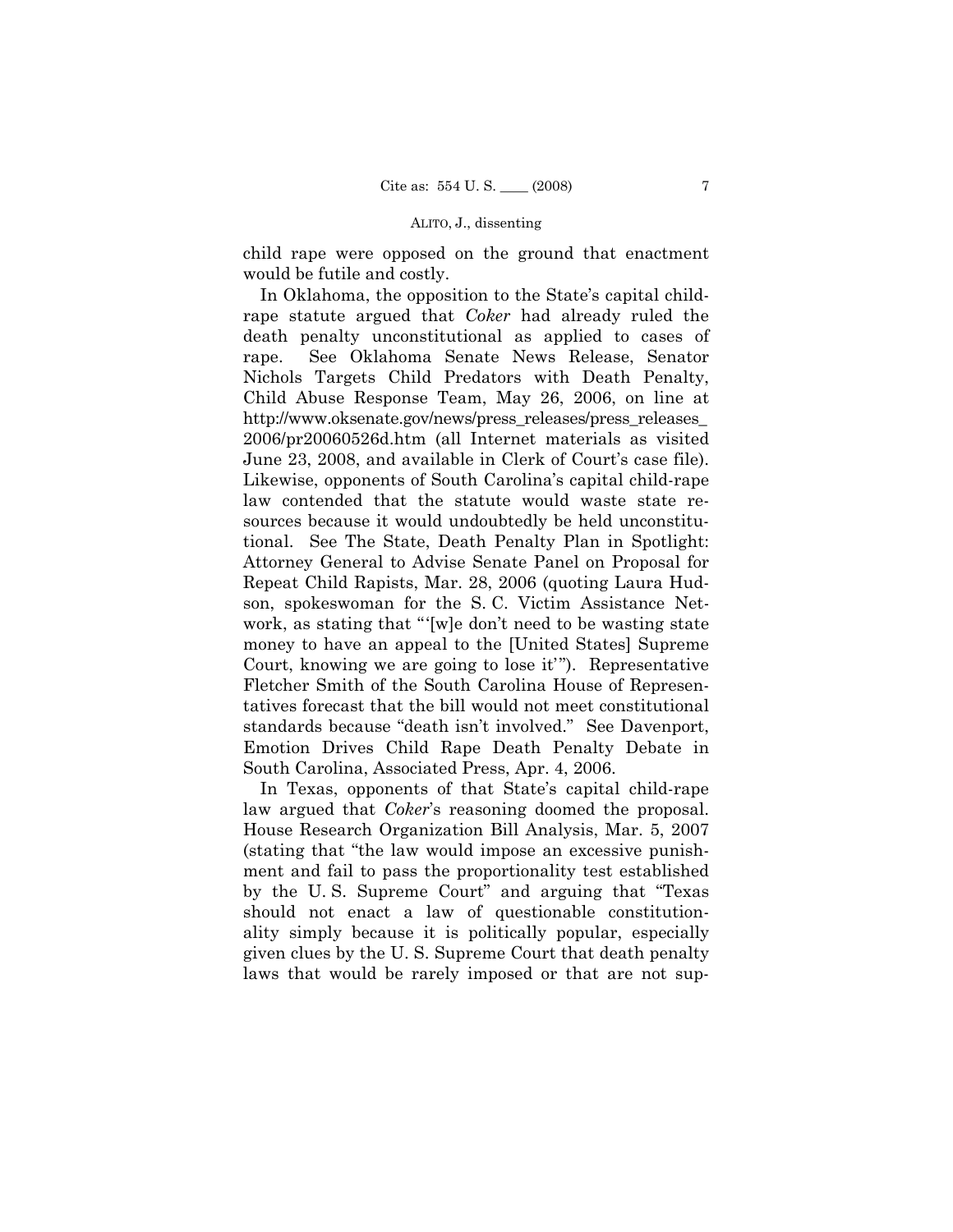ported by a broad national consensus would be ruled unconstitutional").

### C

 Because of the effect of the *Coker* dicta, the Court is plainly wrong in comparing the situation here to that in *Atkins* or *Roper* v. *Simmons*, 543 U. S. 551 (2005). See *ante*, at 14–15. *Atkins* concerned the constitutionality of imposing the death penalty on a mentally retarded defendant. Thirteen years earlier, in *Penry* v. *Lynaugh*, 492 U. S. 302 (1989), the Court had held that this was permitted by the Eighth Amendment, and therefore, during the time between *Penry* and *Atkins,* state legislators had reason to believe that this Court would follow its prior precedent and uphold statutes allowing such punishment.

 The situation in *Roper* was similar. *Roper* concerned a challenge to the constitutionality of imposing the death penalty on a defendant who had not reached the age of 18 at the time of the crime. Sixteen years earlier in *Stanford* v. *Kentucky*, 492 U. S. 361 (1989), the Court had rejected a similar challenge, and therefore state lawmakers had cause to believe that laws allowing such punishment would be sustained.

 When state lawmakers believe that their decision will prevail on the question whether to permit the death penalty for a particular crime or class of offender, the legislators' resolution of the issue can be interpreted as an expression of their own judgment, informed by whatever weight they attach to the values of their constituents. But when state legislators think that the enactment of a new death penalty law is likely to be futile, inaction cannot reasonably be interpreted as an expression of their understanding of prevailing societal values. In that atmosphere, legislative inaction is more likely to evidence acquiescence.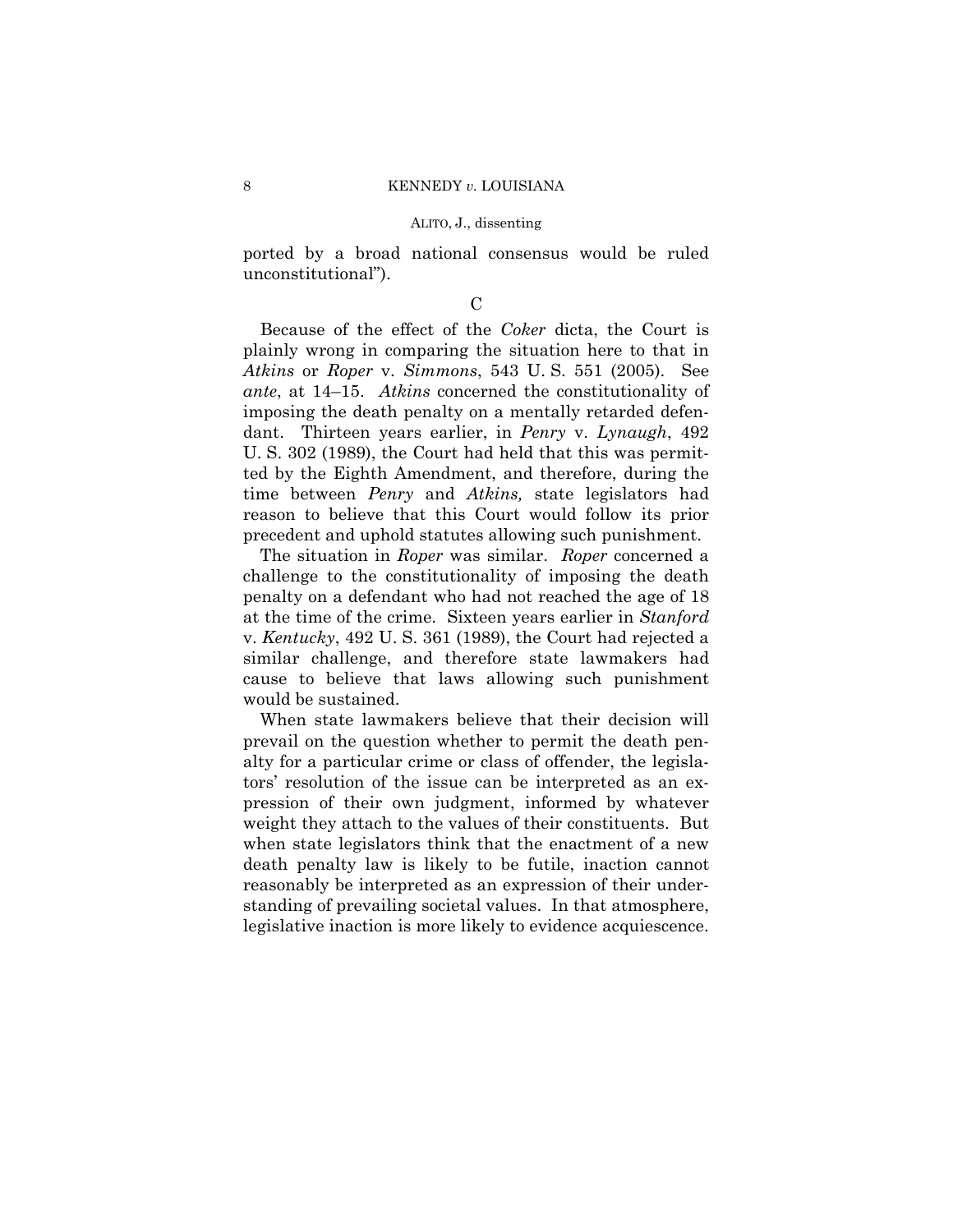### D

 If anything can be inferred from state legislative developments, the message is very different from the one that the Court perceives. In just the past few years, despite the shadow cast by the *Coker* dicta, five States have enacted targeted capital child-rape laws. See Ga. Code Ann. §16–6–1 (1999); Mont. Code Ann. §45–5–503 (1997); Okla. Stat., Tit. 10, §7115(K) (West Supp. 2008); S. C. Code Ann. §16–3–655(C)(1) (Supp. 2007); Tex. Penal Code Ann. §§22.021(a), 12.42(c)(3) (West Supp. 2007). If, as the Court seems to think, our society is "[e]volving" toward ever higher "standards of decency," *ante*, at 36, these enactments might represent the beginning of a new evolutionary line.

 Such a development would not be out of step with changes in our society's thinking since *Coker* was decided. During that time, reported instances of child abuse have increased dramatically;2 and there are many indications of growing alarm about the sexual abuse of children. In 1994, Congress enacted the Jacob Wetterling Crimes Against Children and Sexually Violent Offender Registration Program, 42 U. S. C. §14071 (2000 ed. and Supp. V),

<sup>2</sup>From 1976 to 1986, the number of reported cases of child sexual abuse grew from 6,000 to 132,000, an increase of 2,100%. A. Lurigio, M. Jones, & B. Smith, Child Sexual Abuse: Its Causes, Consequences, and Implications for Probation Practice, 59 Sep Fed. Probation 69 (1995). By 1991, the number of cases totaled 432,000, an increase of another 227%. *Ibid*. In 1995, local child protection services agencies identified 126,000 children who were victims of either substantiated or indicated sexual abuse. Nearly 30% of those child victims were between the age of four and seven. Rape, Abuse & Incest National Network Statistics, online at http://www.rainn.org/get-information/ statistics/sexual-assault-victims. There were an estimated 90,000 substantiated cases of child sexual abuse in 2003. Crimes Against Children Research Center, Reports from the States to the National Child Abuse and Neglect Data System, available at www.unh.edu/ccrc/ sexual-abuse/Child%20Sexual%20Abuse.pdf.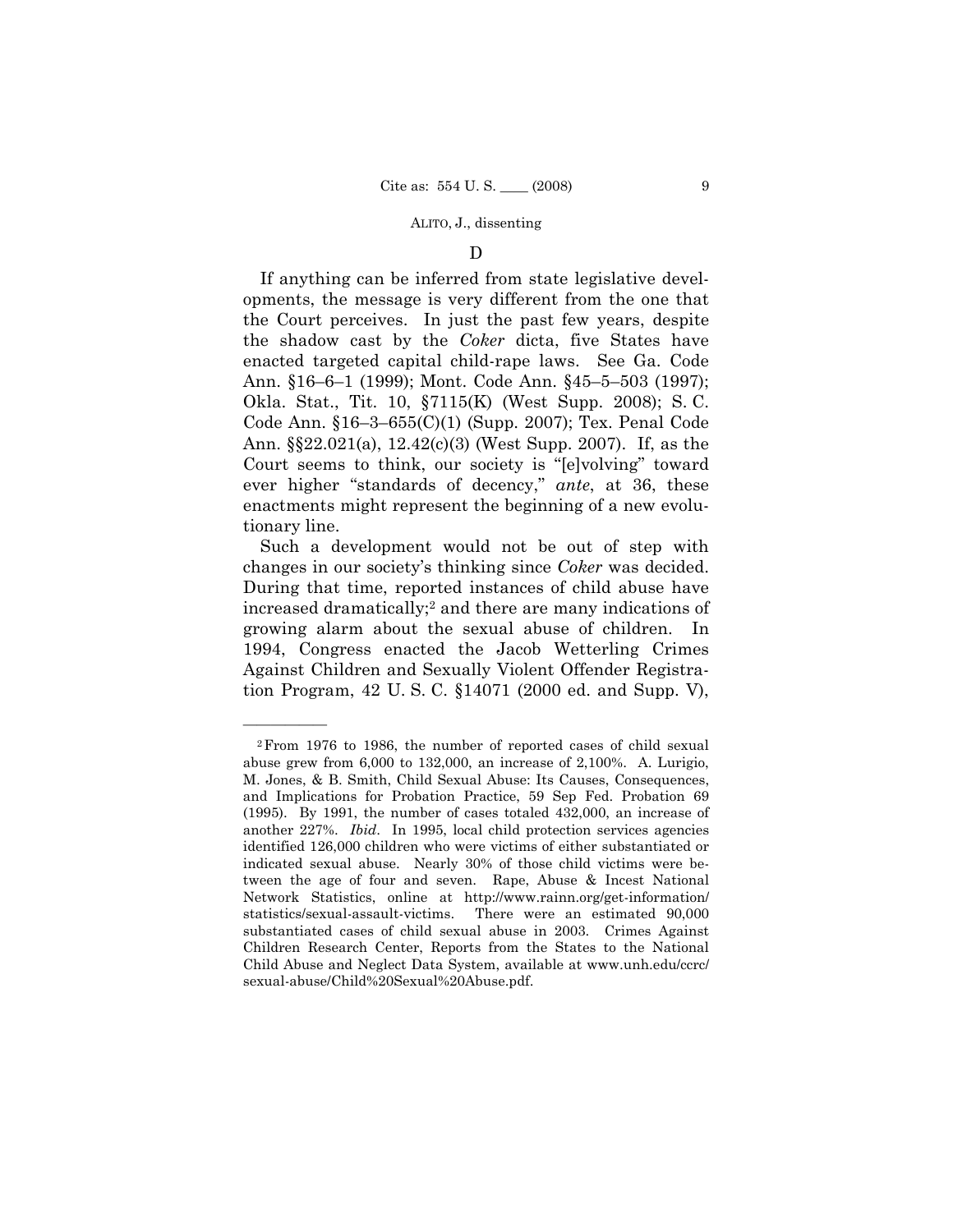which requires States receiving certain federal funds to establish registration systems for convicted sex offenders and to notify the public about persons convicted of the sexual abuse of minors. All 50 States have now enacted such statutes.3 In addition, at least 21 States and the

<sup>3</sup>Ala. Code §§13A–11–200 to 13A–11–203, 1181 (1994); Alaska Stat §§1.56.840, 12.63.010–100, 18.65.087, 28.05.048, 33.30.035 (1994, 1995, and 1995 Cum. Supp.); Ariz. Rev. Stat. Ann. §§13–3821 to –3825 (1989 and Supp. 1995); Ark. Code Ann. §§12–12–901 to –909 (1995); Cal. Penal Code Ann. §§290 to 290.4 (West Supp. 1996); Colo. Rev. Stat. Ann. §18–3–412.5 (Supp. 1996); Conn. Gen. Stat. Ann. §§54–102a to 54–102r (Supp. 1995); Del. Code Ann. Tit. 11, §4120 (1995); Fla. Stat. Ann. §§775.13, 775.22 (1992 and Supp. 1994); Ga. Code Ann. §42–9– 44.1 (1994); 1995 Haw. Sess. Laws No. 160 (enacted June 14, 1995); Idaho Code §§9–340(11)(f), 18–8301 to 18–8311 (Supp. 1995); Ill. Comp. Stat. Ann., ch. 730, §§150/1 to 150/10 (2002); Ind. Code §§5–2–12–1 to 5–2–12–13 (West Supp. 1995); 1995 Iowa Legis. Serv. 146 (enacted May 3, 1995); Kan. Stat. Ann. §§22–4901 to 22–4910 (1995); Ky. Rev. Stat. Ann. §§17.500 to 17.540 (West Supp. 1994); La. Stat. Ann. §§15:540 to 15:549 (West Supp. 1995); Me. Rev. Stat. Ann., Tit. 34–A, §§11001 to 11004 (West Supp. 1995); 1995 Md. Laws p. 142 (enacted May 9, 1995); Mass. Gen. Laws Ann., ch. 6, §178D; 1994 Mich. Pub. Acts p. 295 (enacted July 13, 1994); Minn. Stat. §243.166 (1992 and Supp. 1995); Miss. Code Ann. §§45–33–1 to 45–33–19 (Supp. 1995); Mo. Rev. Stat. §§566.600 to 566.625 (Supp. 1996); Mont. Code Ann. §§46–23–501 to 46–23–507 (1994); Neb. Rev. Stat. §§4001 to 4014; Nev. Rev. Stat. §§207.080, 207.151 to 207.157 (1992 and Supp. 1995); N. H. Rev. Stat. Ann. §§632–A:11 to 632–A:19 (Supp. 1995); N. J. Stat. Ann. §§2c:7–1 to 2c:7–11 (1995); N. M. Stat. Ann. §§29–11A–1 to 29–11A–8 (Supp. 1995); N. Y. Correct. Law Ann. §§168 to 168–V (West Supp. 1996); N. C. Gen. Stat. Ann. §§14–208.5–10 (Lexis Supp. 1995); N. D. Cent. Code §12.1– 32–15 (Lexis Supp. 1995); Ohio Rev. Code Ann. §§2950.01–.08 (Baldwin 1997); Okla. Stat., Tit. 57, §§582–584 (2003 Supp.); Ore. Rev. Stat. §§181.507 to 181.519 (1993); 1995 Pa. Laws p. 24 (enacted Oct. 24, 1995); R. I. Gen. Laws §11–37–16 (1994); S. C. Code Ann. §23–3–430; S. D. Codified Laws §§22–22–30 to 22–22–41 (Supp. 1995) Tenn. Code Ann. §§40–39–101 to 40–39–108 (2003); Tex. Rev. Civ. Stat. Ann., Art. 6252–13c.1 (Vernon Supp. 1996); Utah Code Ann. §§53–5–212.5, 77– 27–21.5 (Lexis Supp. 1995); Vt. Stat. Ann., Tit. 13, §5402; Va. Code Ann. §§19.2–298.1 to 19.2–390.1 (Lexis 1995); Wash. Rev. Code §§4.24.550, 9A.44.130, 9A.44.140, 10.01.200, 70.48.470, 72.09.330 (1992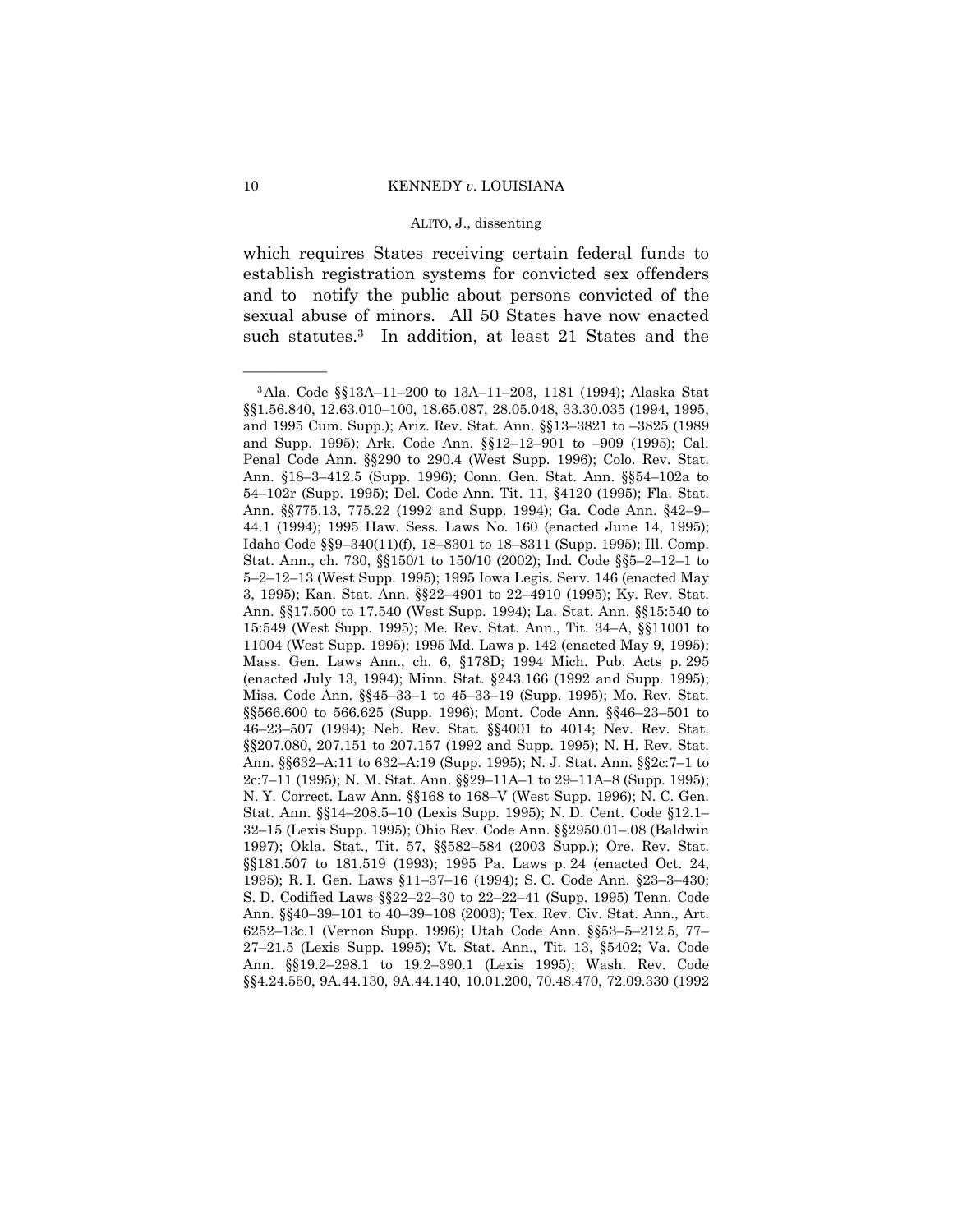District of Columbia now have statutes permitting the involuntary commitment of sexual predators,<sup>4</sup> and at least 12 States have enacted residency restrictions for sex offenders.5

——————

Columbia, Florida, Illinois, Iowa, Kansas, Kentucky, Massachusetts, Minnesota, Missouri, Nebraska, New Jersey, North Dakota, Oregon, Pennsylvania, South Carolina, Texas, Virginia, Washington, and Wisconsin. See Ariz. Rev. Stat. §§36–3701 to 36–3713 (West 2003 and Supp. 2007); Cal. Welf. & Inst. Code Ann. §§6600 to 6609.3 (West 1998 and Supp. 2008); Conn. Gen. Stat. §17a–566 (1998); D. C. Code §§22– 3803 to 22–3811 (2001); Fla. Stat. §§394.910 to 394.931 (West 2002 and Supp. 2005); Ill. Comp. Stat., ch. 725, §§207/1 to 207/99 (2002); Iowa Code §§229A.1–.16 (Supp. 2005); Kan. Stat. Ann. §59–29a02 (2004 and Supp. 2005); Ky. Rev. Stat. Ann. §202A.051 (West \_\_\_); Mass. Gen. Laws, ch. 123A (1989); Minn. Stat. §253B.02 (1992); Mo. Ann. Stat. §§632.480 to 632.513 (West 2000 and Supp. 2006); Neb. Rev. Stat. §§83–174 to 83–174.05 (2007); N. J. Stat. Ann. §§30:4–27.24 to 30:4– 27.38 (West Supp. 2004); N. D. Cent. Code Ann. §25–03.3 (Lexis 2002); Ore. Rev. Stat. §426.005 (1998); Pa. Stat. Ann., Tit. 42, §§9791 to 9799.9 (2007); S. C. Code Ann. §§44–48–10 to 44–48–170 (2002 and Supp. 2007); Tex. Health & Safety Code Ann. §§841.001 to 841.147 (West 2003); Va. Code Ann. §§37.2–900 to 37.2–920 (2006 and Supp. 2007); Wash. Rev. Code §71.09.010 (West 1992 and Supp. 2002); Wis.

Stat. §980.01–13 (2005). 5See Ala. Code §15–20–26 (Supp. 2000) (restricts sex offenders from residing or accepting employment within 2,000 feet of school or childcare facility); Ark. Code Ann. §5–14–128 (Supp. 2007) (unlawful for level three or four sex offenders to reside within 2,000 feet of school or daycare center); Cal. Penal Code Ann. §3003 (West Supp. 2008) (parolees may not live within 35 miles of victim or witnesses, and certain sex offenders on parole may not live within a quarter mile from a primary school); Fla. Stat.  $\S 947.1405(7)(a)(2)$  (2001) (released sex offender with victim under 18 prohibited from living within 1,000 feet of a school, daycare center, park, playground, or other place where children regularly congregate); Ga. Code Ann. §42–1–13 (Supp. 2007) (sex offenders required to register shall not reside within 1,000 feet of any childcare facility, school, or area where minors congregate); Ill. Comp. Stat., ch. 720, §5/11–9.3(b–5) (Supp. 2008) (child sex offenders prohibited from

and Supp. 1996); W. Va. Code §§61–8F–1 to 61–8F–8 (Lexis Supp. 1995); Wis. Stat. §175.45 (Supp. 1995); Wyo. Stat. Ann. §§7–19–301 to 7–19–306 (1995). 4Those States are Arizona, California, Connecticut, the District of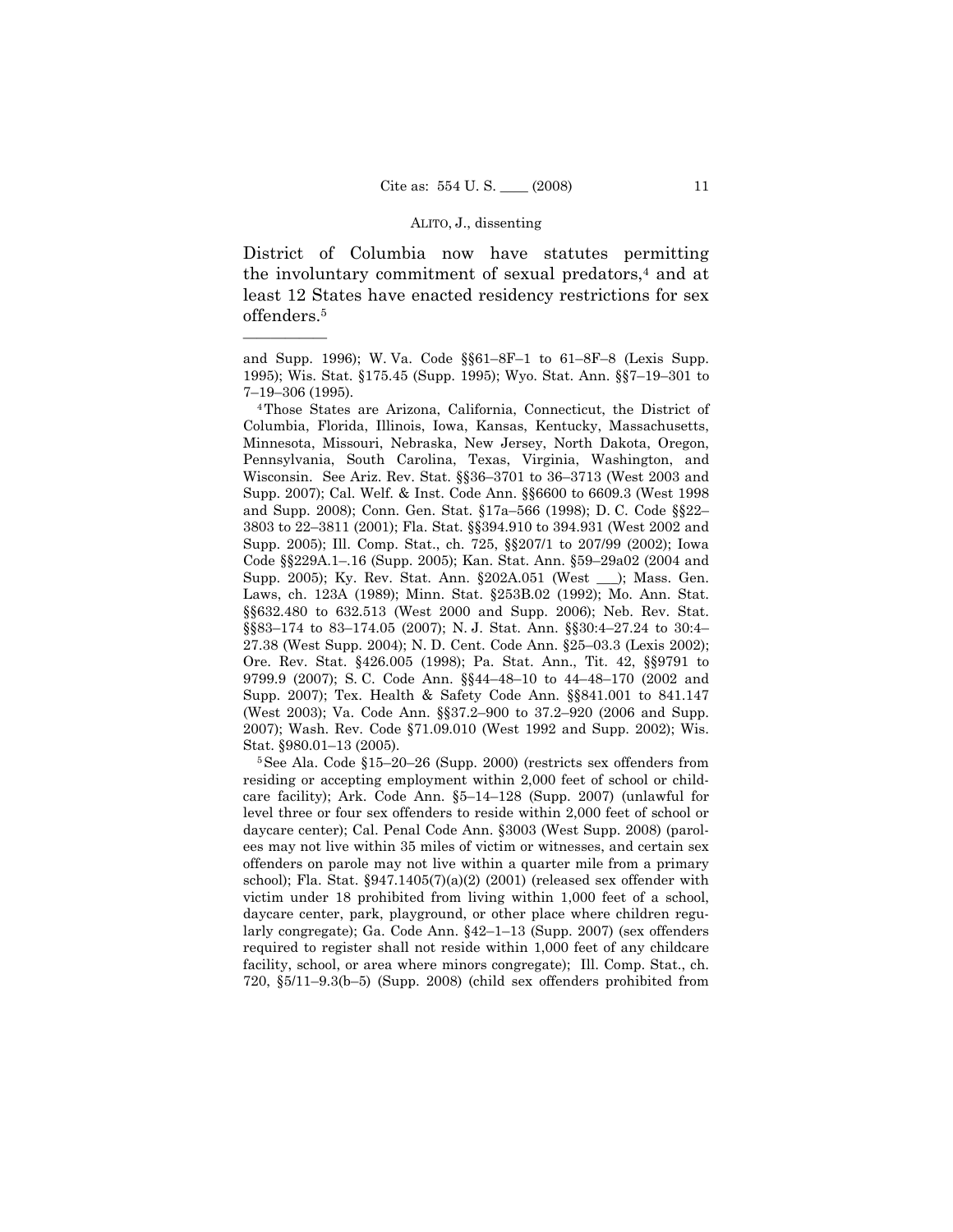Seeking to counter the significance of the new capital child-rape laws enacted during the past two years, the Court points out that in recent months efforts to enact similar laws in five other States have stalled. *Ante*, at 21. These developments, however, all took place after our decision to grant certiorari in this case, see 552 U.S. (2008), which gave state legislators reason to delay the enactment of new legislation until the constitutionality of such laws was clarified. And there is no evidence of which I am aware that these legislative initiatives failed because the proposed laws were viewed as inconsistent with our society's standards of decency.

 On the contrary, the available evidence suggests otherwise. For example, in Colorado, the Senate Appropriations Committee in April voted 6 to 4 against Senate Bill 195, reportedly because it "would have cost about \$616,000 next year for trials, appeals, public defenders, and prison costs." Associated Press, Lawmakers Reject Death Penalty for Child Sex Abusers, Denver Post, Apr. 11, 2008. Likewise, in Tennessee, the capital child-rape bill was withdrawn in committee "because of the high associated costs." The bill's sponsor stated that "'[b]ecause of the state's budget situation, we thought to with-

knowingly residing within 500 feet of schools); Ky. Rev. Stat. Ann. §17.495 (West 2000) (registered sex offenders on supervised release shall not reside within 1,000 feet of school or childcare facility); La. Rev. Stat. Ann. §14:91.1 (West Supp. 2004) (sexually violent predators shall not reside within 1,000 feet of schools unless permission is given by school superintendent); Ohio Rev. Code Ann. §2950.031 (Lexis 2003) (sex offenders prohibited from residing within 1,000 feet of school); Okla. Stat., Tit. 57, §590 (West 2003) (prohibits sex offenders from residing within 2,000 feet of schools or educational institutions); Ore. Rev. Stat. §§144.642, 144.643 (1999) (incorporates general prohibition on supervised sex offenders living near places where children reside); Tenn. Code Ann. §40–39–111 (2006) (repealed by Acts 2004, ch. 921, §4, effective Aug. 1, 2004) (sex offenders prohibited from establishing residence within 1,000 feet of school, childcare facility, or victim).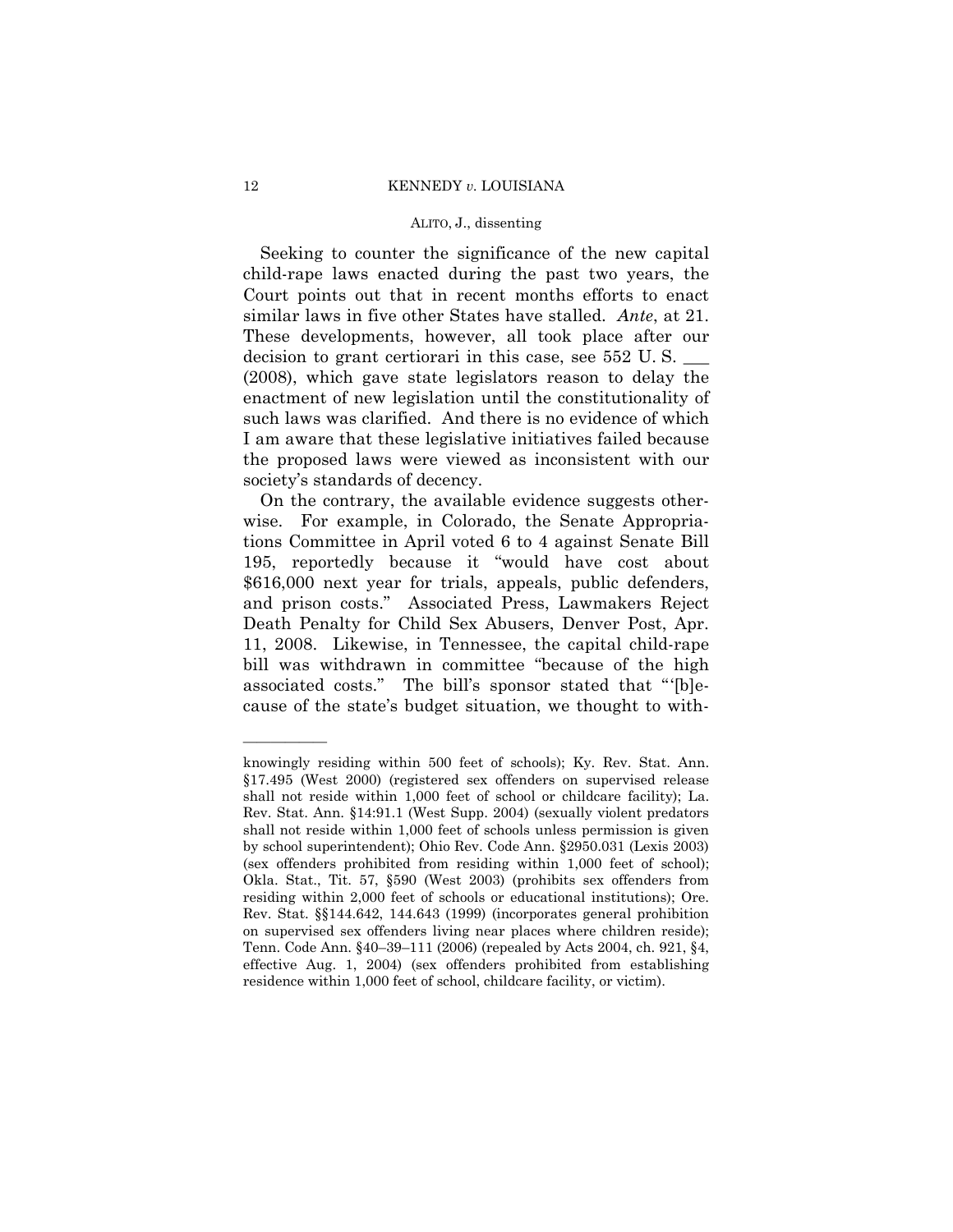draw that bill. . . . We'll revisit it next year to see if we can reduce the cost of the fiscal note.'" Green, Small Victory in Big Fight for Tougher Sex Abuse Laws, The Leaf-Chronicle, May 8, 2008, p. 1A. Thus, the failure to enact capital child-rape laws cannot be viewed as evidence of a moral consensus against such punishment.

### E

 Aside from its misleading tally of current state laws, the Court points to two additional "objective indicia" of a "national consensus," *ante,* at 11, but these arguments are patent makeweights. The Court notes that Congress has not enacted a law permitting the death penalty for the rape of a child, *ante*, at 12–13, but due to the territorial limits of the relevant federal statutes, very few rape cases, not to mention child-rape cases, are prosecuted in federal court. See 18 U. S. C. §§2241, 2242 (2000 ed. and Supp. V); United States Sentencing Commission, Report to Congress: Analysis of Penalties for Federal Rape Cases, p. 10, Table 1. Congress' failure to enact a death penalty statute for this tiny set of cases is hardly evidence of Congress' assessment of our society's values.

 Finally, the Court argues that statistics about the number of executions in rape cases support its perception of a "national consensus," but here too the statistics do not support the Court's position. The Court notes that the last execution for the rape of a child occurred in 1964, *ante*, at 23, but the Court fails to mention that litigation regarding the constitutionality of the death penalty brought executions to a halt across the board in the late 1960's. In 1965 and 1966, there were a total of eight executions for all offenses, and from 1968 until 1977, the year when *Coker* was decided, there were no executions for any crimes.<sup>6</sup>

<sup>6</sup>Department of Justice, Bureau of Justice Statistics, online at http://www.ojp.usdoj.gov/bjs/glance/tables/exetab.htm; see also Death Penalty Information Center, Executions in the U. S. 1608–2002: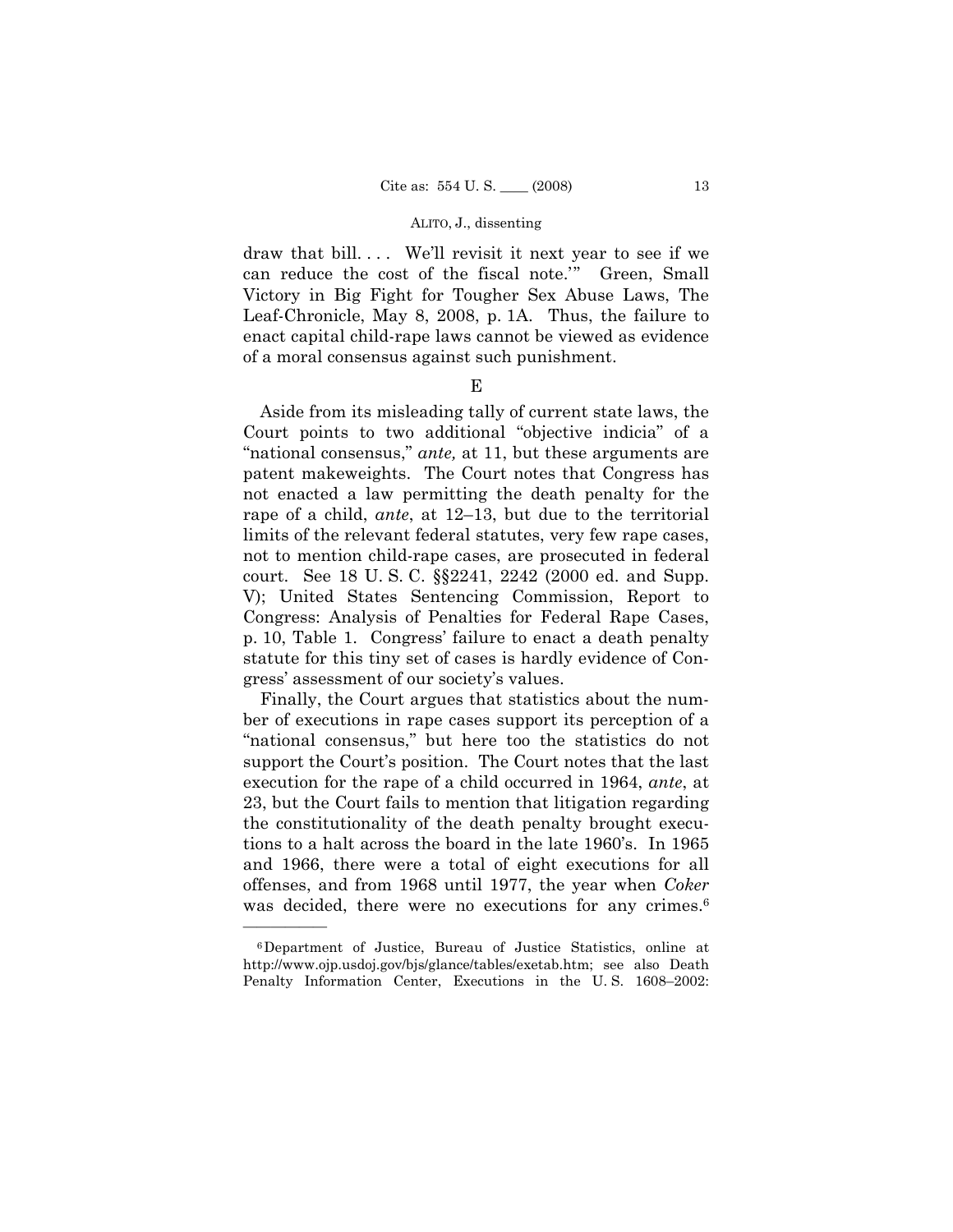The Court also fails to mention that in Louisiana, since the state law was amended in 1995 to make child rape a capital offense, prosecutors have asked juries to return death verdicts in four cases. See *State* v. *Dickerson*, 01– 1287 (La. App. 6/26/02), 822 So. 2d 849 (2002); *State* v. *LeBlanc*, 01–1322 (La. App. 5/13/01), 788 So. 2d 1255; 2005–1981 (La. Sup. Ct. 5/22/07), 957 So. 2d 757; *State* v. *Davis,* Case No. 262,971 (1st Jud. Dist., Caddo Parish, La.) (cited in Brief for Respondent 42, and n. 38). In two of those cases, Louisiana juries imposed the death penalty. See 2005–1981 (La. Sup. Ct. 5/22/07), 957 So. 2d 757; *Davis, supra.* This 50% record is hardly evidence that juries share the Court's view that the death penalty for the rape of a young child is unacceptable under even the most aggravated circumstances.7

F

 In light of the points discussed above, I believe that the "objective indicia" of our society's "evolving standards of decency" can be fairly summarized as follows. Neither Congress nor juries have done anything that can plausibly be interpreted as evidencing the "national consensus" that the Court perceives. State legislatures, for more than 30 years, have operated under the ominous shadow of the *Coker* dicta and thus have not been free to express their own understanding of our society's standards of decency. And in the months following our grant of certiorari in this case, state legislatures have had an additional reason to pause. Yet despite the inhibiting legal atmosphere that has prevailed since 1977, six States have recently enacted new, targeted child-rape laws.

I do not suggest that six new state laws necessarily

The ESPY File Executions by Date (2007), online at http://www.death penaltyinfo.org/ESPYyear.pdf. 7Of course, the other five capital child rape statutes are too recent for

any individual to have been sentenced to death under them.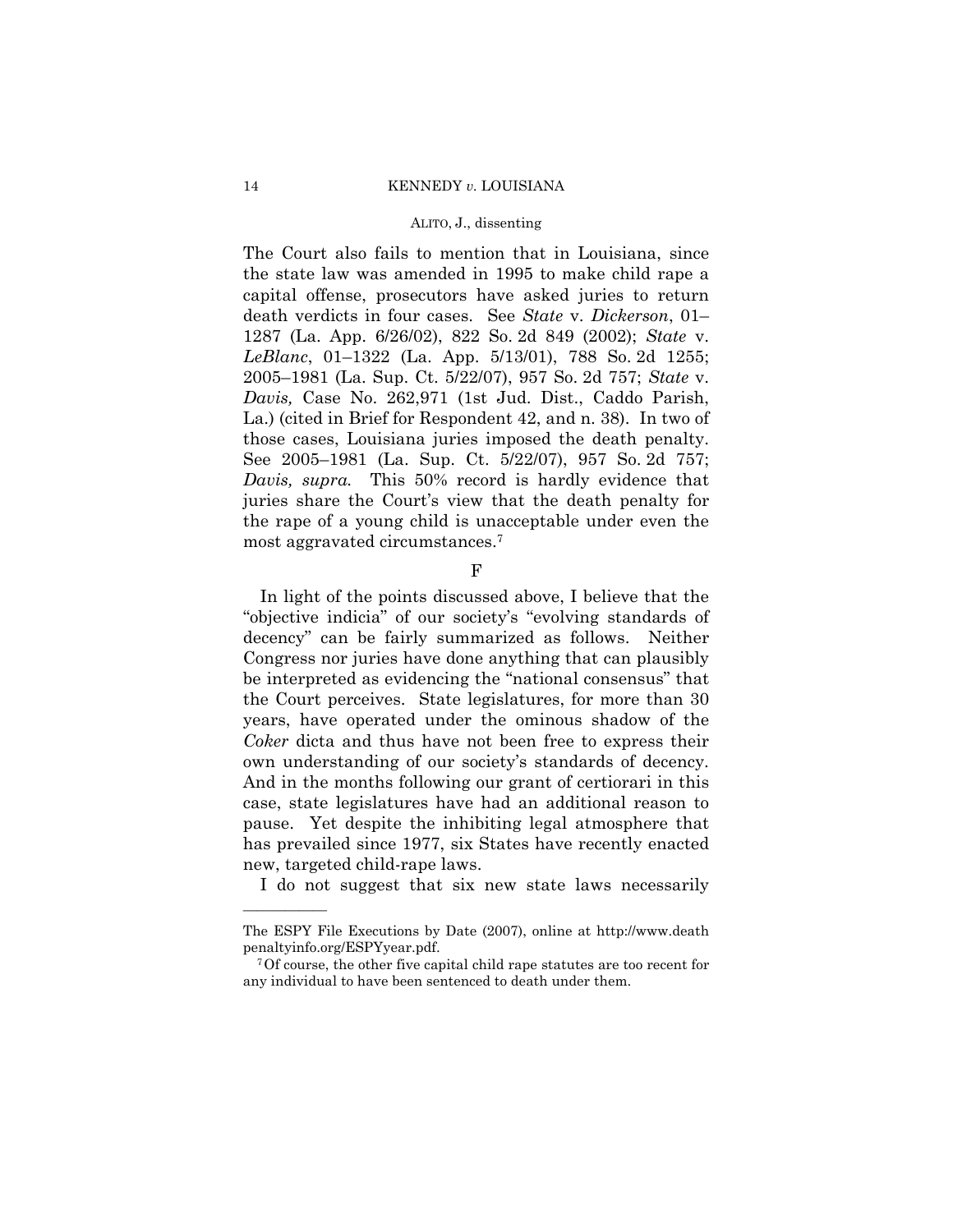establish a "national consensus" or even that they are sure evidence of an ineluctable trend. In terms of the Court's metaphor of moral evolution, these enactments might have turned out to be an evolutionary dead end. But they might also have been the beginning of a strong new evolutionary line. We will never know, because the Court today snuffs out the line in its incipient stage.

## II A

 The Court is willing to block the potential emergence of a national consensus in favor of permitting the death penalty for child rape because, in the end, what matters is the Court's "own judgment" regarding "the acceptability of the death penalty." *Ante*, at 24. Although the Court has much to say on this issue, most of the Court's discussion is not pertinent to the Eighth Amendment question at hand. And once all of the Court's irrelevant arguments are put aside, it is apparent that the Court has provided no coherent explanation for today's decision.

 In the next section of this opinion, I will attempt to weed out the arguments that are not germane to the Eighth Amendment inquiry, and in the final section, I will address what remains.

## B

 A major theme of the Court's opinion is that permitting the death penalty in child-rape cases is not in the best interests of the victims of these crimes and society at large. In this vein, the Court suggests that it is more painful for child-rape victims to testify when the prosecution is seeking the death penalty. *Ante,* at 32. The Court also argues that "a State that punishes child rape by death may remove a strong incentive for the rapist not to kill the victim," *ante*, at 35, and may discourage the reporting of child rape, *ante*, at 34–35.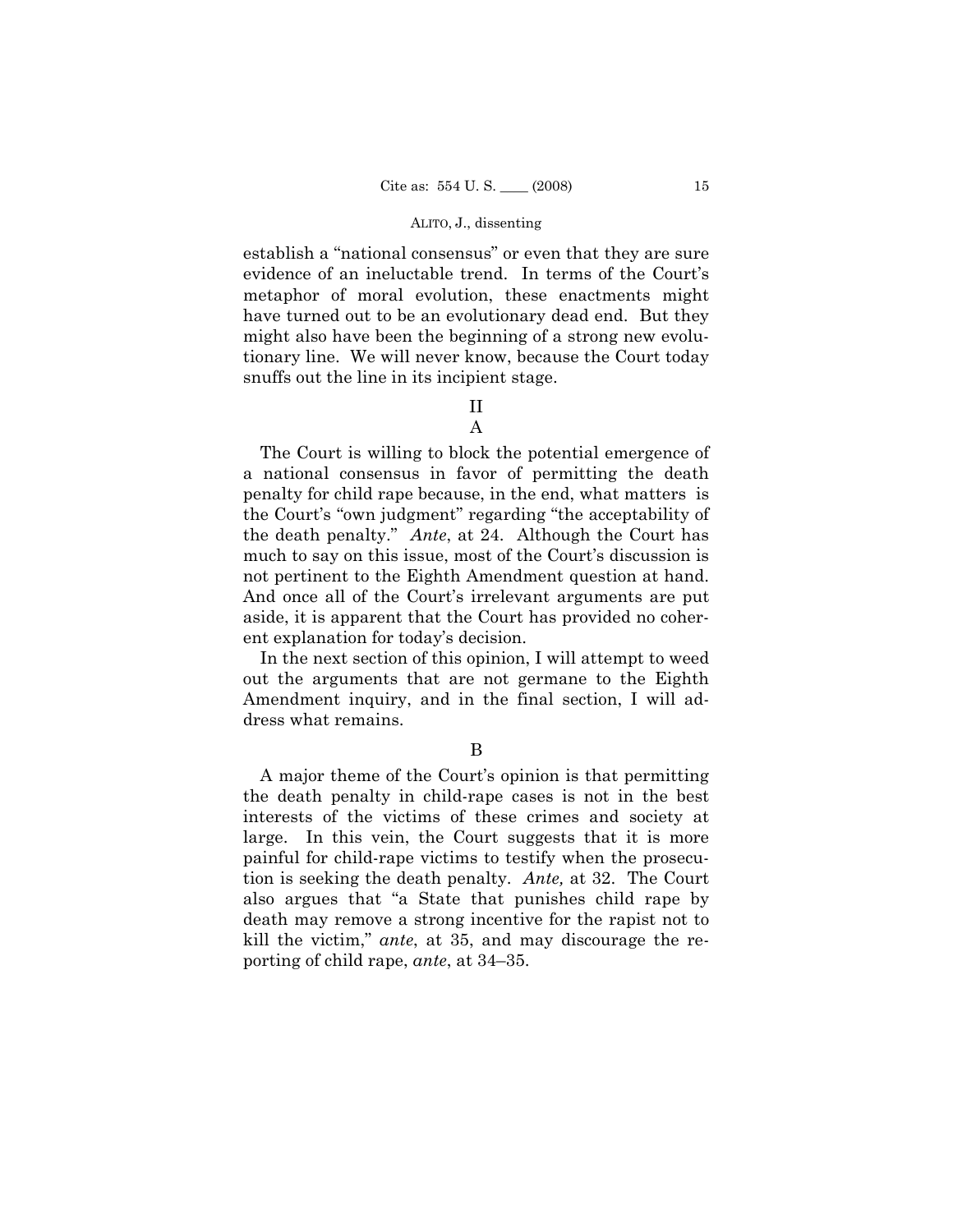These policy arguments, whatever their merits, are simply not pertinent to the question whether the death penalty is "cruel and unusual" punishment. The Eighth Amendment protects the right of an accused. It does not authorize this Court to strike down federal or state criminal laws on the ground that they are not in the best interests of crime victims or the broader society. The Court's policy arguments concern matters that legislators should—and presumably do—take into account in deciding whether to enact a capital child-rape statute, but these arguments are irrelevant to the question that is before us in this case. Our cases have cautioned against using "'the aegis of the Cruel and Unusual Punishment Clause' to cut off the normal democratic processes," *Atkins* v. *Virginia*, 536 U. S. 304, 323 (2002) (Rehnquist, C. J., dissenting), in turn quoting *Gregg* v. *Georgia*, 428 U. S. 153, 176 (1976), (joint opinion of Stewart, Powell, and STEVENS, JJ.), but the Court forgets that warning here.

 The Court also contends that laws permitting the death penalty for the rape of a child create serious procedural problems. Specifically, the Court maintains that it is not feasible to channel the exercise of sentencing discretion in child-rape cases, *ante*, at 28–29, and that the unreliability of the testimony of child victims creates a danger that innocent defendants will be convicted and executed, *ante,*  at 33–34. Neither of these contentions provides a basis for striking down all capital child-rape laws no matter how carefully and narrowly they are crafted.

 The Court's argument regarding the structuring of sentencing discretion is hard to comprehend. The Court finds it "difficult to identify standards that would guide the decisionmaker so the penalty is reserved for the most severe cases of child rape and yet not imposed in an arbitrary way." *Ante*, at 28–29. Even assuming that the age of a child is not alone a sufficient factor for limiting sentencing discretion, the Court need only examine the child-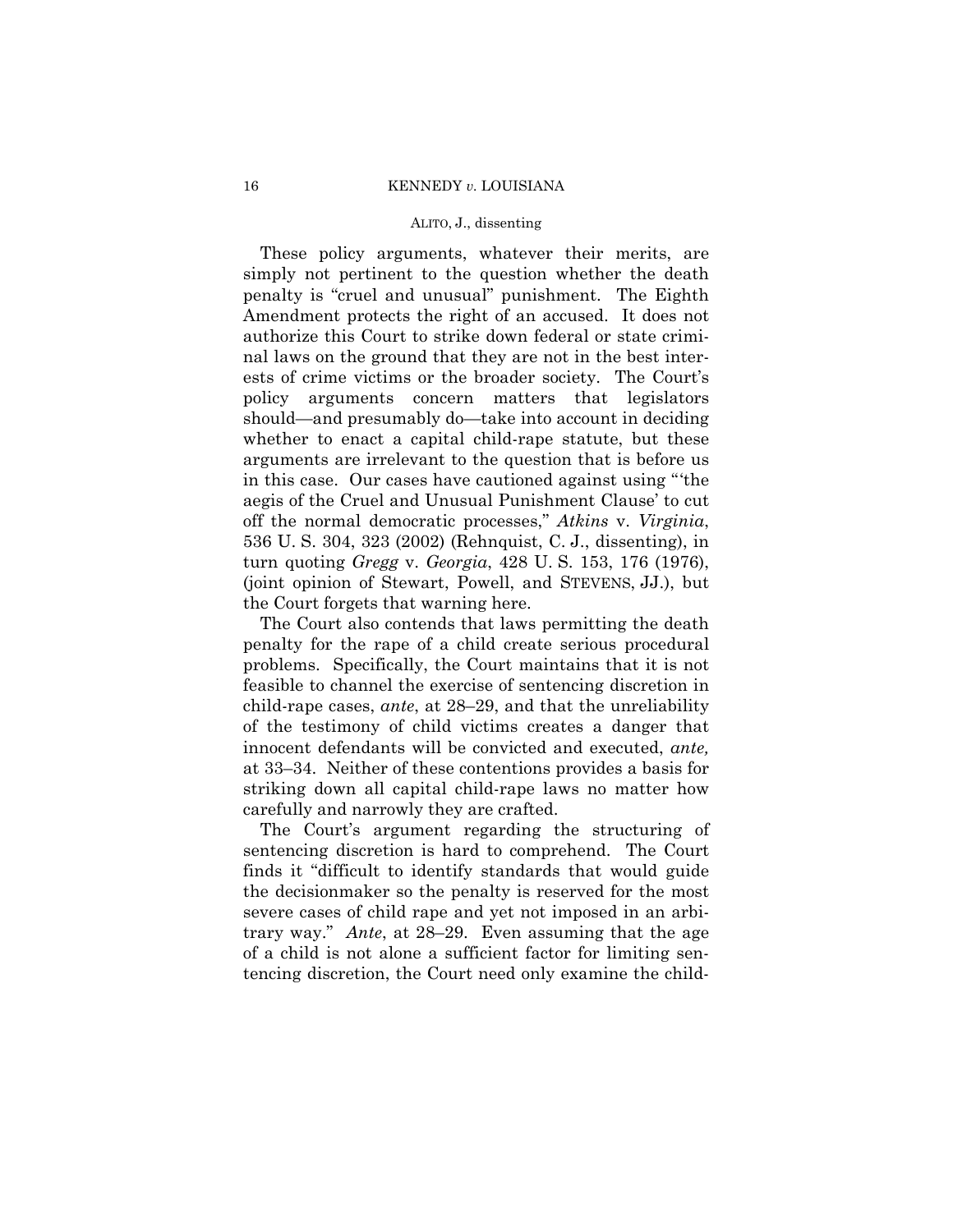rape laws recently enacted in Texas, Oklahoma, Montana, and South Carolina, all of which use a concrete factor to limit quite drastically the number of cases in which the death penalty may be imposed. In those States, a defendant convicted of the rape of a child may be sentenced to death only if the defendant has a prior conviction for a specified felony sex offense. See Mont. Code Ann. §45–5– 503(3)(c) (2007) ("If the offender was previously convicted of [a felony sexual offense] . . . the offender shall be . . . punished by death  $\ldots$  "); Okla. Stat., Tit. 10,  $\S7115(K)$ (West Supp. 2008) ("Notwithstanding any other provision of law, any parent or other person convicted of forcible anal or oral sodomy, rape, rape by instrumentation, or lewd molestation of a child under fourteen (14) years of age subsequent to a previous conviction for any offense of forcible anal or oral sodomy, rape, rape by instrumentation, or lewd molestation of a child under fourteen (14) years of age shall be punished by death"); S. C. Code Ann.  $$16-3-655(C)(1)$  (Supp. 2007) ("If the [defendant] has previously been convicted of, pled guilty or nolo contendere to, or adjudicated delinquent for first degree criminal sexual conduct with a minor who is less than eleven years of age . . . he must be punished by death or by imprisonment for life"); Tex. Penal Code Ann. §12.42(c)(3) (2007 Supp.); ("[A] defendant shall be punished for a capital felony if it is shown on the trial of an offense under Section 22.021 . . . that the defendant has previously been finally convicted of [a felony sexual offense against a victim younger than fourteen years of age]").

 Moreover, it takes little imagination to envision other limiting factors that a State could use to structure sentencing discretion in child rape cases. Some of these might be: whether the victim was kidnapped, whether the defendant inflicted severe physical injury on the victim, whether the victim was raped multiple times, whether the rapes occurred over a specified extended period, and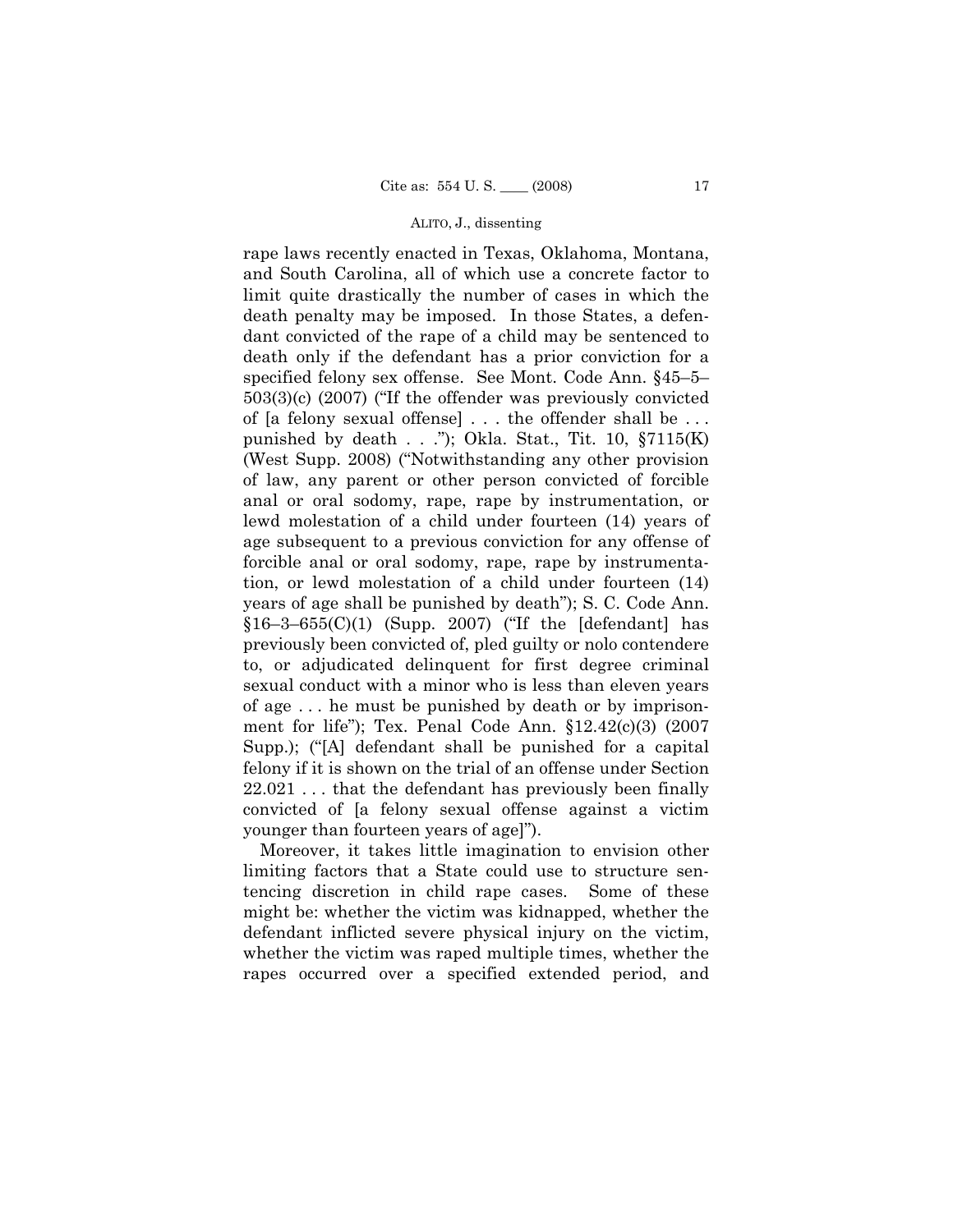whether there were multiple victims.

 The Court refers to limiting standards that are "indefinite and obscure," *ante*, at 30, but there is nothing indefinite or obscure about any of the above-listed aggravating factors. Indeed, they are far more definite and clear-cut than aggravating factors that we have found to be adequate in murder cases. See, *e.g.*, *Arave* v. *Creech*, 507 U. S. 463, 471 (1993) (whether the defendant was a "'coldblooded, pitiless slayer'"); *Walton* v. *Arizona*, 497 U. S. 639, 646 (1990) (whether the "'perpetrator inflict[ed] mental anguish or physical abuse before the victim's death'"); *Jurek* v. *Texas*, 428 U. S. 262, 269 (1976) (joint opinion of Stewart, Powell, and STEVENS, JJ.) (whether the defendant "'would commit criminal acts of violence that would constitute a continuing threat to society'"). For these reasons, concerns about limiting sentencing discretion provide no support for the Court's blanket condemnation of all capital child-rape statutes.

 That sweeping holding is also not justified by the Court's concerns about the reliability of the testimony of child victims. First, the Eighth Amendment provides a poor vehicle for addressing problems regarding the admissibility or reliability of evidence, and problems presented by the testimony of child victims are not unique to capital cases. Second, concerns about the reliability of the testimony of child witnesses are not present in every child-rape case. In the case before us, for example, there was undisputed medical evidence that the victim was brutally raped, as well as strong independent evidence that petitioner was the perpetrator. Third, if the Court's evidentiary concerns have Eighth Amendment relevance, they could be addressed by allowing the death penalty in only those childrape cases in which the independent evidence is sufficient to prove all the elements needed for conviction and imposition of a death sentence. There is precedent for requiring special corroboration in certain criminal cases. For exam-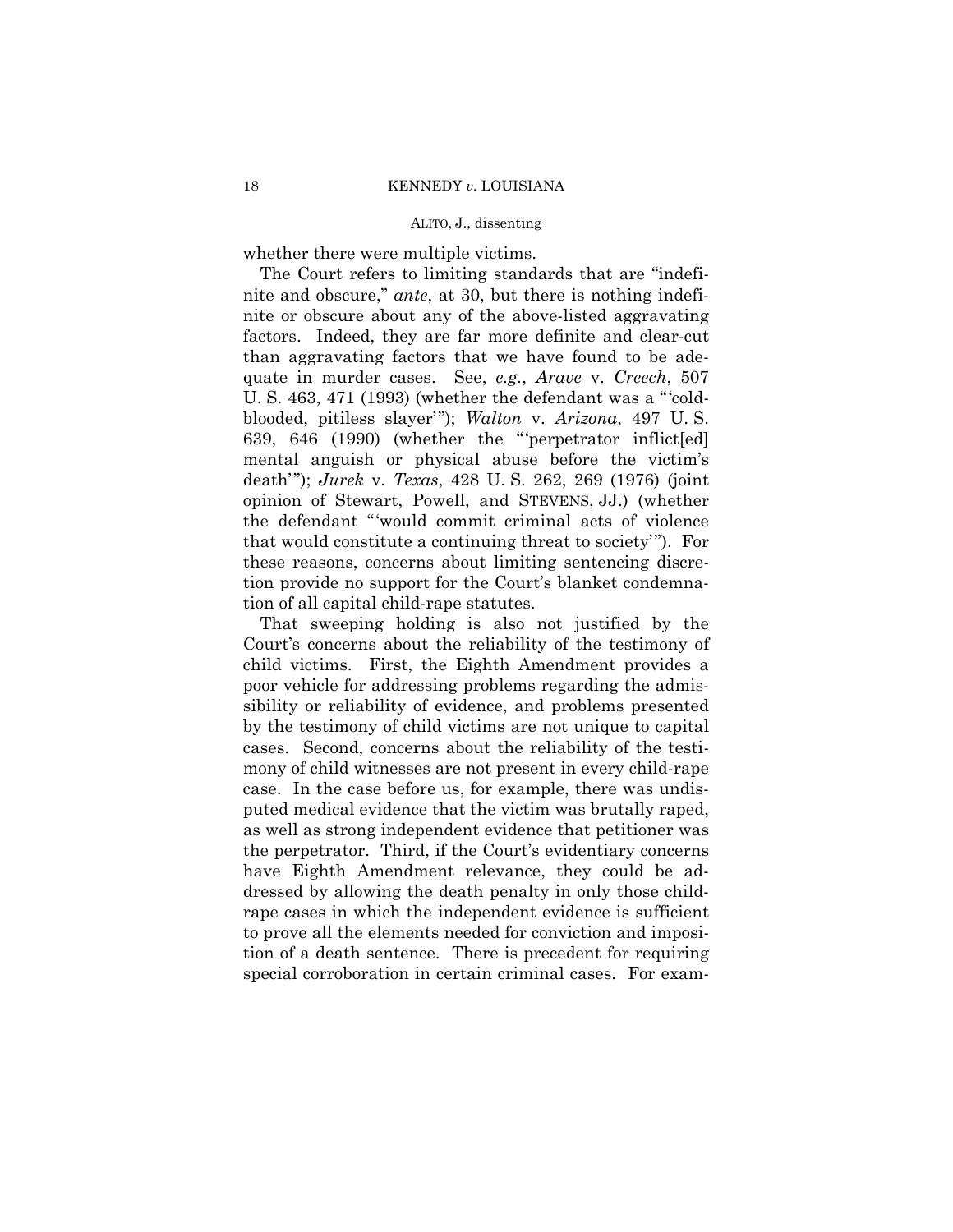ple, some jurisdictions do not allow a conviction based on the uncorroborated testimony of an accomplice. See, *e.g.*, Ala. Code 12–21–222 (1986); Alaska Stat. §12.45.020 (1984); Ark. Code Ann. §16–89–111(e)(1) (1977); Cal. Penal Code Ann. §1111 (West 1985); Ga. Code Ann. §24– 4–8 (1995); Idaho Code §19–2117 (Lexis 1979); Minn. Stat. §634.04 (1983); Mont. Code Ann. §46–16–213 (1985); Nev. Rev. Stat. §175.291 (1985); N. D. Cent. Code Ann. §29–21– 14 (1974); Okla. St., Tit. 22, §742 (West 1969); Ore. Rev. Stat. §136.440 (1984); S. D. Codified Laws §23A–22–8 (1979). A State wishing to permit the death penalty in child-rape cases could impose an analogous corroboration requirement.

## C

 After all the arguments noted above are put aside, what is left? What remaining grounds does the Court provide to justify its independent judgment that the death penalty for child rape is categorically unacceptable? I see two.

#### 1

The first is the proposition that we should be "most hesitant before interpreting the Eighth Amendment to allow the *extension* of the death penalty." *Ante,* at 25 (emphasis added); see also *ante,* at 27, 30 (referring to expansion of the death penalty). But holding that the Eighth Amendment does not categorically prohibit the death penalty for the rape of a young child would not "extend" or "expand" the death penalty. Laws enacted by the state legislatures are presumptively constitutional, *Gregg*, 428 U. S., at 175 (joint opinion of Stewart, Powell, and STEVENS, JJ.) ("[I]n assessing a punishment selected by a democratically elected legislature against the constitutional measure, we presume its validity"), and until today, this Court has not held that capital child rape laws are unconstitutional, see *ante*, at 17 (*Coker* "does not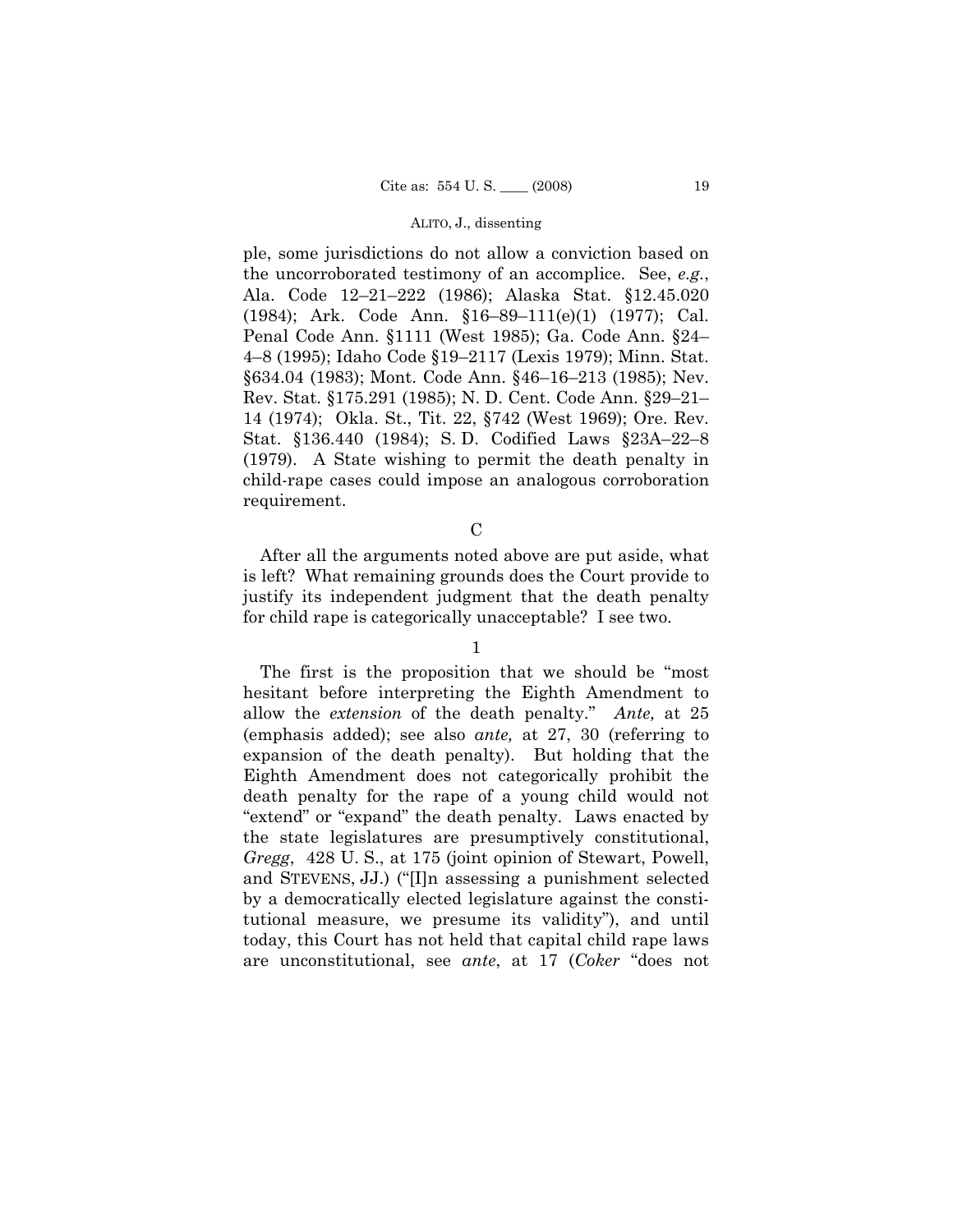speak to the constitutionality of the death penalty for child rape, an issue not then before the Court"). Consequently, upholding the constitutionality of such a law would not "extend" or "expand" the death penalty; rather, it would confirm the status of presumptive constitutionality that such laws have enjoyed up to this point. And in any event, this Court has previously made it clear that "[t]he Eighth Amendment is not a ratchet, whereby a temporary consensus on leniency for a particular crime fixes a permanent constitutional maximum, disabling States from giving effect to altered beliefs and responding to changed social conditions." *Harmelin* v. *Michigan*, 501 U. S. 957, 990 (1991) (principal opinion); see also *Gregg*, *supra*, at 176 (joint opinion of Stewart, Powell, and STEVENS, JJ.).

 $\mathfrak{D}$ 

 The Court's final—and, it appears, principal justification for its holding is that murder, the only crime for which defendants have been executed since this Court's  $1976$  death penalty decisions,<sup>8</sup> is unique in its moral depravity and in the severity of the injury that it inflicts on the victim and the public. See *ante*, at 27–28. But the Court makes little attempt to defend these conclusions.

 With respect to the question of moral depravity, is it really true that every person who is convicted of capital murder and sentenced to death is more morally depraved than every child rapist? Consider the following two cases. In the first, a defendant robs a convenience store and watches as his accomplice shoots the store owner. The defendant acts recklessly, but was not the triggerman and did not intend the killing. See, *e.g.*, *Tison* v. *Arizona*, 481

<sup>8</sup>*Gregg* v. *Georgia*, 428 U. S. 153 (1976); *Proffitt* v. *Florida*, 428 U. S. 242 (1976); *Jurek* v. *Texas*, 428 U. S. 262 (1976); *Woodson* v. *North Carolina*, 428 U. S. 280 (1976); *Roberts* v. *Louisiana*, 428 U. S. 325 (1976).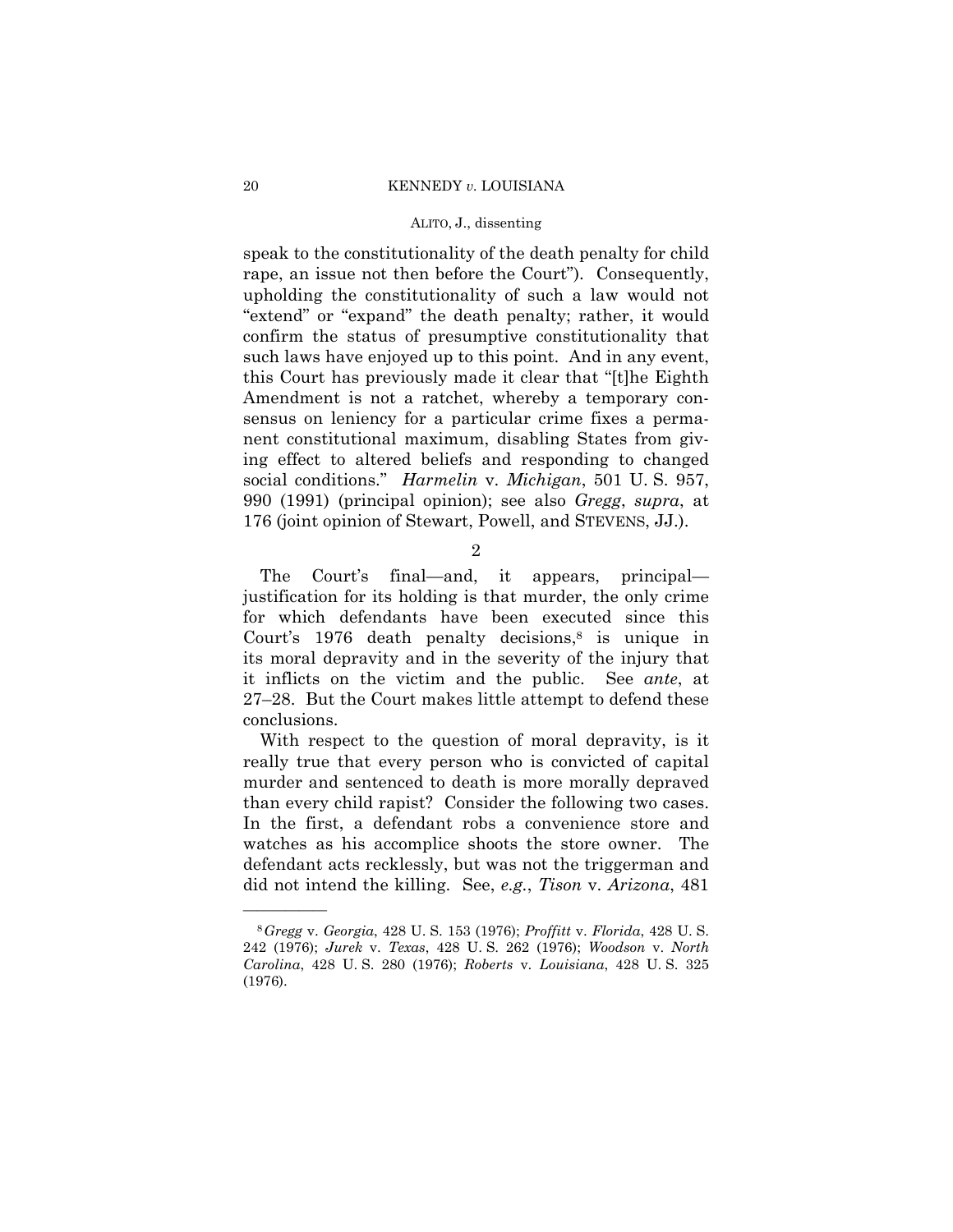U. S. 137 (1987). In the second case, a previously convicted child rapist kidnaps, repeatedly rapes, and tortures multiple child victims. Is it clear that the first defendant is more morally depraved than the second?

 The Court's decision here stands in stark contrast to *Atkins* and *Roper*, in which the Court concluded that characteristics of the affected defendants—mental retardation in *Atkins* and youth in *Roper*—diminished their culpability. See *Atkins*, 536 U. S., at 305; *Roper*, 543 U. S., at 571. Nor is this case comparable to *Enmund* v. *Florida*, 458 U. S. 782 (1982), in which the Court held that the Eighth Amendment prohibits the death penalty where the defendant participated in a robbery during which a murder was committed but did not personally intend for lethal force to be used. I have no doubt that, under the prevailing standards of our society, robbery, the crime that the petitioner in *Enmund* intended to commit, does not evidence the same degree of moral depravity as the brutal rape of a young child. Indeed, I have little doubt that, in the eyes of ordinary Americans, the very worst child rapists—predators who seek out and inflict serious physical and emotional injury on defenseless young children—are the epitome of moral depravity.

 With respect to the question of the harm caused by the rape of child in relation to the harm caused by murder, it is certainly true that the loss of human life represents a unique harm, but that does not explain why other grievous harms are insufficient to permit a death sentence. And the Court does not take the position that no harm other than the loss of life is sufficient. The Court takes pains to limit its holding to "crimes against individual persons" and to exclude "offenses against the State," a category that the Court stretches—without explanation—to include "drug kingpin activity." *Ante*, at 26. But the Court makes no effort to explain why the harm caused by such crimes is necessarily greater than the harm caused by the rape of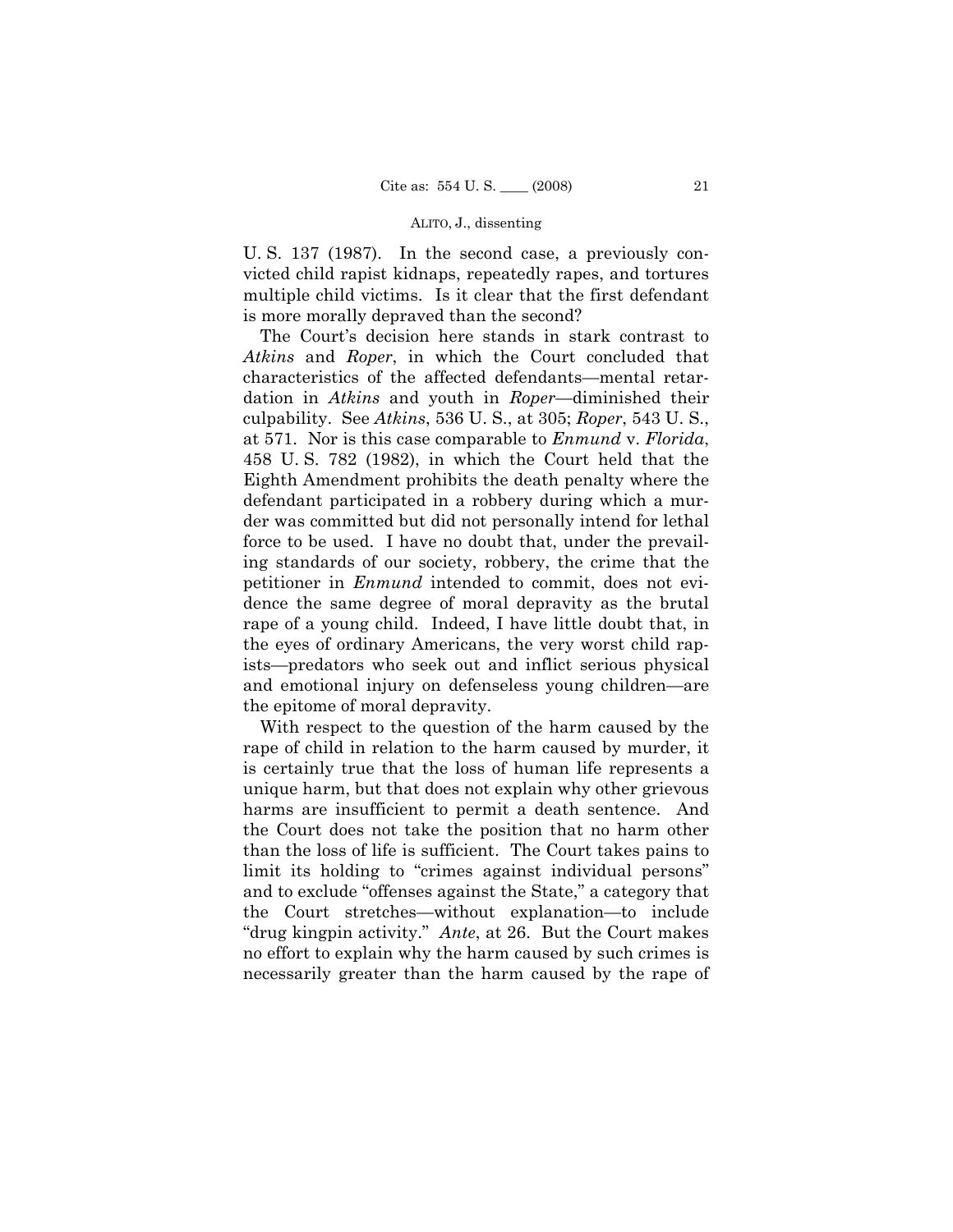young children. This is puzzling in light of the Court's acknowledgment that "[r]ape has a permanent psychological, emotional, and sometimes physical impact on the child." *Ante,* at 24. As the Court aptly recognizes, "[w]e cannot dismiss the years of long anguish that must be endured by the victim of child rape." *Ibid.*

 The rape of any victim inflicts great injury, and "[s]ome victims are so grievously injured physically or psychologically that life *is* beyond repair." *Coker*, 433 U. S., at 603 (opinion of Powell, J.). "The immaturity and vulnerability of a child, both physically and psychologically, adds a devastating dimension to rape that is not present when an adult is raped." Meister, Murdering Innocence: The Constitutionality of Capital Child Rape Statutes, 45 Ariz. L. Rev. 197, 208–209 (2003). See also *State* v. *Wilson,* 96– 1392, p. 6 (La. Sup. Ct. 12/13/96),685 So. 2d 1063, 1067; Broughton, "On Horror's Head Horrors Accumulate": A Reflective Comment on Capital Child Rape Legislation, 39 Duquesne L. Rev. 1, 38 (2000). Long-term studies show that sexual abuse is "grossly intrusive in the lives of children and is harmful to their normal psychological, emotional and sexual development in ways which no just or humane society can tolerate." C. Bagley & K. King, Child Sexual Abuse: The Search for Healing 2 (1990).

 It has been estimated that as many as 40% of 7- to 13 year-old sexual assault victims are considered "seriously disturbed." A. Lurigio, M. Jones, & B. Smith, Child Sexual Abuse: Its Causes, Consequences, and Implications for Probation Practice, 59 Sep Fed. Probation 69, 70 (1995). Psychological problems include sudden school failure, unprovoked crying, dissociation, depression, insomnia, sleep disturbances, nightmares, feelings of guilt and inferiority, and self-destructive behavior, including an increased incidence of suicide. Meister, *supra*, at 209; Broughton, *supra*, at 38; Glazer, Child Rapists Beware! The Death Penalty and Louisiana's Amended Aggravated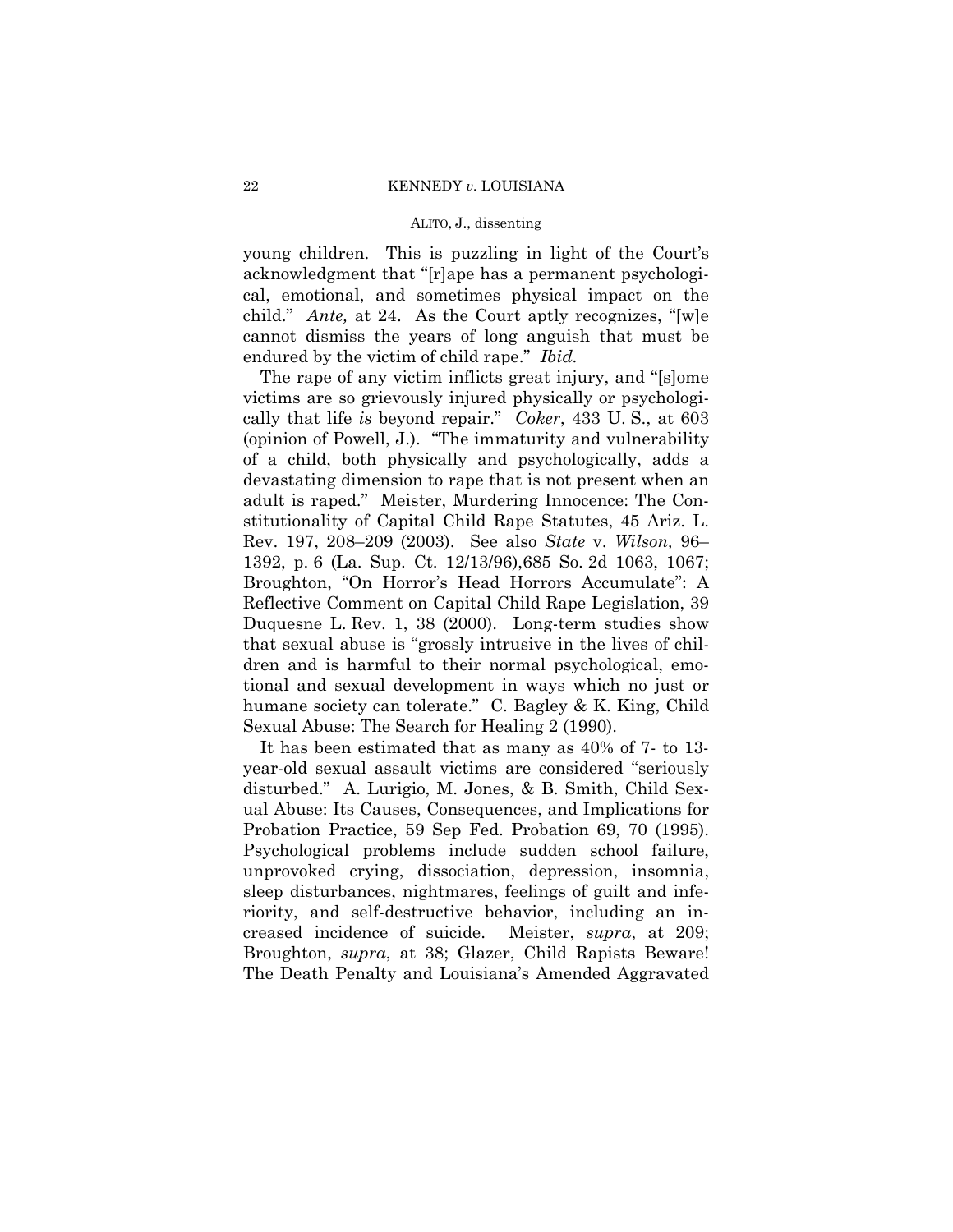Rape Statute, 25 Am. J. Crim. L. 79, 88 (1997).

 The deep problems that afflict child-rape victims often become society's problems as well. Commentators have noted correlations between childhood sexual abuse and later problems such as substance abuse, dangerous sexual behaviors or dysfunction, inability to relate to others on an interpersonal level, and psychiatric illness. Broughton, *supra*, at 38; Glazer, *supra,* at 89; Handbook on Sexual Abuse of Children 7 (L. Walker ed. 1988). Victims of child rape are nearly 5 times more likely than nonvictims to be arrested for sex crimes and nearly 30 times more likely to be arrested for prostitution. *Ibid*.

 The harm that is caused to the victims and to society at large by the worst child rapists is grave. It is the judgment of the Louisiana lawmakers and those in an increasing number of other States that these harms justify the death penalty. The Court provides no cogent explanation why this legislative judgment should be overridden. Conclusory references to "decency," "moderation," "restraint," "full progress," and "moral judgment" are not enough.

## III

 In summary, the Court holds that the Eighth Amendment categorically rules out the death penalty in even the most extreme cases of child rape even though: (1) This holding is not supported by the original meaning of the Eighth Amendment; (2) neither *Coker* nor any other prior precedent commands this result; (3) there are no reliable "objective indicia" of a "national consensus" in support of the Court's position; (4) sustaining the constitutionality of the state law before us would not "extend" or "expand" the death penalty; (5) this Court has previously rejected the proposition that the Eighth Amendment is a one-way ratchet that prohibits legislatures from adopting new capital punishment statutes to meet new problems; (6) the worst child rapists exhibit the epitome of moral depravity;